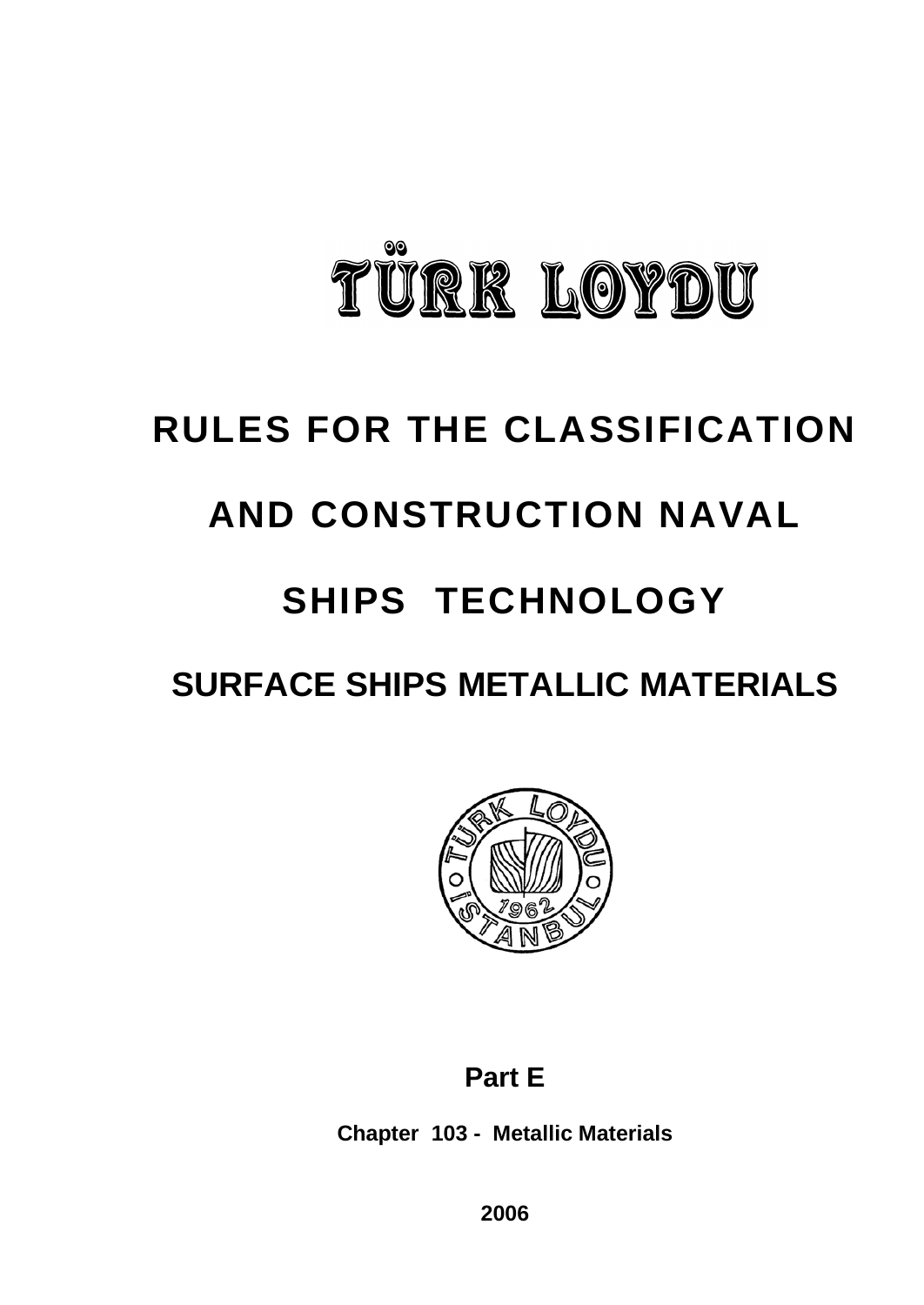**The following Rules come into force on December 15th , 2004.**

"General Terms and Conditions" of the respective latest edition will be applicable (see Rules for Classification and Construction, Chapter 101 - Classification and Surveys).

Reproduction by printing or photostatic means is only permissible with the consent of Türk Loydu

**Türk Loydu**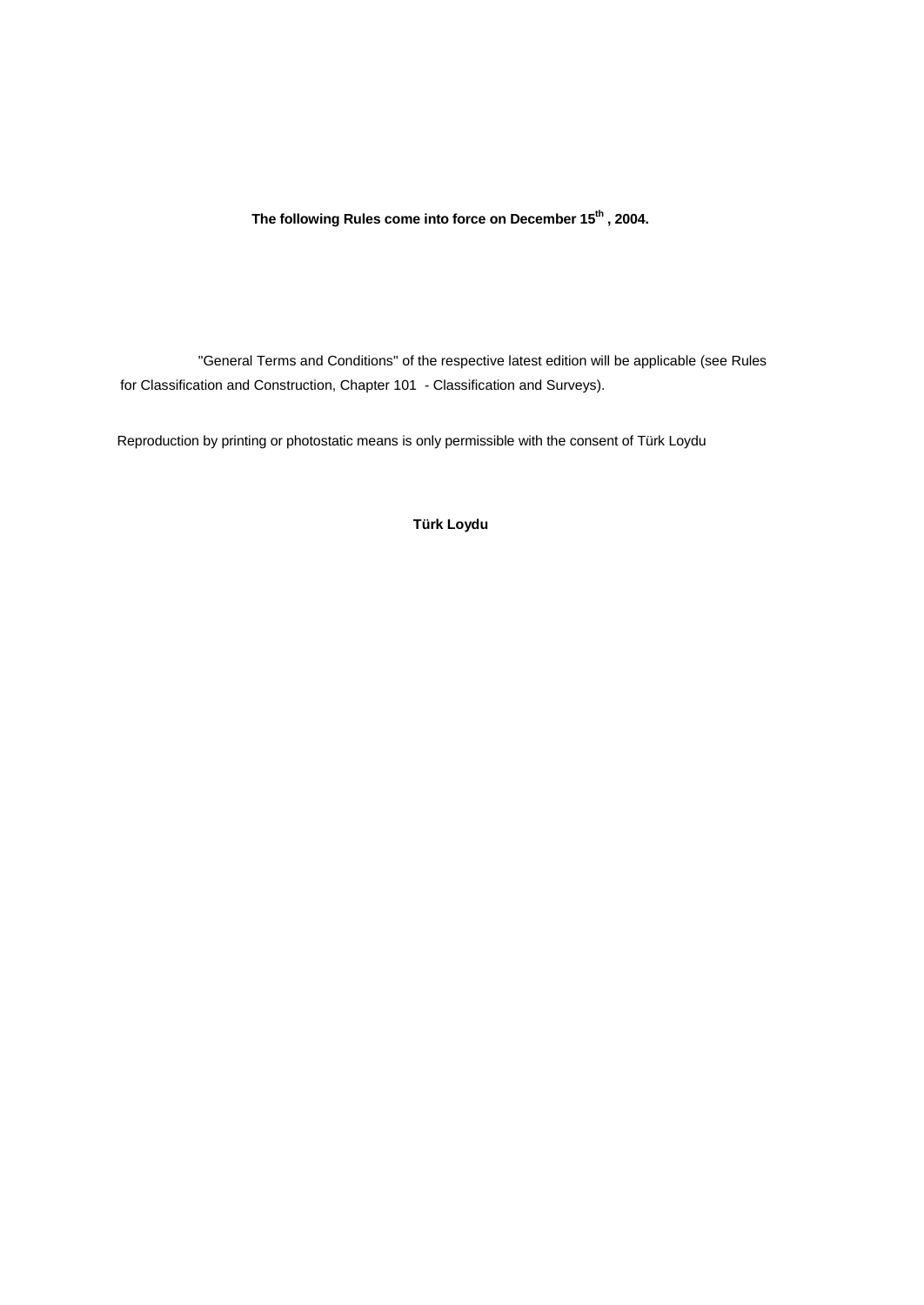## **TÜRK LOYDU**

## *HEAD OFFICE*

Postane Mah. Tersaneler Cad. No:26 Tuzla 34944 İSTANBUL / TÜRKİYE Tel : (90-216) 446 22 40 (6 hat) Fax : (90-216) 446 22 46 - 446 19 14 - 395 49 95 E-mail : tlv@turkloydu.org http://www.turkloydu.org

## *BRANCH OFFICES*

| Ankara       |        | Atatürk Bulvarı Sefaretler Apt. 199/B D:1 Kavaklıdere 06680 Tandoğan-ANKARA |  |
|--------------|--------|-----------------------------------------------------------------------------|--|
|              | Tel    | $(90-312)$ 468 10 46                                                        |  |
|              | Fax    | $(90-312)$ 427 49 42                                                        |  |
|              | E-mail | ankara@turkloydu.org                                                        |  |
| <i>izmir</i> |        | Atatürk Cad. No: 378 K.4 D.402 35220 Kavalalılar Apt. Alsancak - İZMİR      |  |
|              | Tel    | $(90-232)$ 464 29 88                                                        |  |
|              | Fax    | $\colon$ (90-232) 464 87 51                                                 |  |
|              | E-mail | izmir@turkloydu.org                                                         |  |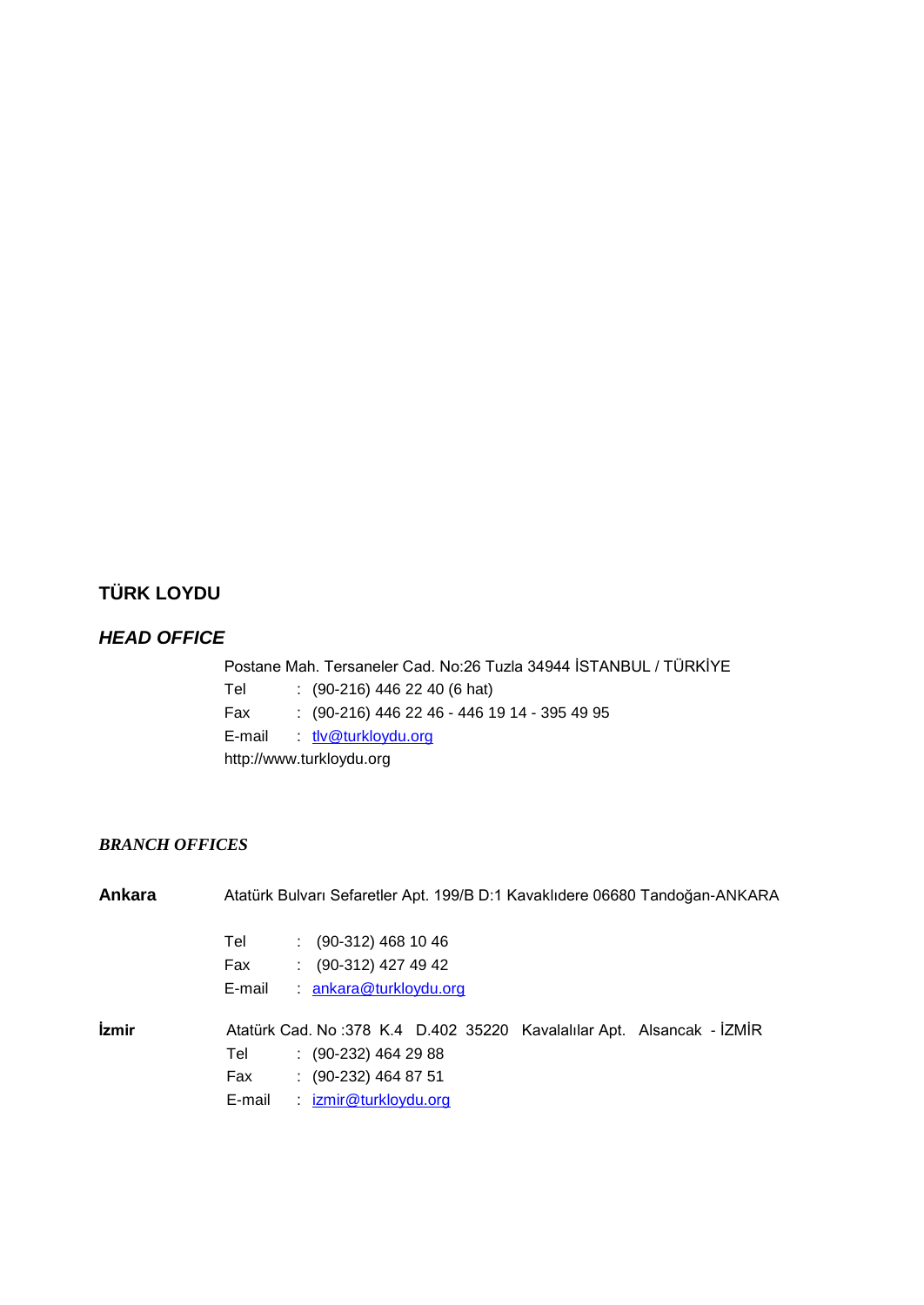## Table of Contents

| <b>Section 1</b> | General                                                                                                        |         |                |
|------------------|----------------------------------------------------------------------------------------------------------------|---------|----------------|
| А.               |                                                                                                                | 1-      | $\overline{1}$ |
| В.               |                                                                                                                | 1-      | $\overline{1}$ |
| C.               |                                                                                                                | 1-      | $\overline{1}$ |
| <b>Section 2</b> | Steel Plates, Strips, Sections and Bars                                                                        |         |                |
| А.               |                                                                                                                | $2 -$   | $\overline{1}$ |
| <b>B.</b>        |                                                                                                                | $2 - 3$ |                |
| Section 3        | <b>Steel Pipes</b>                                                                                             |         |                |
| А.               |                                                                                                                | 3-      | $\overline{1}$ |
| <b>B.</b>        |                                                                                                                | $3-$    | $\mathbf{3}$   |
| Section 4        | <b>Forgings</b>                                                                                                |         |                |
| А.               |                                                                                                                | $4 - 1$ |                |
| В.               |                                                                                                                | $4 - 3$ |                |
| <b>Section 5</b> | <b>Steel Castings</b>                                                                                          |         |                |
| А.               |                                                                                                                | 5-      | $\overline{1}$ |
| <b>B.</b>        |                                                                                                                | $5-$    | - 3            |
| Section 6        | <b>Forgings of Wrought Copper Alloys</b>                                                                       |         |                |
| А.               |                                                                                                                | 6-      | $\overline{1}$ |
| В.               |                                                                                                                | 6-      | $\overline{1}$ |
| C.               |                                                                                                                | 6-      | $\overline{1}$ |
| D.               | Surface Finish                                                                                                 | 6-      | $\overline{1}$ |
| Е.               |                                                                                                                | 6-      | $\overline{1}$ |
| F.               | Requirements Applicable to the Material material contain and a series and a series and a series and a series o | 6-      | $\mathbf{1}$   |
| G.               |                                                                                                                | 6-      | 4              |
| Н.               | Retesting                                                                                                      | 6-      | 4              |
|                  | Marking                                                                                                        | 6-      | 4              |
| J.               |                                                                                                                | 6-      | 5              |
| <b>Section 7</b> | <b>Titanium and Titanium Alloys</b>                                                                            |         |                |
| А.               |                                                                                                                | 7-      | $\overline{1}$ |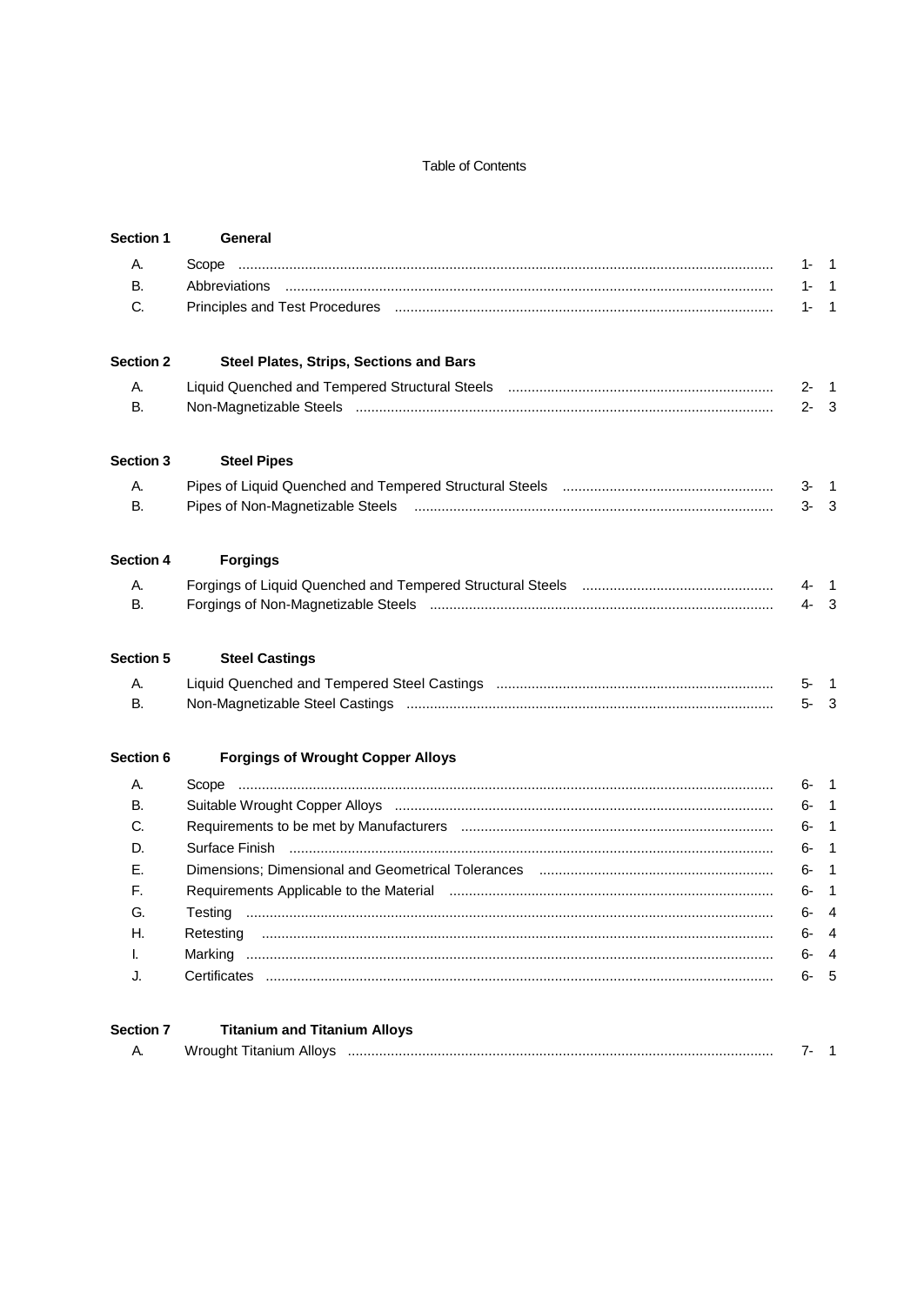#### Non-Magnetizable Anchor Chain Cables and Accessories Section 8

#### Section 9 **Non-Magnetizable Anchors**

| A.        | Scope |  |
|-----------|-------|--|
| <b>B.</b> |       |  |
| C.        |       |  |
| D.        |       |  |
| E.        |       |  |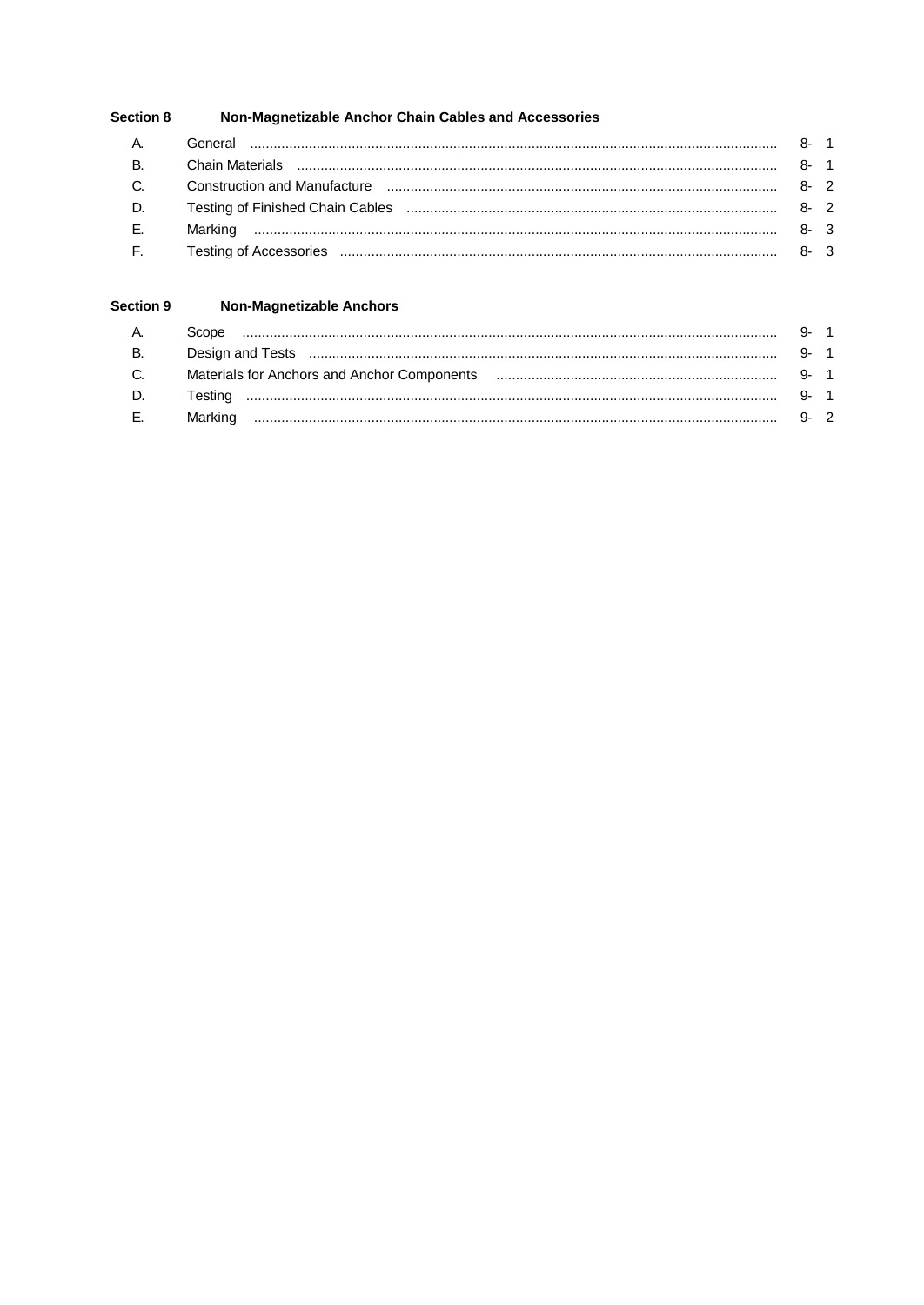#### **SECTION 1**

## **GENERAL**

#### **A. Scope**

These Rules of Türk Loydu (TL) represent a supplement to the Rules for Classification and Construction, Chapter 2 - Materials, referred to as the TL Material Rules in the following. The requirements mentioned therein shall be observed. This applies especially for the "Principles and Test Procedures" mentioned in Chapter 2 and the "General Rules" regarding the various materials and product shapes, as listed in Section 3 to 6 of Chapter 2

These Rules contain requirements for materials and their products which are primarily used for naval shipbuilding. However, they can also be applied to the utilization of such products in the civilian sector.

## **B. Abbreviations**

The following abbreviations are used in this Chapter:

| AD          | Arbeitsgemeinschaft Druckbehälter<br>(Working Group Pressure Vessels,<br>Germany) |  |  |  |
|-------------|-----------------------------------------------------------------------------------|--|--|--|
| AOD         | Oxygen Decarburization<br>Argon<br>process                                        |  |  |  |
| <b>ASTM</b> | American Society for Testing and<br>Materials, Conshohocken, USA                  |  |  |  |
| TI Material | TL Rules for Classification and                                                   |  |  |  |
| Rules       | Construction Chapter 2 - Materials                                                |  |  |  |
| MIL-S       | Military Specification Department of<br>Defence. USA                              |  |  |  |

| <b>SEW</b> | D-40042 Düsseldorf            |        | Stahl-Eisen-Werkstoffblatt (Iron and<br>Steel Material Specifications) Verlag<br>Stahleisen GmbH, Postfach 105164, |
|------------|-------------------------------|--------|--------------------------------------------------------------------------------------------------------------------|
| TRD        |                               |        | Technische Regeln für Dampfkessel<br>(Technical Rules for Steam Boilers)                                           |
| VG         | Systems)                      |        | Verteidigungsgeräte Norm (German<br>Standard for Military Technology                                               |
| VOD        | Vacuum<br>process             | Oxygen | Decarburization                                                                                                    |
| VODC       | Vacuum<br>(converter) process |        | Oxygen Decarburization                                                                                             |
| WI         | Werkstoff Leistungsblatt      |        | (Material<br>Performance Sheet of VG Standard)                                                                     |

## **C. Principles and Test Procedures**

The requirements set out in Chapter 2 of TL Material Rules apply.

The following supplementary provisions are also applicable:

With regard to Chapter 2, Section 1, D. "General Requirements Relating to the Manufacture and Properties of Materials" see 1. and with regard to Section 2 see 2.

#### **1. Supplementary Submarine Test**

For materials that are used solely or in combination with other materials for the pressure hull in the construction of submarines, proof of suitability is required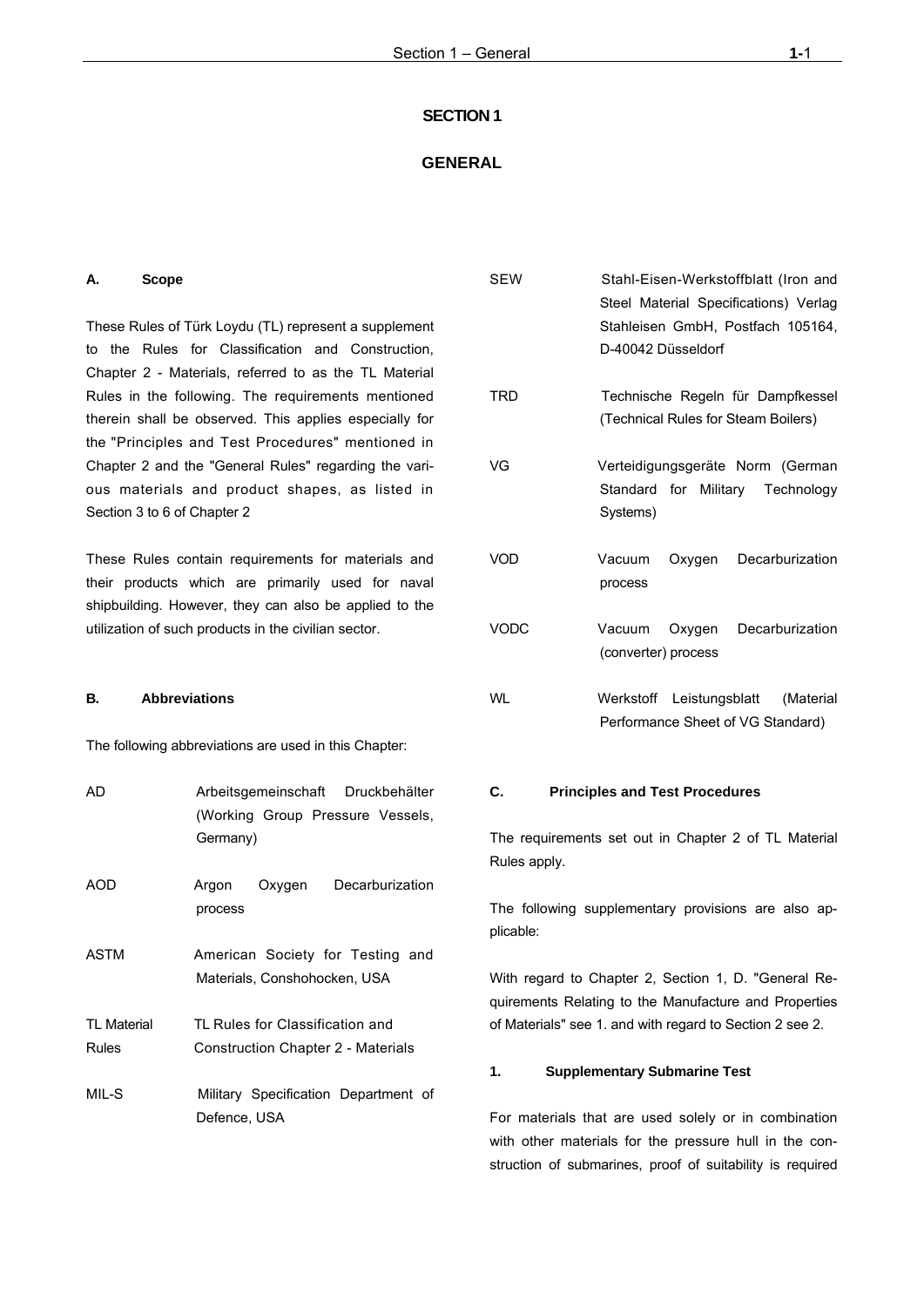through the supplementary submarine test. By means of this test, it shall be verified that materials and their welds comply with the requirements in submarine construction, also with regard to the dynamic loads and the shock stresses which can arise during operation of a submarine. The test scope, the tests, the requirements and the test conditions will be specified by TL for each individual case and must be observed accordingly.

#### **2. Test of the Permeability**

The relative permeability  $\mu_r$  in both the delivery condition and in the cold-formed state of the steel shall be determined using a volumetric measurement method (e.g. ASTM A 342) in accordance with VG 95578.

To determine the influence of cold-forming on the relative permeability, the samples shall be finished in the intended delivery condition of the steel by stretching.

In the case of non-magnetizable materials, the relative permeability  $\mu_r$  shall not exceed the value of 1,01.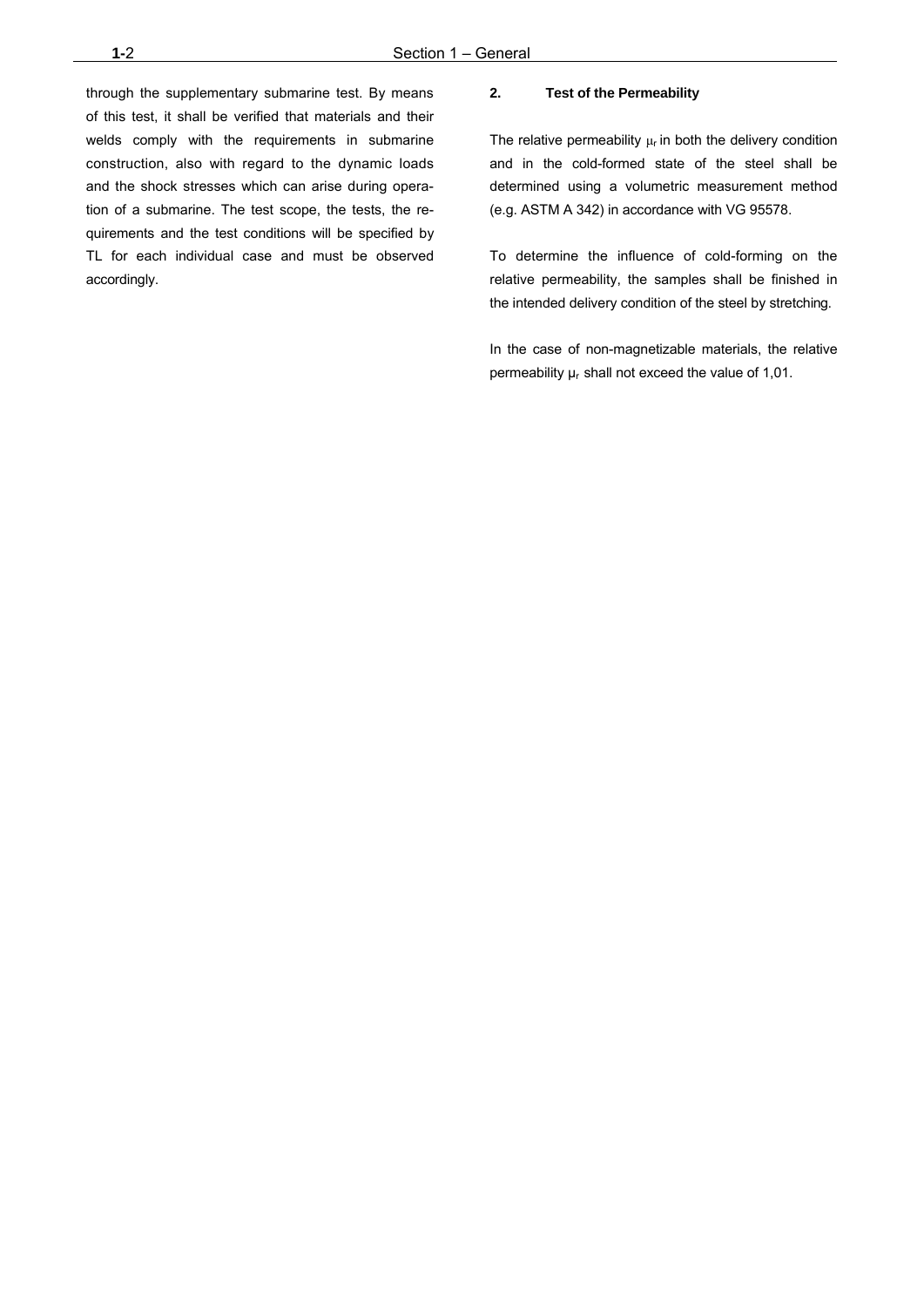#### **SECTION 2**

## **STEEL PLATES, STRIPS, SECTIONS AND BARS**

## **A. Liquid Quenched and Tempered Structural Steels**

#### **1. Scope**

These Rules are applicable to hot-rolled pressure hull and special plates up to a thickness of 150 mm, and to hot-formed or cold-formed bars and sections made of liquid quenched and tempered steels which are used for the construction of naval vessels and floating equipment. Rolled round bars intended for the manufacture of shafts, tie rods and bolts are subject to Section 4, A. The application of these Rules to products with larger thicknesses shall be specially agreed with TL.

Liquid quenched and tempered structural steels within the scope of these Rules include the grades TL-M550 (15NiCrMo10-6, WL 1.6780, HY-80), TL-M700 (16NiCrMo12-6, WL 1.6782, HY-100) and TL-M900 (HY-130) as well as equivalent liquid quenched and tempered structural steels. Pressure hull plates (DK) are flat products for the construction of ships' hulls and hull components that are subjected to diving pressure, and special plates (S) are flat products with limited excess weight.

Steels which diverge from these Rules, e.g. with regard to their nominal yield strength, their mechanical properties and their chemical composition, shall not be used without special approval from TL.

#### **2. Approval**

The steels must be approved by TL. For this purpose, the steel manufacturer shall send TL a material specification containing the required information, such as chemical composition, manufacturing process, mechanical properties, condition of supply, as well as recommendations for welding, hot or cold forming, and heat treatment. TL reserve the right to require initial approval testing.

The material manufacturer shall verify the weldability of each grade of steel by tests.

#### **3. Requirements**

#### **3.1 Steelmaking process**

The steels shall be manufactured in works approved by TL using the AOD, VOD or VODC process, or using another process approved by TL.

#### **3.2 Chemical composition**

The chemical composition shall satisfy the requirements stated in the authorized specification and in Table 2.1. The limit values specified there apply to the melt analysis.

Elements used for alloying and fine grain treatment shall be indicated in the manufacturer's specification.

To assess weldability, sensitivity to cold cracking may be calculated from the ladle analysis according to the following formula:

$$
P_{cm} = C + \frac{Si}{30} + \frac{Mn}{20} + \frac{Cu}{20} + \frac{Ni}{60} + \frac{Cr}{20} + \frac{Mo}{15} + \frac{V}{10} + 5B \left[\% \right]
$$

The maximum permitted value shall be agreed with TL and must be indicated in the authorized specification.

## **3.3 Heat treatment**

The steels shall be supplied in the quenched and tempered condition. The minimum tempering temperature is 650°C for thicknesses up to 60 mm. and 635°C for greater thicknesses for TL-M550. For TL-M700 it is 580°C and for TL-M900 the minimum tempering temperature shall be in accordance with the manufacturers specification.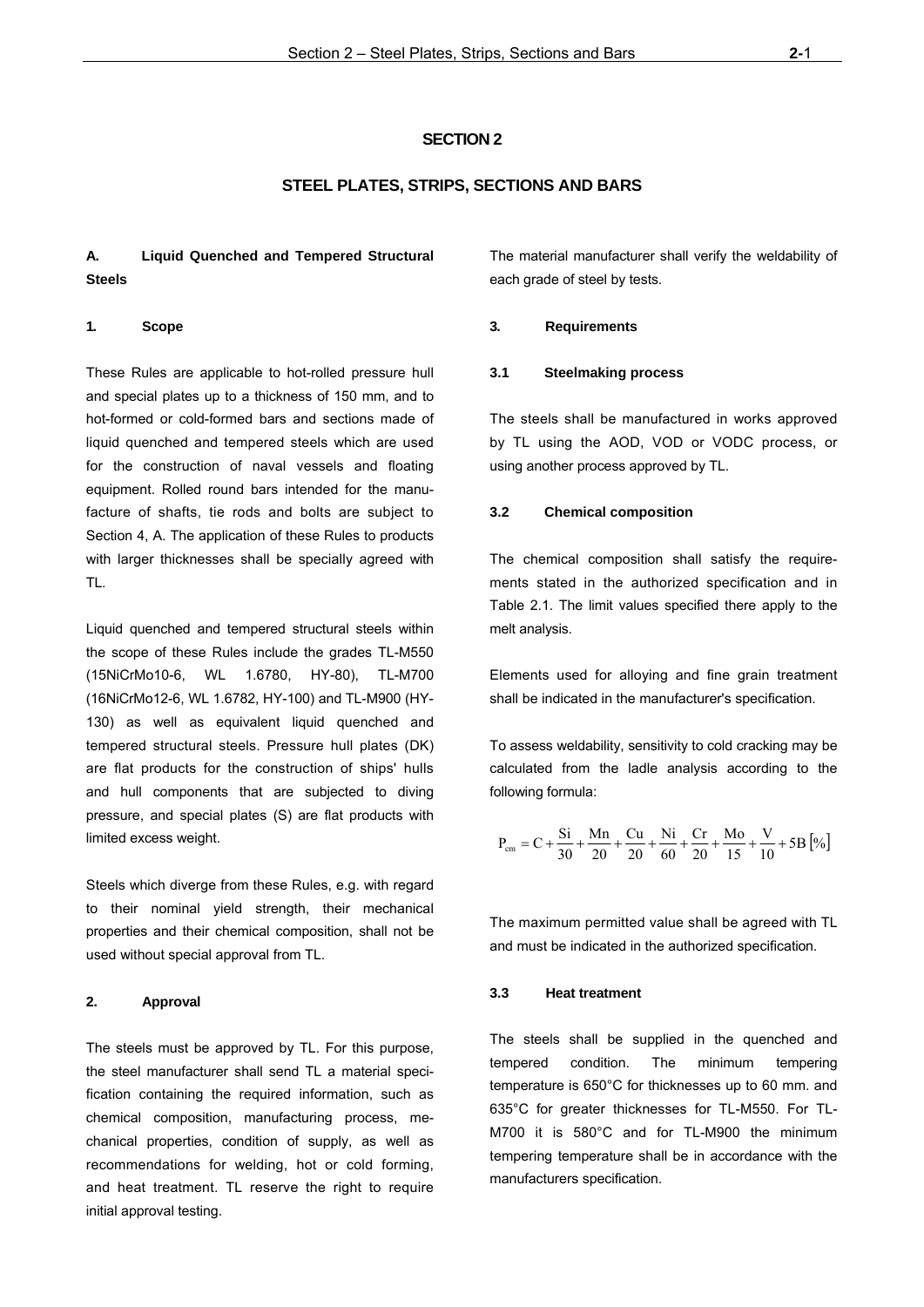## **3.4 Mechanical properties**

The requirements applicable to the mechanical properties and the impact energy shall conform to the data in Table 2.2.

## **3.5 General characteristics of products**

Chapter 2, Section 3, A.5. of TL Material Rules applies

in this regard. In addition, it should be noted that:

- Procedures for repair welding and reporting thereon must be approved by TL.
- If defects are removed by grinding, the thickness remaining underneath the ground area shall be within the thickness tolerance

| <b>Brief name</b>                                                        | TL grade       |      | C               | Si          | Mn    | P     | S     | Cr   | Mo   | Ni   | As | Cu | Sb                 | Sn                                           | Ti | V    |
|--------------------------------------------------------------------------|----------------|------|-----------------|-------------|-------|-------|-------|------|------|------|----|----|--------------------|----------------------------------------------|----|------|
| 15NiCrMo10-6                                                             | <b>TL-M550</b> |      | Min. 0,12       | 0,15<br>(1) | 0, 10 |       |       | 1,0  | 0,20 | 2,00 |    |    |                    |                                              |    |      |
|                                                                          |                |      | $ Max _{0,18} $ | 0,35        | 0,40  | 0,015 | 0,008 | 1,80 | 0,60 | 3,25 |    |    |                    | $0,025$   0,25   0,025   0,030   0,02   0,03 |    |      |
| 16NiCrMo12-6                                                             | <b>TL-M700</b> |      | Min. 0,12       | 0,15<br>(1) | 0, 10 |       |       | 1,0  | 0,20 | 2,25 |    |    |                    |                                              |    |      |
|                                                                          |                |      | Max   0, 20     | 0,35        | 0,40  | 0,015 | 0,008 | 1,80 | 0,60 | 3,50 |    |    |                    | $0,025$   0,25   0,025   0,030   0,02   0,03 |    |      |
|                                                                          | <b>TL-M900</b> | Min. |                 | 0,15<br>(1) | 0,60  |       |       | 0,40 | 0,30 | 4,75 |    |    |                    |                                              |    | 0,05 |
|                                                                          |                |      | Max 0,12        | 0,35        | 0,90  | 0,010 | 0,008 | 0,70 | 0,65 | 5,25 |    |    | $0,025$ 0,25 0,025 | $0,030$ $0,02$ $0,10$                        |    |      |
| (1)<br>For vacuum-carbon deoxidization, $Si_{min} = 0.05\%$ shall apply. |                |      |                 |             |       |       |       |      |      |      |    |    |                    |                                              |    |      |

| Table 2.1 | Chemical composition of liquid quenched and tempered steels (ladle analysis) |  |  |
|-----------|------------------------------------------------------------------------------|--|--|
|           |                                                                              |  |  |

| Table 2.2 | Mechanical and technological properties |
|-----------|-----------------------------------------|
|-----------|-----------------------------------------|

| Grade                                                              | Product<br>shape | 0,2% proof<br>stress $R_{p0,2}$ | Yield<br>strength<br>ratio<br>$R_{p0,2}/R_{m}$ | Tensile<br>strength $Rm$ | Reduction<br>in area Z   | Elongation<br>A <sub>6</sub> |                    | Notched-bar impact<br>bending test |                          |
|--------------------------------------------------------------------|------------------|---------------------------------|------------------------------------------------|--------------------------|--------------------------|------------------------------|--------------------|------------------------------------|--------------------------|
|                                                                    |                  | $[N/mm^2]$                      |                                                | $[N/mm^2]$               | [%]                      | [%]                          | Test temp.<br>[°C] | [J] long,<br>min.                  | KV<br>[J] trans,<br>min. |
|                                                                    | Plate            |                                 | $\leq 0,90$                                    |                          |                          | $\geq$ 19                    | $-85$              |                                    | 50                       |
|                                                                    | Steel bar        | 550 - 690                       | $\leq 0,92$                                    | $\geq 650$               | $\geq$ 55 (l) >          | $\geq$ 20 (l)                |                    | 68                                 | 40                       |
| <b>TL-M550</b>                                                     |                  |                                 |                                                |                          | 50(q)                    | $\geq$ 18(q)                 |                    |                                    |                          |
|                                                                    | Section          |                                 |                                                |                          | $\geq 60$                |                              | $-20$              | -                                  | 95                       |
|                                                                    | Plate            |                                 | ≤ $0,90$                                       |                          |                          | $\geq$ 17                    | $-85$              | 70                                 | 70                       |
|                                                                    | Steel bar        | 685 - 835                       | $≤0,92$                                        | >760                     | $\geq$ 50 (l)            | ≥18(1)                       |                    | 68                                 | 40                       |
| <b>TL-M700</b>                                                     |                  |                                 |                                                |                          | $\geq 45(q)$             | $\geq$ 16 (q)                |                    |                                    |                          |
|                                                                    | Section          |                                 |                                                |                          | $\geq 55$                |                              | $-20$              |                                    | 95                       |
| <b>TL-M900</b>                                                     | Plate            | 900-1035                        |                                                |                          | $\overline{\phantom{a}}$ | $\geq$ 11                    | $-20$              |                                    | 55                       |
| (1)<br>in longitudinal direction<br>in transverse direction<br>(q) |                  |                                 |                                                |                          |                          |                              |                    |                                    |                          |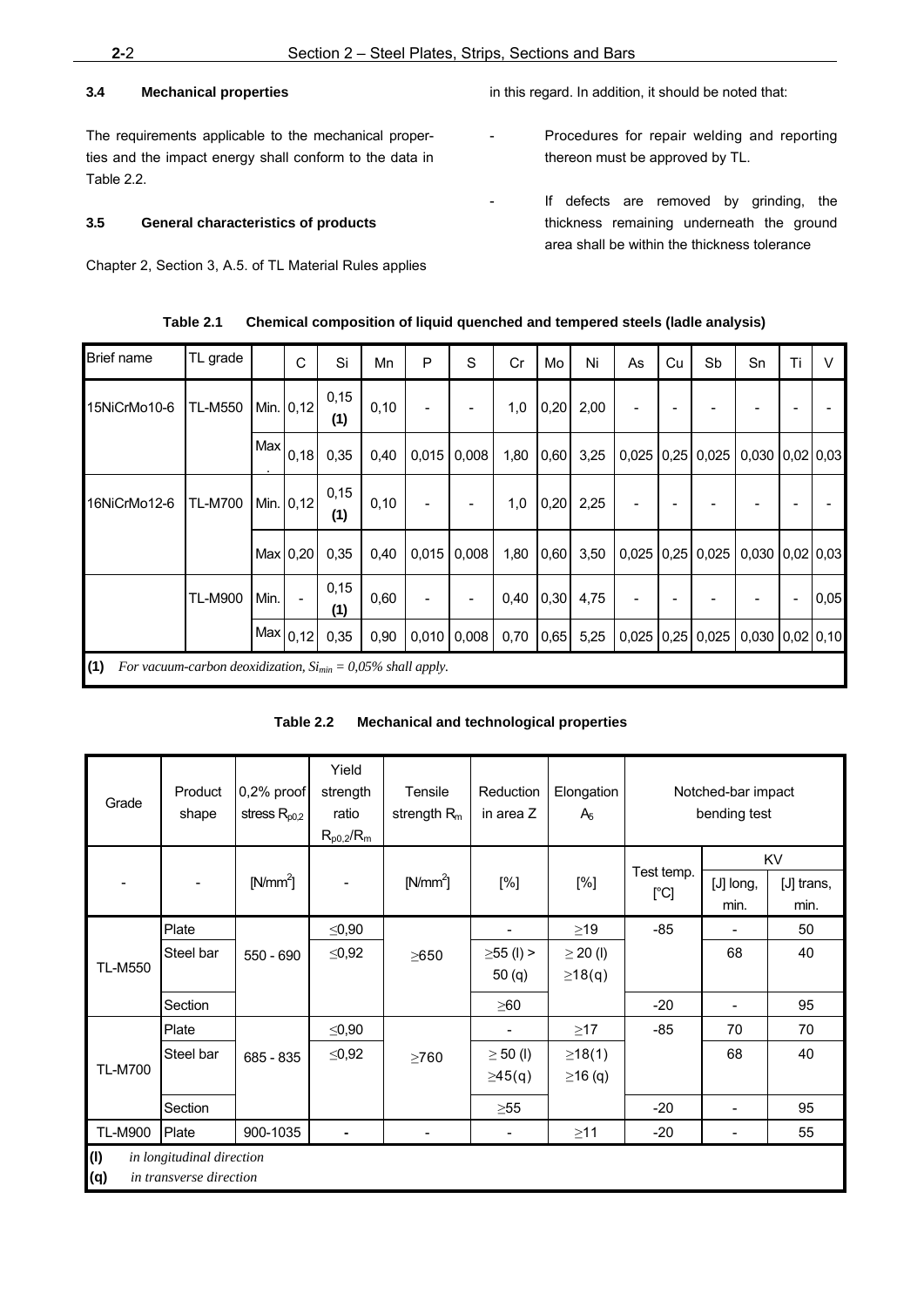## **3.6 Dimensions; dimensional and geometrical tolerances**

For the minus tolerance applicable to the nominal thickness of pressure hull plates, the data according to class C, and for special plates according to class A in Table 1.1 shall apply. In the case of special plates, the average thickness increase is additionally restricted by a limited maximum weight as per Table 6 of EN10029.

#### **4. Testing**

#### **4.1 Testing of chemical composition**

The manufacturer shall determine the composition of every heat and shall issue the relevant certificate.

#### **4.2 Tensile testing**

From every piece heat-treated in a unit, at least one tensile test specimen shall be taken and tested. If plates are heat-treated by continuous processes, special arrangements may be made with regard to the number of tests required and the making of the test specimens.

In the case of pressure hull plates, a tensile test specimen shall be taken for each rolled length.

Test specimens shall be cut with their longitudinal axes transverse to the final direction of rolling, except in the case of sections and wide flats < 600 mm in width, where longitudinal test specimens shall be taken. For other product forms, the tensile test specimens may be taken in either the longitudinal or the transverse direction as agreed with TL. Normally, flat tensile test specimens shall be used. The tensile-test specimens may be taken from the full or the half product thickness; however, one surface side of the product must be maintained. For thicknesses above 30 mm, round tensile test specimens may be used, the axis of which must lie at a distance of 1/4 of the product thickness from the surface.

#### **4.3 Notched-bar impact bending test**

From every piece heat-treated in a unit, or from each rolling length in the case of pressure hull plates, at least one set of three Charpy V-notch impact test specimens in accordance with Chapter 2, Section 2, E.2 shall be taken and tested. For continuous heattreated plates, special consideration may be given to the number and location of test specimens required.

Unless otherwise accepted by TL, the V-notch impact test specimens for plates and wide flats  $\geq 600$  mm shall be taken with their axes transverse to the main rolling direction. For other product forms, the impact tests shall be in the longitudinal direction. The specimens' axes must be positioned at a distance of 1/4 of the product thickness from the surface, or as near as possible to this position.

#### **4.4 Through thickness tensile test**

If required by TL, through thickness tensile tests shall be performed by using test specimens taken at right angles to the surface of the product in accordance with Chapter 2 Section 3, L, "Steels with Through Thickness Properties".

#### **4.5 Inspection of surface and dimensions**

The manufacturer shall inspect the condition of the surface and the dimensions of the product and shall then present the products to the TL Surveyor for inspection.

#### **4.6 Ultrasonic examination**

If necessary for the envisaged use of the material, the manufacturer shall perform ultrasonic examinations in accordance with Chapter 2 Section 3, A.8.6.

#### **4.7 Retests**

If one of the tensile tests fails to meet the requirements, two additional test specimens shall be taken from the same position of the piece and subjected to the test. The piece will be accepted if both additional tests are satisfactory.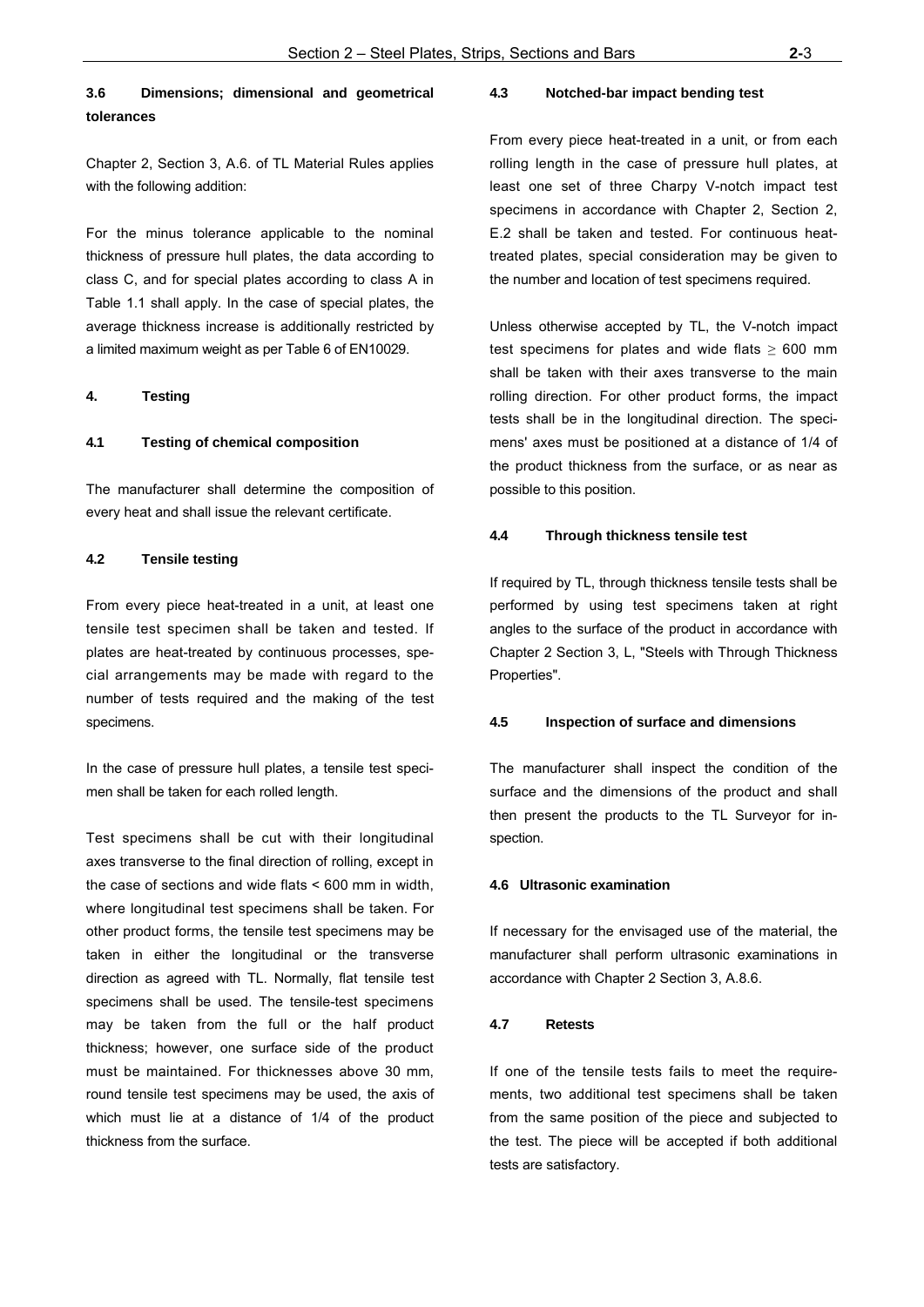When the average value of the impact test fails to meet the requirements or more than one value is below the required average value or when one value is below 70 % of the specified average value, the procedure described in Chapter 2 Section 2, H shall be followed.

#### **5. Marking**

Every finished piece shall be clearly marked by the maker in at least one place with TL's stamp and the following particulars:

#### Manufacturer's mark

- Unified identification mark for the grade of steel (e.g. TL-M550) or manufacturer's trade name
- heat number, plate number or equivalent identification mark

The entire set of markings shall be encircled with paint or otherwise highlighted so as to be easily recognized.

#### **B**. **Non-Magnetizable Steels**

#### **1. Scope**

These Rules are applicable to flat products, including pressure hull plates and special plates as well as sections and bars, made of non-magnetizable steels that are used for the construction of naval ships or floating equipment. Rolled round bars intended for the manufacture of shafts, arbors, pins and similar parts are subject to Section 4, B. Pressure hull plates (DK) are flat products for the construction of ships' hulls and hull components that are subjected to diving pressure, and special plates (S) are flat products with limited excess weight.

#### **2. Materials**

Non-magnetizable steels are steels according to SEW 390 or comparable grades with relative permeability μr< 1,01.

In addition plates, strips, bars and sections as per VG 81224 and VG 81237 can be utilized in accordance with the following material performance sheets (WL); see Tables 2.3 and 2.4:

#### **Table 2.3 Plates, strips and hollow sections**

| WI     | Part | Steel                  |
|--------|------|------------------------|
| 1.3914 |      | X2CrNiMnMoNNb21-15-7-3 |
| 1.3951 |      | X2CrNiMoN22-15         |
| 1.3952 |      | X2CrNiMoN18-14-3       |
| 1.3964 |      | X2CrNiMnMoNNb21-16-5-3 |
| 1.3974 | 1    | X2CrNiMnMoNNb23-17-6-3 |

#### **Table 2.4 Bars and sections**

| WI     | Part | Steel                  |
|--------|------|------------------------|
| 1.3914 | 2    | X2CrNiMnMoNNb21-15-7-3 |
| 1.3951 | 2    | X2CrNiMoN22-15         |
| 1.3952 | 3    | X2CrNiMoN18-14-3       |
| 1.3964 | 2    | X2CrNiMnMoNNb21-16-5-3 |
| 1.3974 | 2    | X2CrNiMnMoNNb23-17-6-3 |

Steels which are intended for carrying liquefied gases, or for which a special chemical stability in relation to the cargo or operating fluids is required, must additionally comply with the requirements set out in Chapter 2 Section 3, F and G.

TL reserve the right to demand an approval test for the grade of steel in question.

#### **3. Condition of Supply and Heat Treatment**

All products shall be presented in the heat-treated condition appropriate to the material, i.e. the steels must be solution-annealed and quenched. The steel grade X5NiCrTiMoV26-15 (1.3980) must be additionally artificially aged at 710 - 750 °C.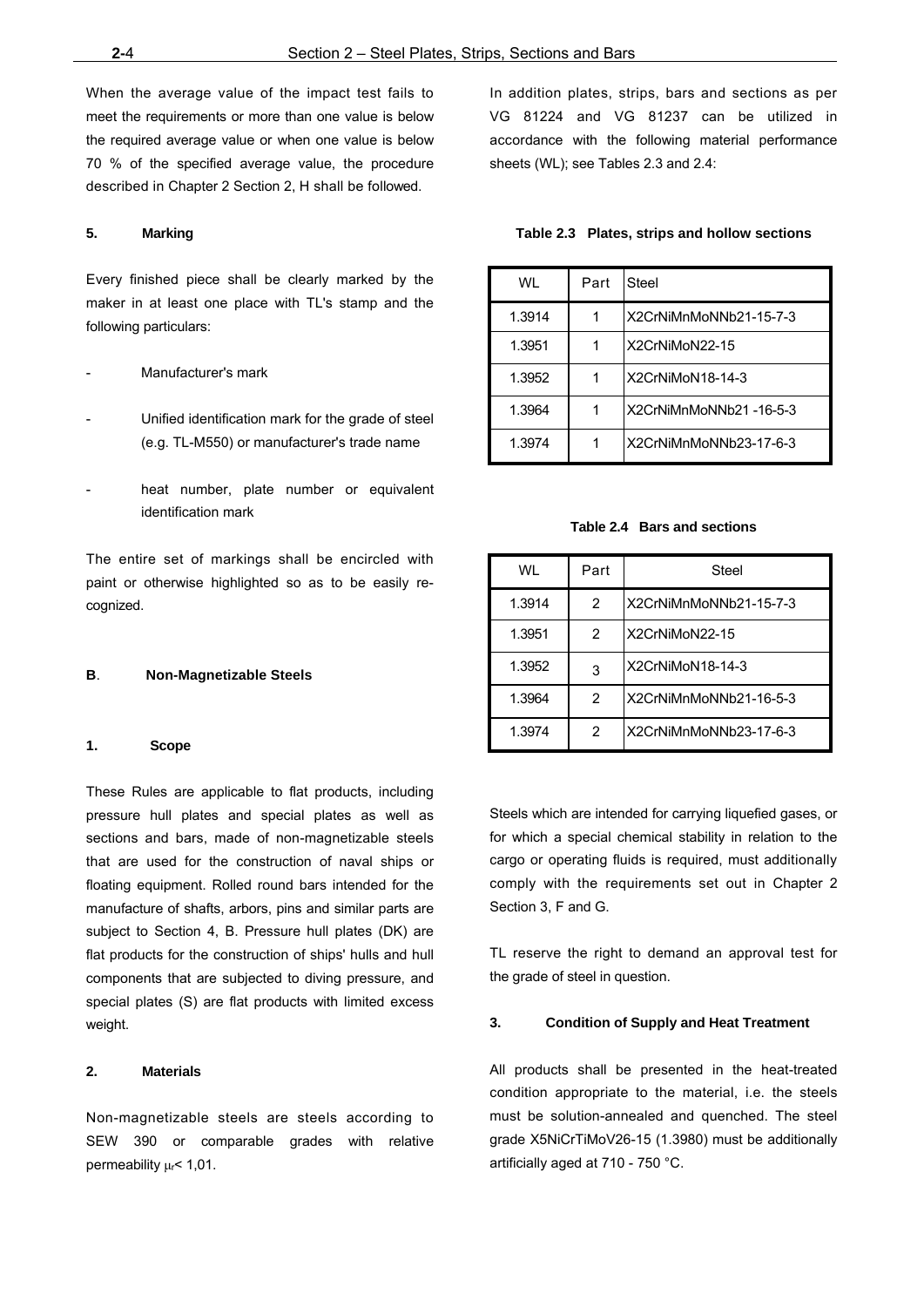## **4. Dimensional Tolerances**

Unless stipulated otherwise in the order specification, plates shall be supplied in accordance with Chapter 2 Section 3, A.6., Class B - Table 1.1 (permitted thickness tolerance - 0,3 mm). For the minus tolerance applicable to the nominal thickness of pressure hull plates, the data according to class C and for special plates according to class A shall apply. In the case of special plates, the average thickness increase is additionally restricted by a limited maximum weight as per Table 6 of EN 10029. For all other products, the values stated in the relevant standards shall apply.

#### **5. General Condition of Products**

The provisions of Chapter 2 Section 3, A.5. shall apply. Surface defects may generally only be repaired by grinding.

In doing so, the relevant minus tolerance must not be exceeded at any point.

The rectification of surface defects by welding is not permissible.

The edges of the cut plates and strips shall be free of cracks.

For pressure hull plates, the permissible depth of rolled-in scale, depressions or other types of surface damage shall be limited to 0,20 mm, whereby the thickness at these points must not fall below the nominal thickness. Isolated depressions of up to 0,40 mm are permissible, provided that the thickness at these points does not fall below the nominal thickness and the sum of these flawed areas is not larger than 15 % of the total area of one side of the plate. The defects exceeding 0,20 mm in depth must be remedied by grinding, whereby it must be ensured that the nominal thickness is maintained and the transitions are smooth.

For the surface condition of cold-rolled products, the provisions set out in Iron and Steel Material Specification SEW 390 shall apply.

## **6. Requirements Applicable to Material Properties**

#### **6.1 Chemical composition**

The limit values for the chemical composition stated in the standards or in the specifications approved by TL shall apply.

For welded structures which cannot be heat treated after welding and for which resistance to intercrystal-line corrosion is required, only stabilized austenitic steels or steels with carbon contents of  $C \leq 0.03$  % shall be used.

#### **6.2 Mechanical properties**

The requirements applicable to the mechanical properties which are stated in the recognized standard or the approved material specification shall be verified during testing. If not defined in a different way the minimum value of the 0,2 % compression yield point shall be equivalent to the value of the 0,2 % proof stress.

### **6.3 Notch impact energy**

The requirements applicable to the impact energy which are stated in the recognized standard or the approved material specification shall be satisfied.

#### **7. Testing and Scope of Tests**

The following tests shall be performed.

#### **7.1 Testing of chemical composition**

The manufacturer shall determine the chemical composition of each heat and issue the relevant certificate.

## **7.2 Testing of resistance to intercrystalline corrosion**

All products shall be tested for resistance to intercrystalline corrosion. For this purpose, at least 2 specimens shall be taken from each heat. The test shall be performed in accordance with DIN 50914 or ISO 3651-2 on specimens in the following condition:

Stabilized steels and steels with a carbon content ≤0,03%: sensitized (annealed at 700°C for 30 minutes and quenched in water)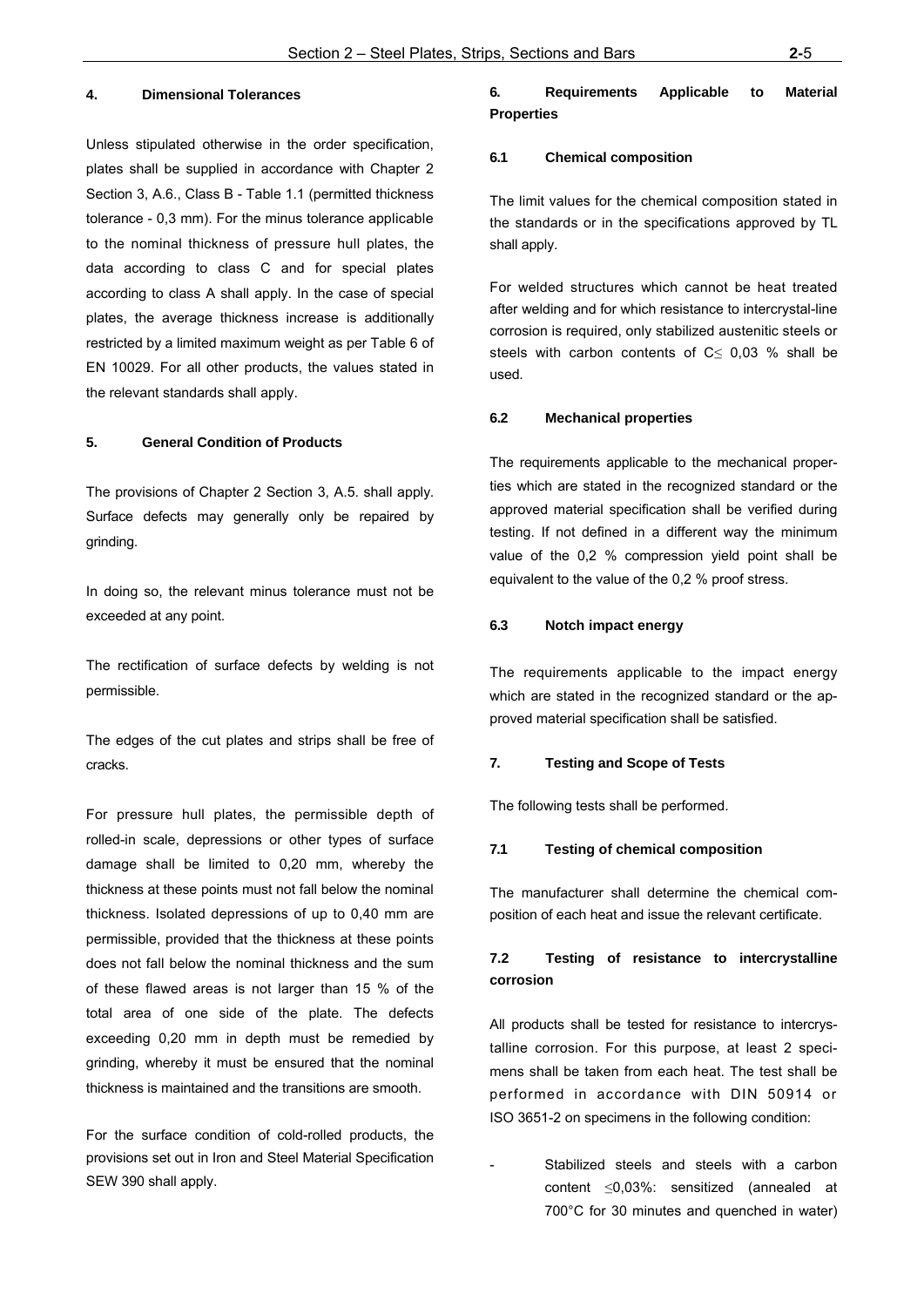All other steels: in the condition in which they are supplied

Because of the alloy content, no demands can be made on the steel grades 1.3805, 1.3817, 1.3818, 1.3949 and 1.3962 with regard to their resistance against intercrystalline corrosion; the test shall be omitted for these steels.

## **7.3 Tensile testing**

At least one tensile test specimen shall be taken from each test batch and tested. A test batch comprises for:

- Plates > 20 mm thick: the rolled length
- Plates  $\leq$  20 mm thick: max. 40 rolled plates of approximately the same thickness (deviation max. 20 %) originating from the same heat and the same heat treatment batch with a total weight not exceeding 30 t
- Strip and plates taken there from: one specimen each from the beginning of the coil
- All other product shapes: 5000 kg for products of the same shape originating from the same heat and the same heat treatment batch
- In the case of pressure hull plates, a tensile test specimen shall be taken for each rolled length

In the case of plates and wide flats with a width of ≥300 mm, the specimens shall lie in the transverse direction. For all other product shapes, they may lie in the longitudinal or transverse directions.

## **7.4 Compression test**

For pressure hull plates with a fabrication thickness ≥10 mm a compression test specimen shall be taken for each rolled length. The specimens shall be detached in longitudinal direction at a position with half distance between front face and middle axis. The detaching of specimens may also be in accordance with VG 81224. For the compression test DIN 50106 shall be used as guidance. Specimens with 10 mm diameter and 30 mm length have to be used. The front faces of the specimens have to be lubricated with molybdenum sulfite.

## **7.5 Notched-bar impact bending test**

Unless otherwise required by TL or stipulated in the purchase order, a notched bar impact test with Charpy V-notch specimens is required for:

- Flat products with a thickness > 20 mm
- Rods and bars with diameters or thicknesses > 50 mm

If the products are used for operating temperatures below -10 °C, the impact test temperature shall be agreed with TL.

#### **7.6 Testing of surface finish and dimensions**

The surface finish and dimensions of all products shall be tested and checked by the manufacturer. The products shall also be presented to the TL Surveyor for final testing. In the case of flat products, the underside shall also be inspected as far as possible.

#### **7.7 Testing for use of correct material**

The manufacturer shall test his products before delivery by appropriate methods as to whether the correct material has been used, and shall confirm this in the acceptance test certificate.

#### **7.8 Testing the permeability**

For each item or for each plate or strip of nonmagnetizable steel, the relative permeability  $\mu_r$  shall be determined on a metallic clean surface for both the delivery condition and the cold-formed state.

The relative permeability  $\mu_r$  must not exceed the value of 1,01.

## **7.9 Other tests**

If there are special requirements regarding resistance to pitting or crevice corrosion, appropriate corrosion tests shall be performed, e.g. according to ASTM-G48. The scope of these tests will be determined by TL from case to case.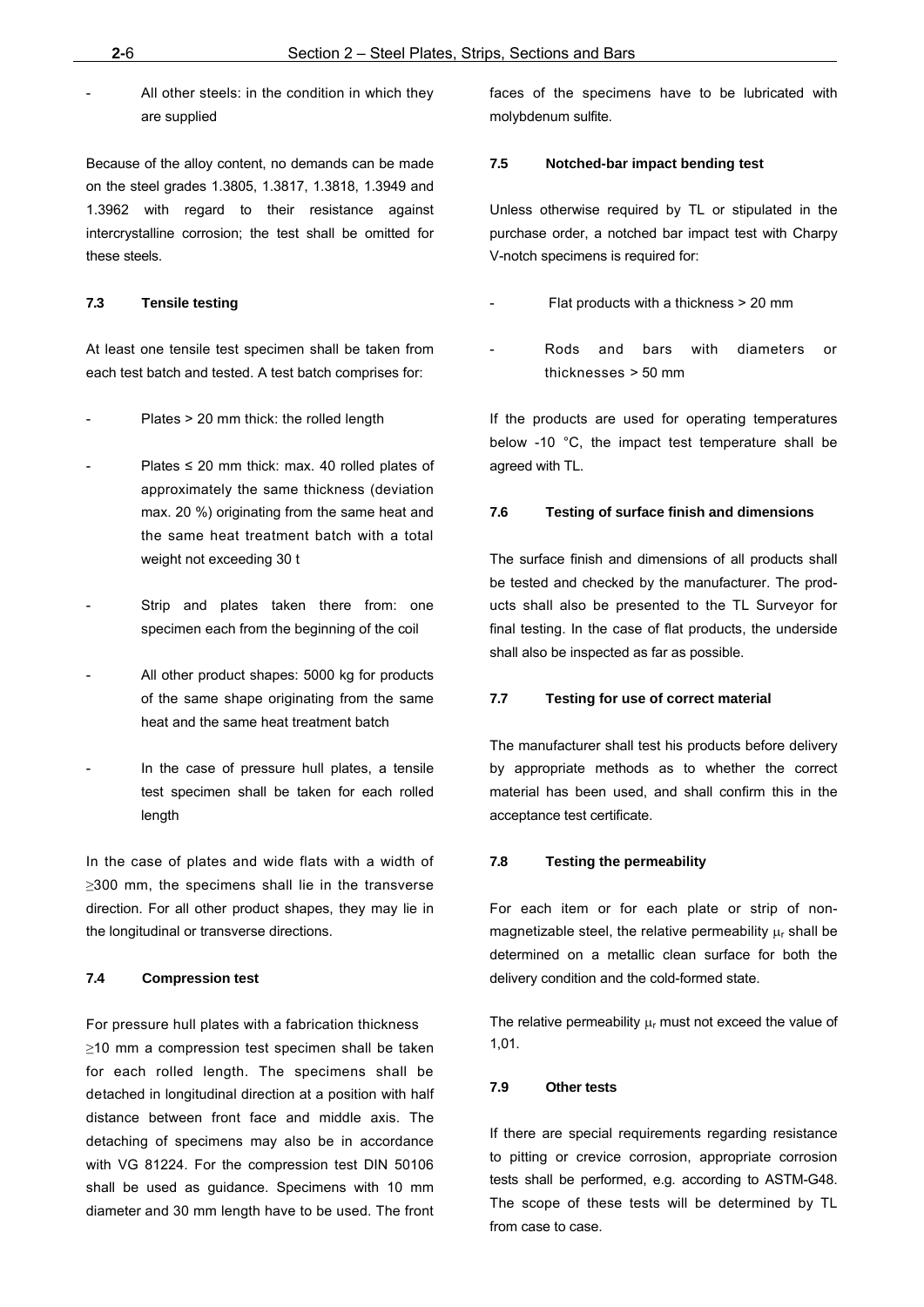## **SECTION 3**

#### **STEEL PIPES**

Г

## **A. Pipes of Liquid Quenched and Tempered Structural Steels**

## **1. Scope**

These Rules apply to seamless and welded pipes made of liquid quenched and tempered structural steels that are intended for use in the construction of submarines, for example.

For this purpose, suitable pipes made of steel grades TL-M550, TL-M700 or comparable qualities shall be used, insofar as they fulfill the requirements mentioned in these Rules.

In the case of pipes intended for use in steam boilers, pressure vessels, equipment and pipelines at normal environmental temperatures as well as at elevated temperatures, the requirements set out in Chapter 2, Section 4, C. "High-Temperature Steel Pipes" shall apply in addition.

In the case of pipes intended for cargo-handling and processing equipment with design temperatures below 0 °C, the requirements set out in Chapter 2, Section 4, D. "Pipes Tough at Sub-Zero Temperatures" shall apply in addition.

#### **2. Heat treatment**

The pipes shall be supplied in quenched and tempered condition. The minimum tempering temperature is 580 °C. A subsequent heat treatment for stress relief is only permissible if expressly approved by TL.

## **3. Dimensions, length-related dimensions (weights) and limit deviations**

## **3.1 Dimensions**

The outer diameters and wall thicknesses of the pipes shall be agreed when the order is placed; for hotfinished pipes preferably according to EN10220 or

ISO 4200, and for cold-finished pipes preferably according to EN10305-1 or EN10305-3.

For the length types of the pipes, Table 3.1 shall apply:

|       | Table 3.1 Length types and tolerances of the |
|-------|----------------------------------------------|
| pipes |                                              |

|                   | Length type           | Tolerances [mm]                                                                                                                                                                                         |
|-------------------|-----------------------|---------------------------------------------------------------------------------------------------------------------------------------------------------------------------------------------------------|
| Random length (1) |                       | (1)                                                                                                                                                                                                     |
| Fixed length      |                       | ±500                                                                                                                                                                                                    |
| Exact             | ≤ 6m                  | $-0$ to $+10$                                                                                                                                                                                           |
| lengths           | 6m, but<br>$\leq 12m$ | $-0$ to $+15$                                                                                                                                                                                           |
|                   | >12m                  | By arrangement                                                                                                                                                                                          |
| (1)               |                       | The pipes are delivered in the lengths occurring<br>during manufacture. These lengths vary according<br>to diameter, wall thickness and manufacturing<br>works, and must be stated by the manufacturer. |

#### **3.2 Tolerances**

The tolerances for the outer diameter  $d_a$  of the hotfinished pipes are as follows:

| d <sub>a</sub> ≤ | 50                   | $± 0.5$ mm |  |
|------------------|----------------------|------------|--|
|                  | $50 < d_a \le 160$   | ± 1 %      |  |
|                  | $160 < d_a \leq 200$ | $± 1.6$ mm |  |
| $d_a > 200$      |                      | ± 0.8 %    |  |

At points where the surface of the pipes was remedied through mechanical processing, e.g. grinding, it is permissible to exceed the limit value of the diameter to a minor extent, provided the remaining wall thicknesses still complies with requirements.

The limit deviations for the wall thickness s of the hotfinished pipes are as follows: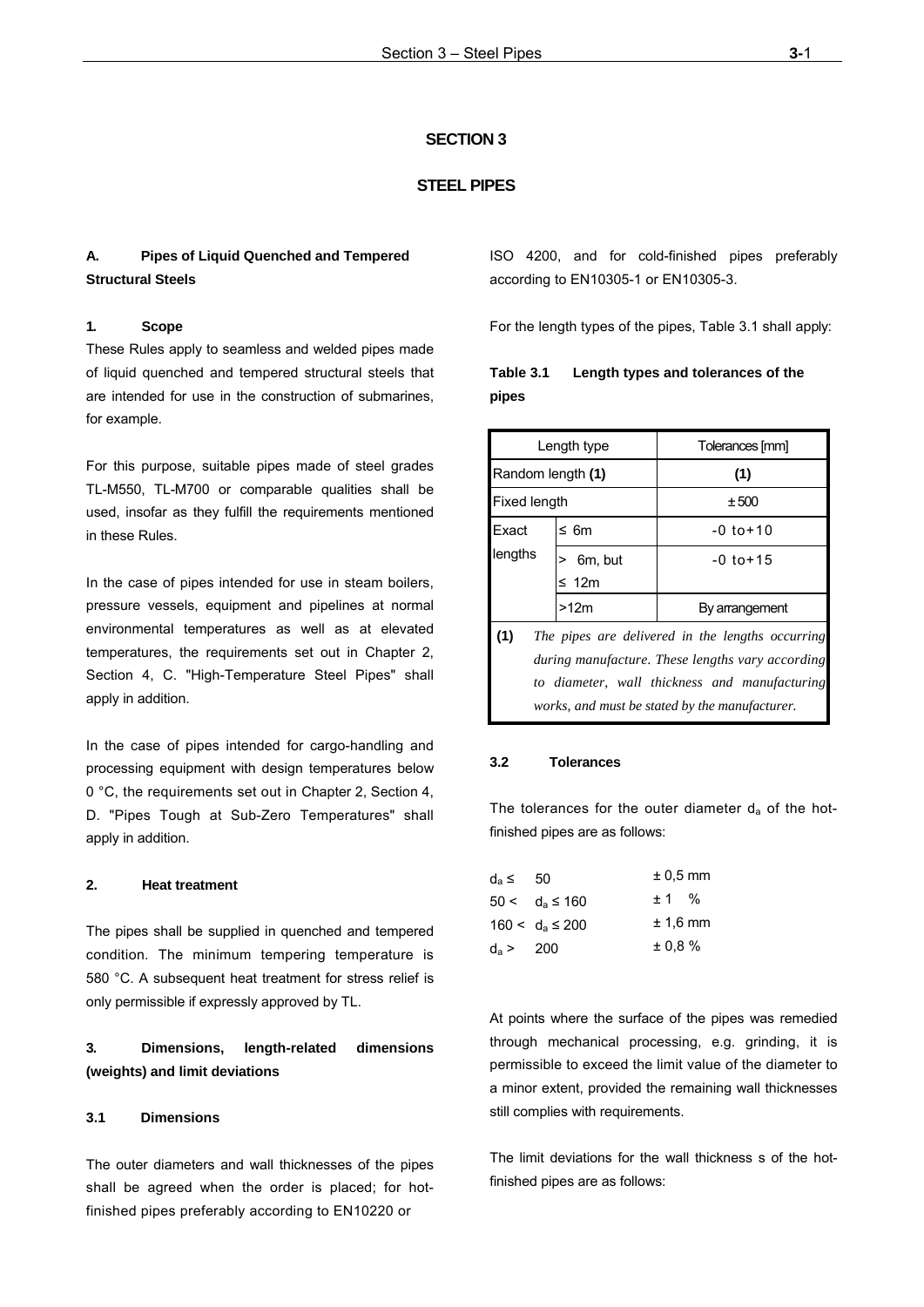- 12,5%,

whereby the upper limit is given by the permissible weight deviation for a single pipe, see 3.5.

By agreement when the order is placed, the tolerance for the diameter of hot-finished pipes with  $d_a > 200$  mm can also be referred to the inner diameter.

When the order is placed for cold-finished pipes, the tolerances according to EN10305-1 or EN10305-3 apply for the outer and inner diameters as well as for the wall thicknesses.

By agreement when the order is placed, the hotfinished and cold-finished pipes can also be delivered with closer tolerance for the outer diameter and wall thickness.

## **3.3 Shape tolerances**

#### **3.3.1 Roundness tolerance**

The pipes should be as cylindrical as possible. The roundness tolerance shall lie within the tolerances for the outer diameter.

#### **3.3.2 Straightness tolerance**

The hot-finished pipes shall appear straight to the eye. For cold-finished pipes, EN10305-1 or EN10305-3 shall apply. Special requirements can be agreed for the straightness tolerance.

#### **3.4 Finish of the pipe ends**

The pipe ends should be cut off at right angles to the pipe axis.

Deburring can be agreed when the order is placed.

## **3.5 Length-related dimensions (weights) and limit deviations**

For calculating the weights of the steels to which this section is applicable, a density of 7,85 kg/dm $^3$  is assumed.

The values for the length-related dimensions (weights) are given in EN10220 or ISO 4200.

The following limit deviations are permissible:

- 8 to +12 % for a single pipe
- 5 to +10 % for a consignment of at least 10 t.

#### **4. Requirements Applicable to the Material**

#### **4.1 Chemical composition**

The chemical composition of the pipe steels must conform to the approved standards or specifications. The chemical composition of the TL grades is given in Section 3, Table 2.1.

#### **4.2 Mechanical properties**

The required values of tensile strength, 0,2 % proof stress, elongation and impact energy must be satisfied in tests performed in accordance with the standard or the recognized specification, see Table 3.2.

#### **4.3 Technological properties**

When subjected to the ring tests, the pipes must display a capacity for deformation which meets the requirements specified in Chapter 2, Section 4, A.8.5.

#### **5. Testing and Scope of Tests**

The following tests shall be performed:

#### **5.1 Testing of chemical composition**

The chemical composition of each heat shall be determined by the pipe manufacturer, or, where appropriate in the case of welded pipes, by the manufacturer of the starting material in accordance with Chapter 2, Section 4, A.8.1.

## **5.2 Tensile testing**

Specimens of the sample pipes selected in accordance with Chapter 2, Section 4, A.8.2 shall be subjected to the tensile test.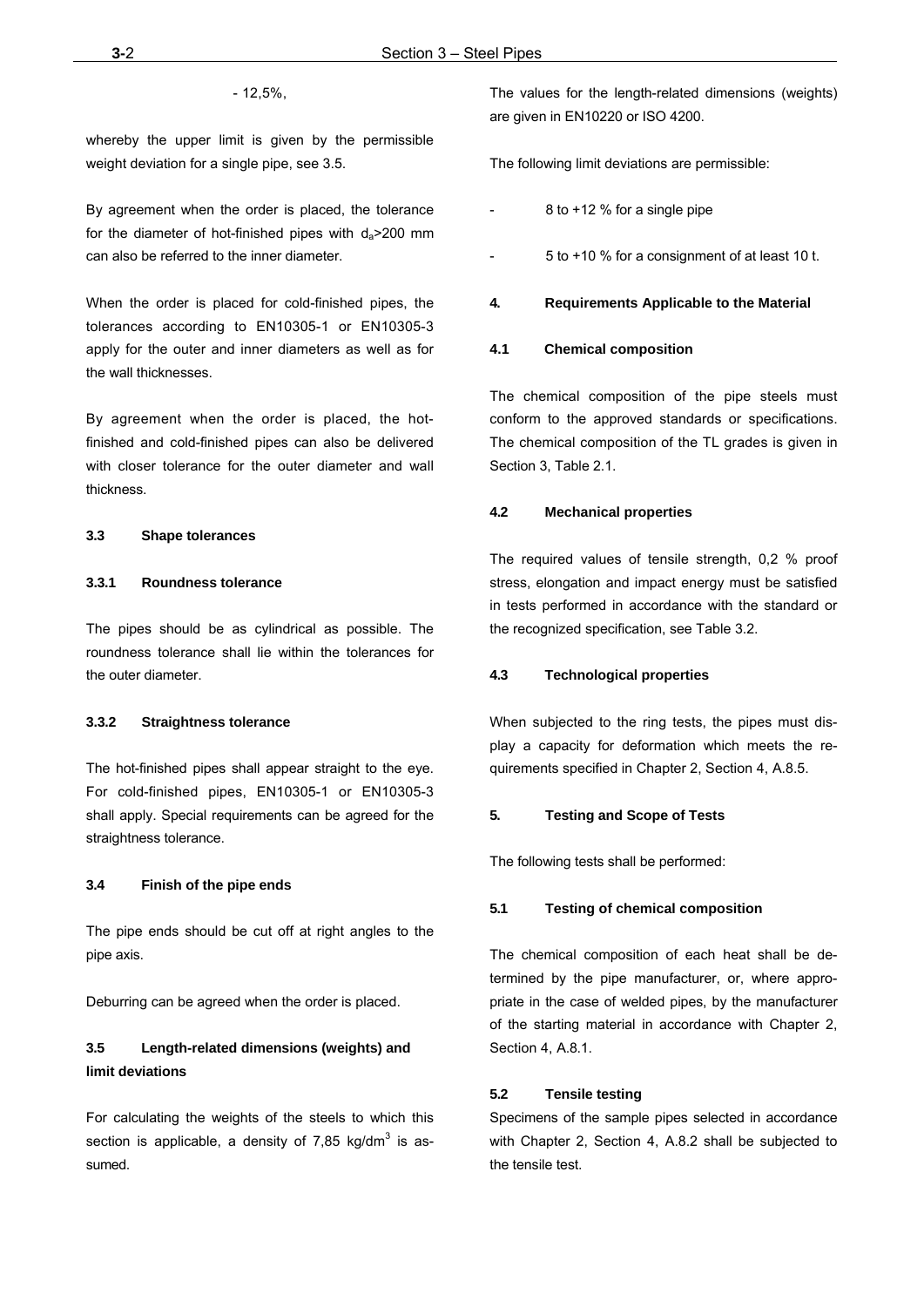#### **5.3 Notched-bar impact bending test**

For the pipes selected in accordance with Chapter 2, Section 4, A.8.2, the notched bar impact bending test shall be performed on Charpy V-notch specimens. Where the wall thickness is  $> 30$  mm, the specimens shall be so located that their longitudinal axis lies 1/4 of the pipe wall thickness from the outer surface, or as close as possible to this point.

The samples shall be so taken and tested that the notch axis lies at right angles to the pipe surface.

## **5.4 Technological test**

Unless more extensive testing is prescribed in the standards, one of the ring tests specified in Chapter 2, Section 4, A., Table 2.1 shall be performed on one end of 2 % of the pipes. To calculate the distance between the platens to be used in the ring flattening test, a value of 0,06 for TL-M550 and 0,05 for TL-M700 shall be assigned to the constant C in the formula given in Chapter 2, Section 4, A.8.5.2.

| Grade          | 0,2% proof stress<br>$R_{p02}$ [N/mm] | Yield strength<br>ratio<br>$R_{p0,2}/R_{m}$ | Tensile strength<br>$R_m$ [N/mm] | Elongation $A_5$<br>[%] | Notched-bar impact<br>bending test<br>KV at -20°C [J]<br>min. |
|----------------|---------------------------------------|---------------------------------------------|----------------------------------|-------------------------|---------------------------------------------------------------|
| <b>TL-M550</b> | 550-690                               | ≤0,92                                       | ≥650                             | $\geq$ 19               |                                                               |
| <b>TL-M700</b> | 685-835                               | ≤0,95                                       | ≥760                             | $\geq 15$               | 95                                                            |

## **Table 3.2 Mechanical properties of the pipes according to TL grades**

#### **5.5 High-temperature tensile test**

Where called for in Chapter 2, Section 4, A.8.3 of TL Material Rules or stipulated in the purchase order, the 0,2 % or 1 % proof stress shall be determined by the high-temperature tensile test.

#### **5.6 Testing of surface finish and dimensions**

The tests shall be performed according to Chapter 2, Section 4, A.8.6.

#### **5.7 Non-destructive testing**

The welds of all welded pipes shall be subjected by the manufacturer to non-destructive testing over their entire length, cf. Chapter 2, Section 4, A.8.6.

For radiographic inspections, see Chapter 2, Section 4, D.4.7.2.

## **5.8 Tightness test**

All pipes shall be tightness tested by the manufacturer

in accordance with Chapter 2, Section 4, A.8.8.

## **B. Pipes of Non-Magnetizable Steels**

#### **1. Scope**

These Rules are applicable to seamless and welded pipes of non-magnetic steels intended for pipeline construction as well as for tanks and equipment for which non-magnetic is required. Suitable pipe grades as per SEW 390, and conforming to the material performance sheets WL 1.3952-5 and WL 13964-5 or other examined and approved specifications, are appropriate for these applications.

Pipes which are intended for cargo-handling and processing equipment with design temperatures below 0 °C, or for which a special chemical stability in relation to the cargo or operating fluids is required, must additionally comply with the requirements set out in Chapter 2, Section 4, D. and 4, E.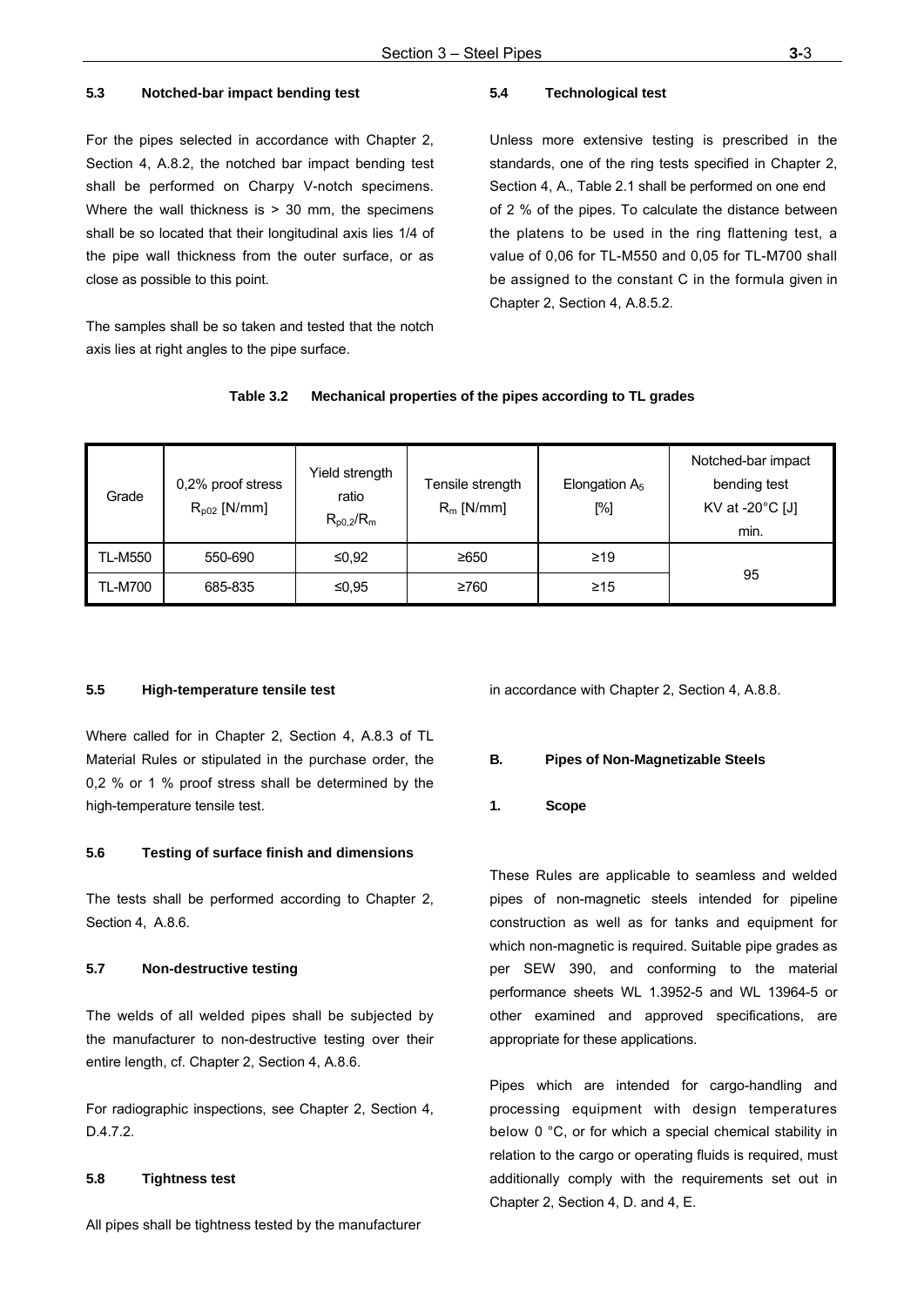## **2. Heat Treatment**

The pipes shall be supplied in the solution-annealed and quenched condition. The requirement for proper heat treatment is deemed to have been met for hotpressed pipes if they were quenched in water after removal from the solution-annealing temperature zone.

Pipes made of X5NiCrTiMoV26-15 (1.3980) shall be artificially aged at 710 to 750 °C after the quenching.

#### **3. Requirements Applicable to the Material**

#### **3.1 Chemical composition**

The chemical composition of the pipe steels must conform to recognized standards or specifications.

Where pipes are to be resistant to intercrystalline corrosion in the delivery state and where the welding is not to be followed by heat treatment (solution annealing), only those pipe grades may be used which are corrosion-resistant in the welded condition, e.g. steels stabilized with Ti or Nb or steels with carbon contents of C≤ 0,03%.

#### **3.2 Mechanical properties**

The required values of tensile strength, 0,2 % proof stress and elongation must be satisfied in tests at room temperature in accordance with the standard or the recognized specification.

#### **3.3 Technological properties**

When subjected to the ring tests, the pipes must display a capacity for deformation which meets the requirements specified in Chapter 2, Section 4, A.8.5.

#### **3.4 High-temperature characteristics**

Where pipes are used at elevated temperatures, the required values for the 0,2 % or 1 % proof stress prescribed in the relevant standards or recognized specifications must be met at the corresponding temperature level, unless otherwise stipulated by TL.

## **3.5 Testing the permeability**

The pipes must be tested for their relative permeability.

#### **3.6 Notch impact energy**

The required impact energy values must be satisfied in tests at room temperature in accordance with the relevant standard or the recognized specification.

#### **4. Testing and Scope of Tests**

The following tests shall be performed:

## **4.1 Testing of chemical composition**

The chemical composition of each heat shall be determined by the pipe manufacturer.

## **4.2 Testing of resistance to intercrystalline corrosion**

Depending on the application and grade of the pipes, a test of resistance to intercrystalline corrosion shall be performed on the following pipes:

- Pipes for use on submarines irrespective of the type of material
- Pipes which do not meet the requirements in respect of stabilization or limited carbon content specified in 3.1
- Pipes made of stabilized steels or steels with limited carbon contents intended not for application on submarines, where such testing is specially prescribed in view of the anticipated corrosive attack

The test conditions shall be as prescribed in Chapter 2, Section 4, D.4.2.2.

#### **4.3 Tensile testing**

Specimens of the sample pipes selected in accordance with Chapter 2, Section 4, A.8.3 shall be subjected to the tensile test.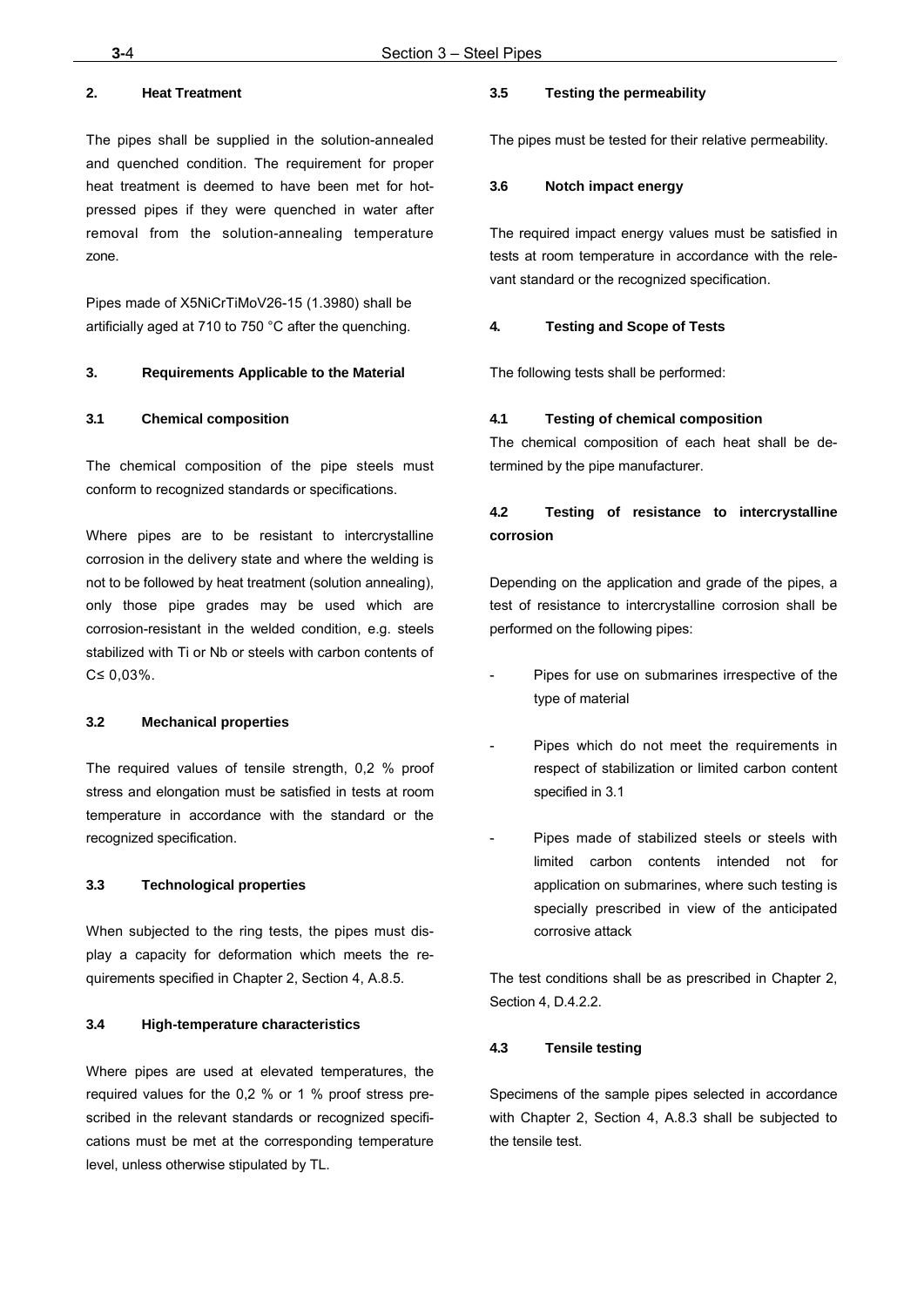## **4.4 Technological test**

Unless more extensive testing is prescribed in the standards, one of the ring tests specified in Chapter 2, Section 4, A, Table 2.1 shall be performed on one end of 2 % of the pipes. To calculate the distance between the plates to be used in the ring flattening test, a value of 0,10 shall be assigned to the constant C in the formula given in Chapter 2, Section 4, A.8.5.2.

#### **4.5 High-temperature tensile test**

Where called for in Chapter 2, Section 4, A.8.3 or stipulated in the purchase order, the 0,2 % or 1 % proof stress shall be determined by a high-temperature tensile test.

## **4.6 Testing of surface finish and dimensions**

The tests shall be performed according to Chapter 2, Section 4, A.8.6.

## **4.7 Tightness test**

All pipes shall be tightness tested by the manufacturer in accordance with Chapter 2, Section 4, A.8.8.

## **4.8 Testing the permeability**

For each pipe of non-magnetic steel, the relative permeability  $\mu_r$  shall be determined on a metallic clean surface for both the delivery condition and the coldformed state.

The relative permeability  $\mu_r$  must not exceed the value of 1,01.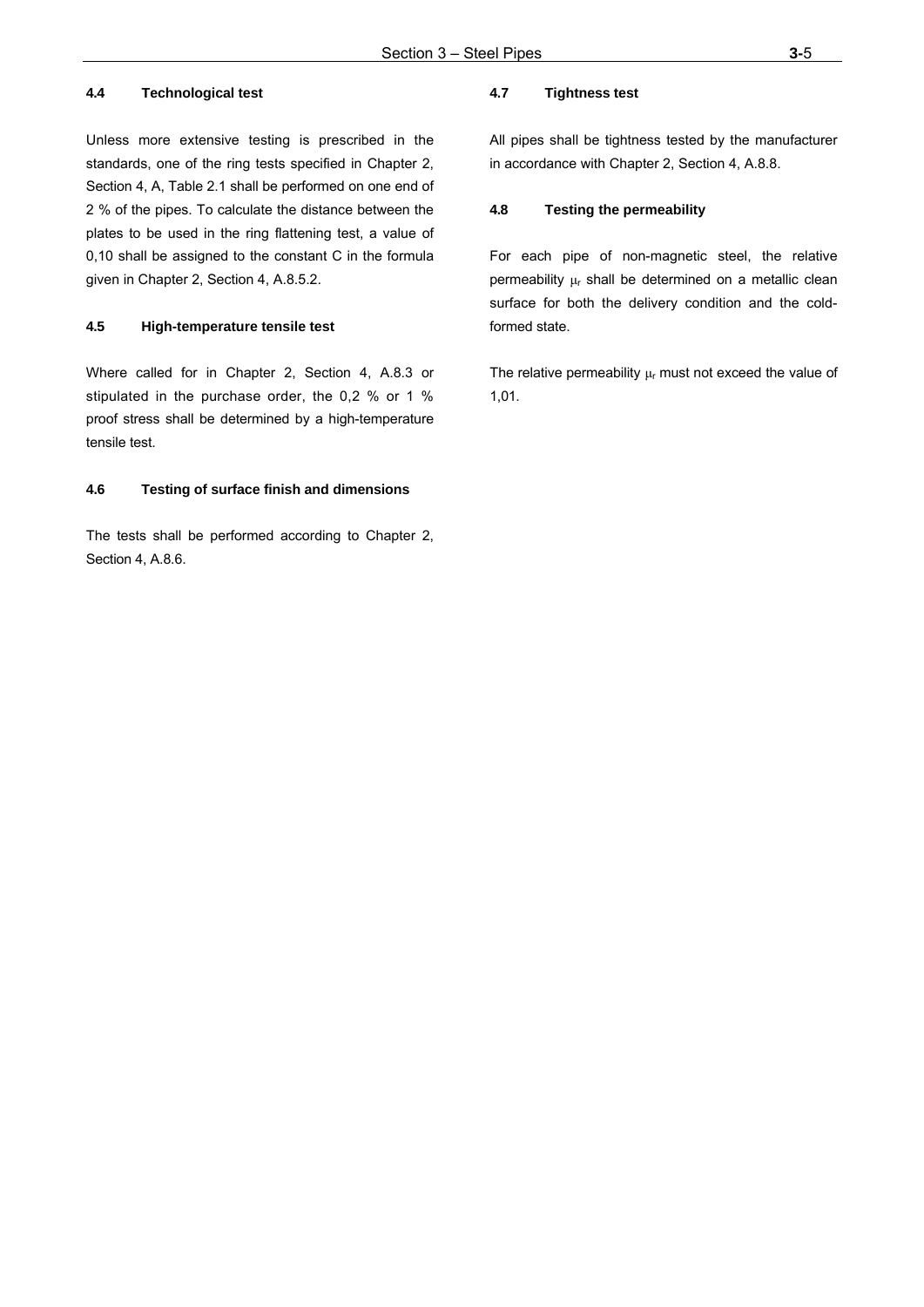#### **SECTION 4**

#### **FORGINGS**

## **A. Forgings of Liquid Quenched and Tempered Structural Steels**

## **1. Scope**

These Rules are applicable to forgings made of liquid quenched and tempered structural steels of the grades TL-M550S (1.6780, HY-80), TL-M700S (HY-100) and TL-M900S (HY-130) as well as of equivalent liquid quenched and tempered structural steels with a heattreated wall thickness up to 400 mm that are used for the construction of naval vessels and floating equipment.

These Rules are also applicable to rolled steel bars, where they are to be used in place of forgings for the manufacture by machining of shafts, arbours, pins and similar parts.

#### **2. Manufacturing Process**

The steels shall be manufactured in works approved by TL using the AOD, VOD or VODC process, or using another process approved by TL.

In deviation to the stipulations set out in Chapter 2, Section 5, A.4.3 of TL Material Rules, forgings made of liquid quenched and tempered structural steels shall exhibit a minimum degree of deformation of 2:1.

#### **3. Delivery Condition**

The steels shall be supplied in the quenched and tempered condition. The tempering temperature must lie above 635 °C (TL-M550S), above 610 °C (TL-M700S) or above 540 °C (TL-M900S).

## **4. Surface Finish**

Depending on the purchase order, the forgings shall be

delivered as unmachined, rough machined or final machined.

Workpieces to be delivered as unmachined should exhibit a smooth surface corresponding to the manufacturing process.

Manufacture-related surface imperfections at unmachined points are permitted if their depth lies within the machining allowance.

For rough machined surface areas, the permissible depth of the imperfections must be agreed upon.

Imperfections within the permissible depth can be removed by grinding.

The surfaces of finish-machined forgings shall not exhibit any cracks.

#### **5. Dimensions, Shape, Weight**

The dimension standards stipulated in the purchase orders or appended drawings shall be applicable for the dimensions and the shape.

For the determination of weight, a density of 7,85 g/cm<sup>3</sup> shall apply.

## **6. General Requirements Applicable to the Material**

The chemical composition, the mechanical properties and the hardness shall conform to the data contained in these Rules, the relevant standards or the approved specifications.

## **7. Testing**

To provide proof of compliance with the technical requirements, the tests specified below shall be carried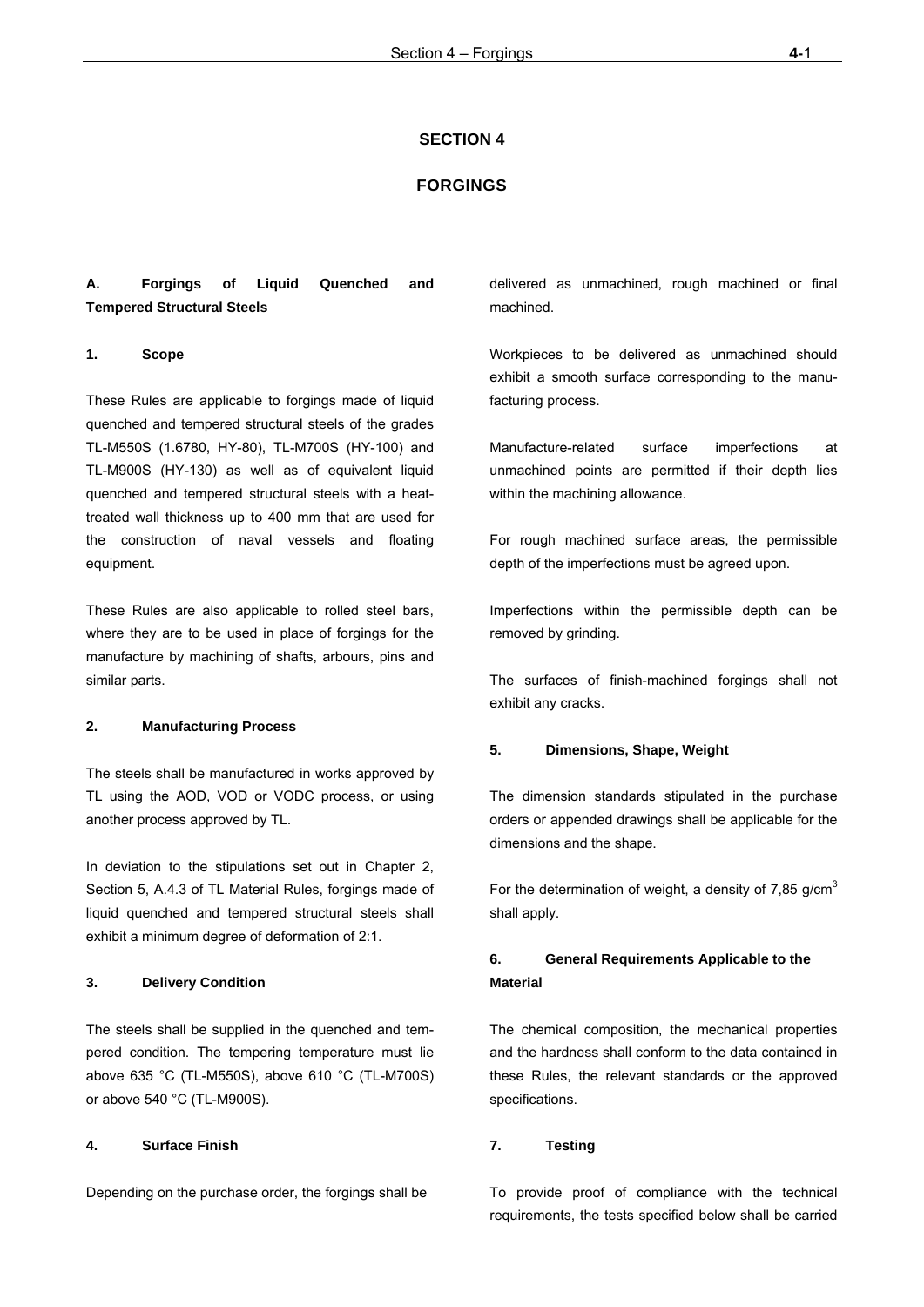out on the completed forging (delivery condition). The results shall be documented.

## **7.1 Chemical composition**

The chemical composition is characterized by means of the ladle analysis. The manufacturer shall determine the proportions of all the elements specified in Table 4.1 by applying the usual methods.

## **7.2 Mechanical properties**

The requirements for the mechanical properties are given in Table 4.2.

| <b>Brief name</b>                                                     | TL grade        |      | С                        | Si          | Mn    | P     | S                        | Cr   | Mo   | Ni   | As | Cu   | Sb                          | Sn    | Ti    |       |
|-----------------------------------------------------------------------|-----------------|------|--------------------------|-------------|-------|-------|--------------------------|------|------|------|----|------|-----------------------------|-------|-------|-------|
| 15NiCrMo10-6   TL-M550S                                               |                 | Min. | 0,12                     | 0,15<br>(1) | 0,10  |       | $\blacksquare$           | 1,0  | 0,20 | 2,00 |    |      |                             |       |       |       |
|                                                                       |                 | Max  | 0,18                     | 0.35        | 0,40  | 0,015 | 0.008                    | 1,80 | 0,60 | 3.25 |    |      | $0.025$ $0.25$ $0.025$      | 0,030 | 0.020 | 0.050 |
| 16NiCrMo12-6   TL-M700S                                               |                 | Min. | 0,12                     | 0,15<br>(1) | 0, 10 |       |                          | 1,35 | 0,30 | 2,75 |    |      |                             |       |       |       |
|                                                                       |                 | Max  | 0.20                     | 0.35        | 0,40  | 0.015 | 0,008                    | 1,80 | 0,60 |      |    |      | 3,50   0,025   0,25   0,025 | 0.030 | 0,02  | 0,03  |
|                                                                       | <b>TL-M900S</b> | Min. | $\overline{\phantom{0}}$ | 0,20<br>(1) | 0,60  |       | $\overline{\phantom{a}}$ | 0,40 | 0,30 | 4,75 |    |      |                             |       | -     | 0,05  |
|                                                                       |                 | Max  | 0,12                     | 0.35        | 0.90  |       | $0,010$ 0,008            | 0,70 | 0.65 | 5,25 |    | 0,25 |                             |       | 0,02  | 0,10  |
| (1) For vacuum-carbon deoxidization, $Si_{min} = 0.05\%$ shall apply. |                 |      |                          |             |       |       |                          |      |      |      |    |      |                             |       |       |       |

| Table 4.1 |  |  |  |  |  | <b>Chemical composition of liquid quenched and tempered forging steels</b> |
|-----------|--|--|--|--|--|----------------------------------------------------------------------------|
|-----------|--|--|--|--|--|----------------------------------------------------------------------------|

| Table 4.2 | <b>Mechanical properties</b> |  |
|-----------|------------------------------|--|
|-----------|------------------------------|--|

| Grade           | $R_{p0,2}$ | Yield strength ratio                                                                                        | Reduction in area       | Elongation $A_5$        | Notched-bar impact<br>bending test<br>(transy. or tangential) |
|-----------------|------------|-------------------------------------------------------------------------------------------------------------|-------------------------|-------------------------|---------------------------------------------------------------|
|                 | $[N/mm^2]$ | $R_{p0.2}/R_m$                                                                                              | [%]                     | [%]                     | $KV[J]$ (1)                                                   |
| <b>TL-M550S</b> | 550-680    |                                                                                                             | ≥55(1)<br>$\geq 50$ (q) | ≥20(1)<br>≥18(q)        | ≥85(at-20 $^{\circ}$ C)<br>≥70(at-85°C) (2)                   |
| <b>TL-M700S</b> | 690-795    | $\leq 0.95$                                                                                                 | ≥50(1)<br>$\geq 45(q)$  | ≥18(1)<br>$\geq 16$ (q) | ≥85(at-20 $^{\circ}$ C)<br>≥70(at-85°C) (3)                   |
| <b>TL-M900S</b> | 900-1000   | (4) Average value of 2 campion the emallert single value must be at least 00 % of the minimum groves evalue | $\geq 50$               | $\geq 15$               | ≥75(at-20 $^{\circ}$ C)                                       |

**(1)** *Average value of 3 samples; the smallest single value must be at least 90 % of the minimum average value.* 

**(2)** *40 J for wall thicknesses > 150 mm* 

**(3)** *40 J for wall thicknesses > 100 mm* 

*(l) in longitudinal direction* 

 *(q) in transverse direction*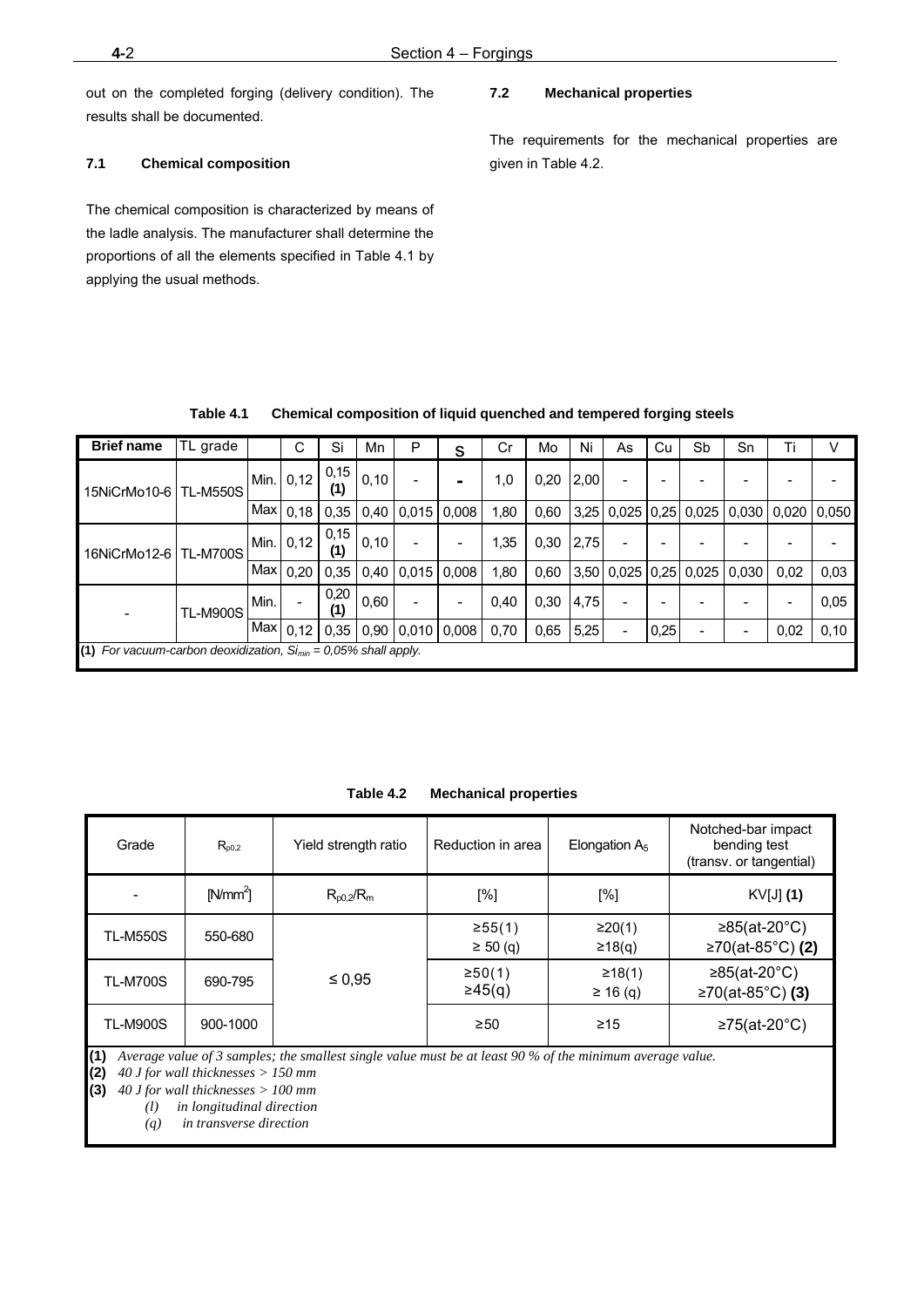## **7.2.1 Tensile testing**

The mechanical properties shall be verified by tensile testing. For preparing the test specimens, forgings with similar dimensions and nominal weights up to 500 kg which originate from the same heat and form part of the same heat treatment batch may be grouped into test batches in accordance with Chapter 2, Section 5, A. 10.2, Table 5.1.

Two samples shall be taken from each test batch.

One specimen is sufficient for:

- Quantities of forgings  $\leq 10$
- Quantities of forgings  $\leq$  30 if the weight of the forgings does not exceed 15 kg.

For batchwise testing, the hardest and softest forgings in each batch shall be selected for testing (see 7.2.3).

In the case of forgings with unit weights of more than 500 kg, a test specimen shall be taken from every forging. When the length of such forgings, excluding test metal, exceeds 2 m, a test specimen shall be taken from each end of the forging.

#### **7.2.2 Notched-bar impact bending test**

The forgings shall be subjected to the notched bar impact test using Charpy V-notch specimens. The number of sets of test specimens (3 specimens per set) shall be determined in the same way as the number of tensile test specimens. Unless agreed otherwise, the notched bar impact test shall be carried out at -20 °C.

The notch shall be made perpendicularly to the surface of the forging.

#### **7.2.3 Hardness test**

Each forging in the quenched and tempered condition shall be subjected to a hardness test.

#### **7.3 Dimensions, shape and weight examination**

The dimensions and shapes shall be examined according to the relevant drawings and/or standards.

The weight shall be determined by weighing.

#### **7.4 Test of surface finish**

An examination must be carried out to ascertain whether the surface finish stipulated in the purchase order has been attained and whether the requirements set out in Chapter 2, Section 5, A.6. have been observed.

The surface crack test shall be carried out by nondestructive testing methods according to Chapter 2, Section 5, G. For this, the areas of the surface that are unmachined on delivery must be descaled by mechanical or chemical means. Chapter 2, Section 5, G.3. to G.5. must be observed.

The determination of the crack depth is performed as chosen by the manufacturer.

#### **7.5 Testing of the internal condition**

The test shall be carried out in compliance with the requirements set out in Chapter 2, Section 5, G.6.

For the test, the surface of the forgings shall be descaled and the surface finish shall be adapted to meet the required accuracy of indication.

#### **7.6 Identification**

The forgings shall be tested to ascertain whether the correct material has been used.

#### **7.7 Marking test**

The markings shall be examined for correctness.

## **B. Forgings of Non-Magnetizable Steels**

#### **1. Scope**

These Rules are applicable to bars, open-die forgings and drop forgings as well as to seamless rolled rings of non-magnetizable steels intended for the construction of naval vessels and floating equipment.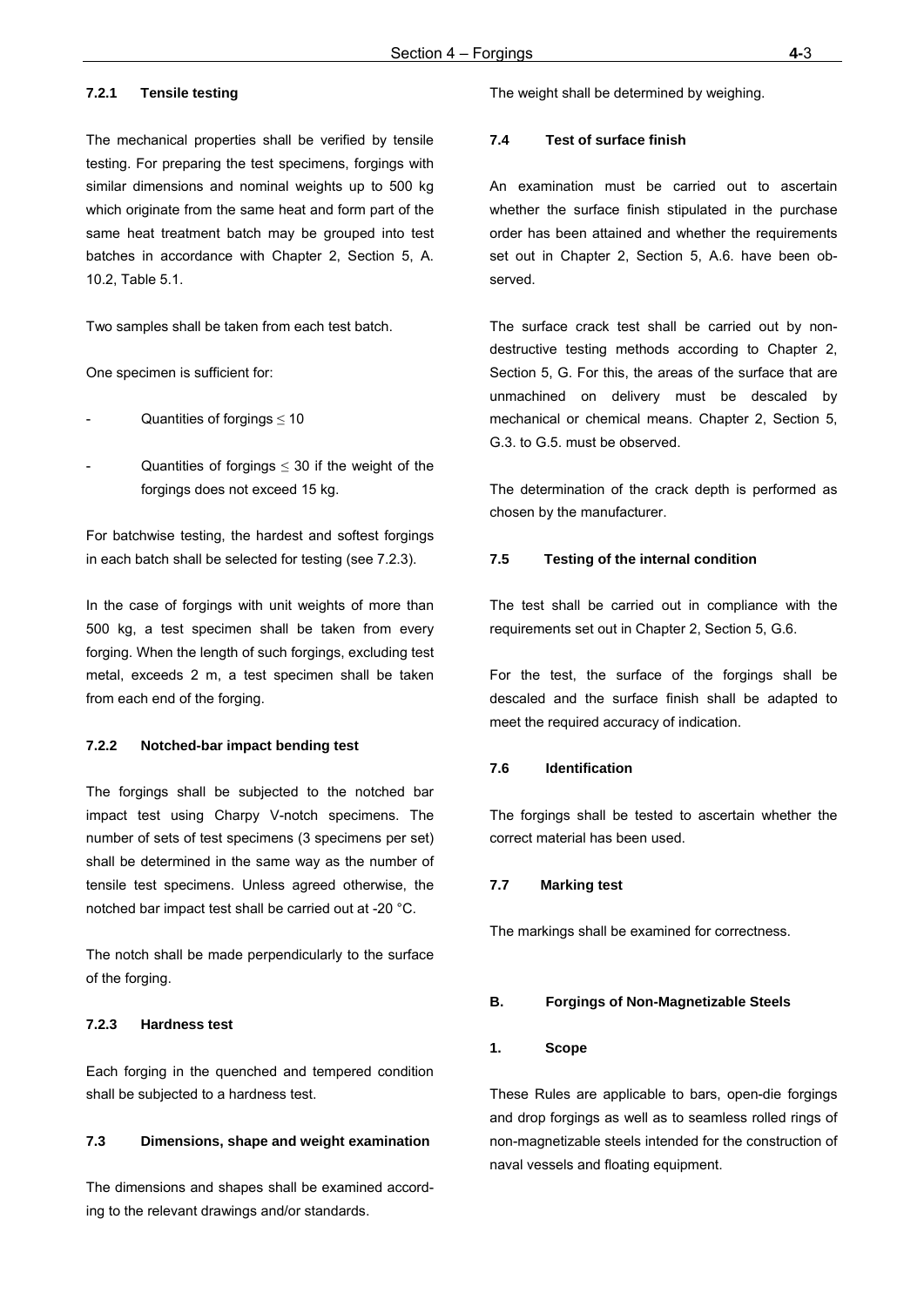They are also applicable to rolled steel bars, where it is to be used in place of forgings for the manufacture by machining of shafts, arbors, pins and similar parts.

## **2. Permissible Materials and Delivery Conditions**

The following materials may be used:

- Forging steels as per SEW 390
- materials listed in the material Handbook of Military Technology **(1)** in accordance with the material performance sheets (WL) listed in Table 4.3

## **Table 4.3 Materials of forgings of non-magnetic steels**

| WI     | Part  | Material               |
|--------|-------|------------------------|
| 1.3914 | 2,3   | X2CrNiMnMoNNb21-15-7-3 |
| 1.3951 | 2,3   | X2CrNiMoN22-15         |
| 1.3952 | 3,4   | X2CrNiMoN18-14-3       |
| 1.3964 | 2,3,6 | X2CrNiMnMoNNb21-16-5-3 |
| 1.3974 | 2,3,6 | X2CrNiMnMoNNb23-17-6-3 |

Other materials approved by Türk Loydu according to other standards or specifications

The required delivery condition shall be stipulated by the customer in the purchase order.

In the case of forgings intended for the manufacture of flanges, nozzles, valve housings, socket welding and welding neck components for boilers, pressure vessels, equipment and pipelines or for design temperatures below 0°C, the requirements set out in Chapter 2, Section 5, E. and 5, F. shall be observed in addition

## **3. Surface Finish**

The surface of the forgings shall comply with the agreements made on placing the order and the requirements set out in Chapter 2, Section 5, A.6.

## **4. External and Internal Defects**

All products shall be delivered without defects, which could impair the useability.

Surface defects on unmachined products shall be removed by mechanical processing within the tolerances.

During the removal of local defects the transitions must be smooth. The radius of the transition shall be at least three times the depth.

Cracks at rough-machined and final-machined forgings are not permissible.

For the non-destructive tests, the prerequisites relating to the relevant testing method and those applying to the external condition of the products must be fulfilled. In addition a subdivision into testing zones shall be undertaken and statements on the acceptance level (quality class according to EN 10228) shall be made when the order is placed; the corresponding agreements on the basis of Chapter 2, Section 5, G. shall be concluded.

If necessary, agreements can be concluded regarding the remedial work on surface flaws on the basis of EN 10163-3 and EN 10221.

#### **5. Dimensions and Shape**

The dimension standards stipulated in the purchase order or the appended drawings shall be applicable for the dimensions and the shape.

#### **6. Requirements Applicable to the Material**

#### **6.1 General requirements**

The chemical composition, the mechanical properties and the hardness shall conform to the data contained in the relevant standards or approved specifications.

**<sup>(1)</sup>** *Material Handbook of Military Technology, DIN - Deutsches Institut für Normung e.V., Berlin*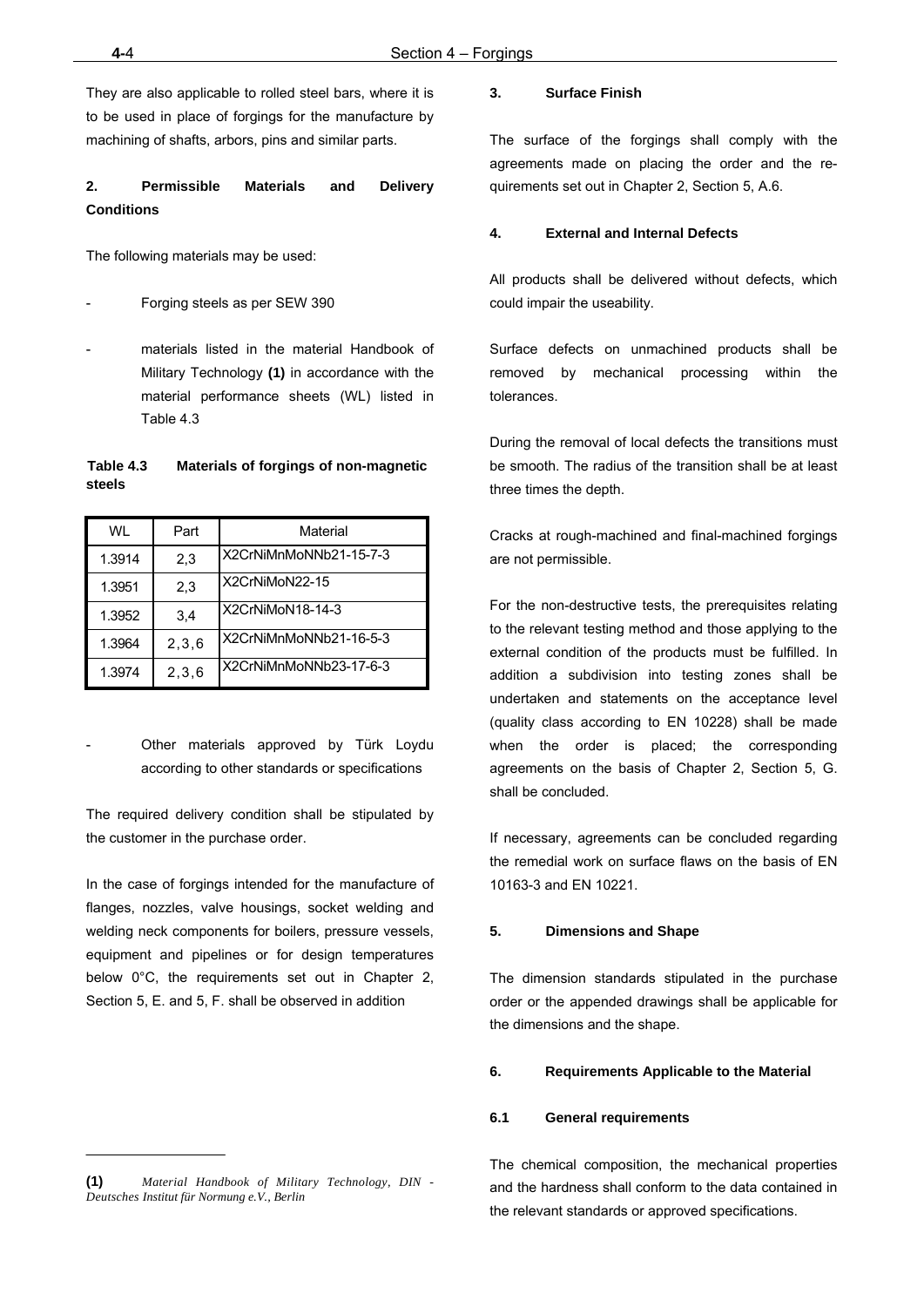## **6.2 Resistance to intercrystalline corrosion**

All steel grades shall be resistant to intercrystalline corrosion in the condition in which they are supplied.

If forgings for welded assemblies are to be used without post-weld heat treatment, steel grades which are corrosion-resistant in this condition shall be chosen, e.g. steels stabilized with Ti or Nb or steels with carbon contents of  $C \leq 0.03$  %.

Because of the alloy content, no demands can be made on the steel grades 1.3805, 1.3817, 1.3818, 1.3949 and 1.3962 with regard to their resistance against intercrystalline corrosion; the test shall be omitted for these steels.

## **7. Acceptance Test**

To verify compliance with the technical requirements, the tests listed below shall be performed. The results shall be documented.

#### **7.1 Chemical composition**

The chemical composition is characterized by means of the ladle analysis. The manufacturer shall determine the proportions of all the elements specified in the approved standard or specification by applying the usual methods. For the permissible deviations of the chemical composition according to the product analysis from limit values according to the ladle analysis, SEW 390 shall apply.

## **7.2 Testing of resistance to intercrystalline corrosion**

The manufacturer shall check the resistance to intercrystalline corrosion of steel forgings intended for welded assemblies and - where stipulated in the purchase order - of other austenitic steels as well. Testing shall be carried out in the following conditions:

Steels containing  $C \le 0.03$  % and stabilized steels: after sensitizing heat treatment (700 °C, 30 min., quenching in water)

All other steels: in the condition in which they are supplied. At least two specimens from each heat shall be tested in accordance with ISO 3651-2

#### **7.3 Tensile testing**

The mechanical properties shall be verified by tensile testing. For preparing the test specimens, forgings with similar dimensions and nominal weights up to 500 kg which originate from the same heat and form part of the same heat treatment batch may be grouped into test batches in accordance with Chapter 2, Section 5, A. 10.2, Table 5.1.

Two samples shall be taken from each test batch. For quantities of  $\leq$  10 - and  $\leq$  30 in the case of nominal weights not exceeding 15 kg - one specimen is sufficient.

In the case of forgings with unit weights of more than 500 kg, a test specimen shall be taken from every forging. When the length of such forgings, excluding test metal, exceeds 2 m., a test specimen shall be taken from each end of the forging.

#### **7.4 Permeability test**

The permeability shall be tested according to VG 95578 on a metallic clean surface.

#### **7.5 Identification**

The products shall be tested for correct material by spectroscopy or an equivalent method.

#### **7.6 Dimension and shape examination**

The dimensions and shapes shall be examined according to the relevant standards and/or drawings.

#### **7.7 Test of surface finish**

A test shall be performed to ascertain whether the surface finish stipulated in the material specification or in the purchase order has been attained.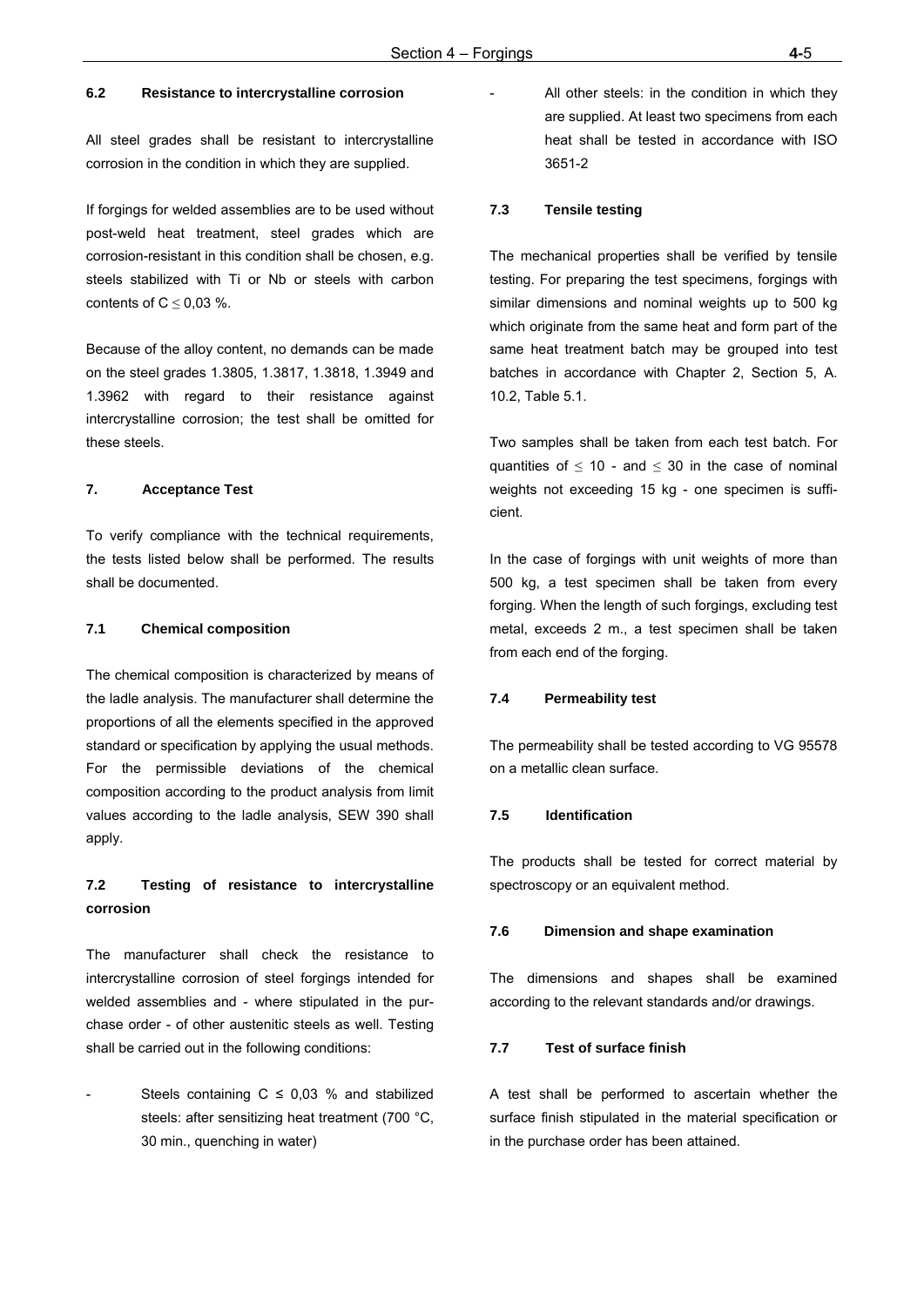The surface crack test shall be carried out by applying non-destructive testing methods in a surface condition that is suitable for the method. Depending on the product, the following can be applied:

- Visual inspection
- Dye penetrant method

## **7.8 Testing of the internal condition (ultrasonic test)**

Products with a nominal weight of over 300 kg shall be examined by ultrasonic test on the basis of Chapter 2, Section 5 A. 10.4 for the internal condition under the testing conditions specified in the purchase order.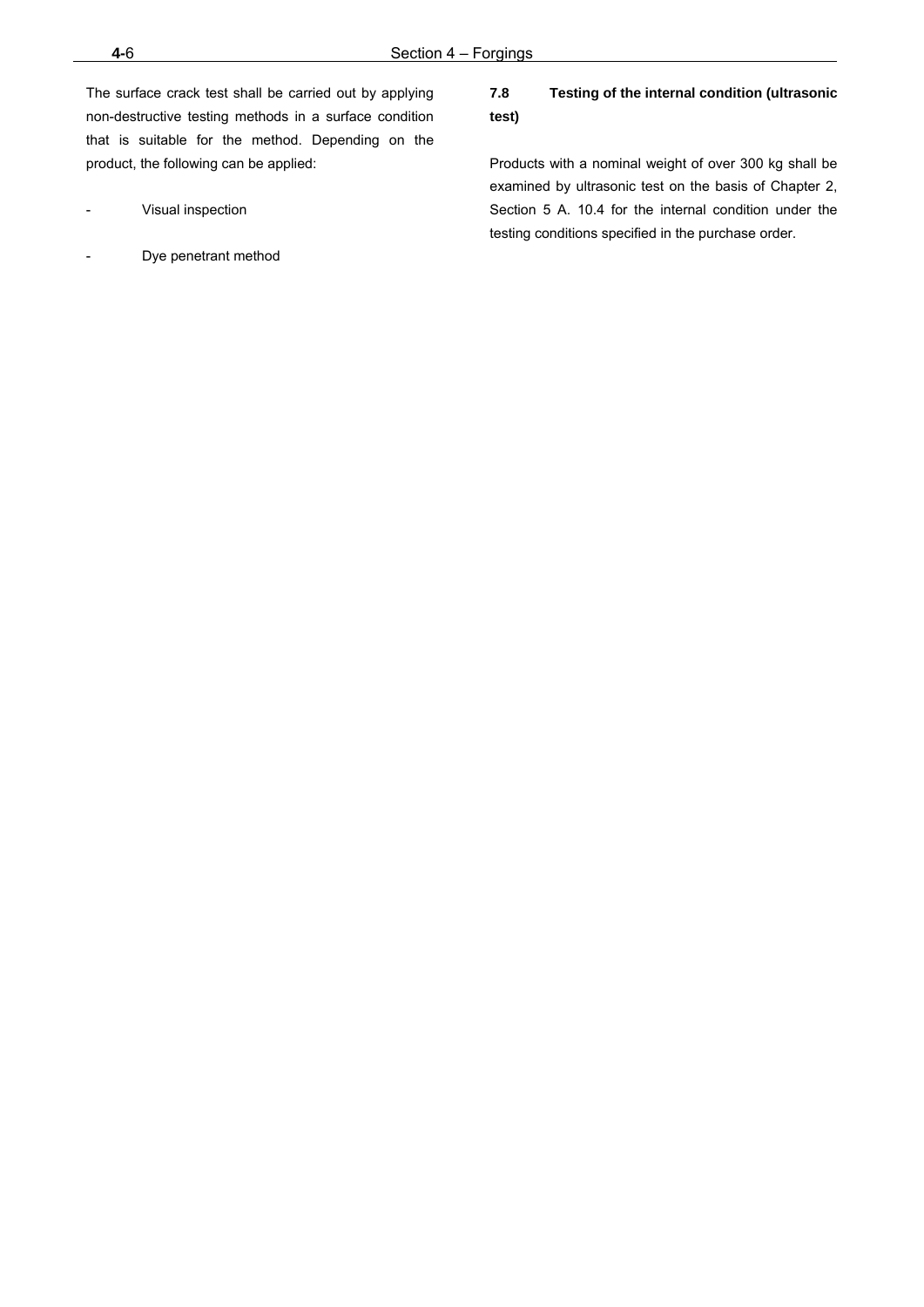## **SECTION 5**

## **STEEL CASTINGS**

## **A. Liquid Quenched and Tempered Steel Castings**

#### **1. Scope**

These Rules are applicable to statical and centrifugal castings made of liquid quenched and tempered cast steel grades intended for the construction of naval ships and floating equipment.

## **2. Grades of Liquid Quenched and Tempered Steel Castings**

Liquid quenched and tempered steel casting grades are quenched and tempered steels alloyed with nickel, chromium and molybdenum, the carbon content of which is so adjusted that, on the one hand, a martensitic-bainitic structure is produced on hardening in water or oil, ensuring high strength at the same time as very high toughness and, on the other hand, impairment of the component quality during hardening is reliably prevented. Liquid quenched and tempered steel casting grades in the sense of these Rules include, for example:

- The TL quality grades TL-M550G, TL-M650G and TL-M700G
- G14NiCrMo10-6 (1.6779) and G17NiCrMo13-6 (1.6781) as per SEW 520
- G15NiCrMo10-6 as per WL 1.6786 G16NiCrMo12-6 as per WL 1.6787 G12NiMoCr17-4 as per WL 1.6788
- HY80 and HY100 as per MIL-S-23008
- G17NiCrMo13-6 as per EN 10213-3

In each case, these grades or others approved by TL must meet the requirements set out in 3.

#### **3**. **Technical Requirements**

#### **3.1 Steel-making process**

The steels shall be manufactured in works approved by TL using the AOD, VOD or VODC process, or using another process approved by TL.

#### **3.2 Chemical composition**

The chemical composition shall satisfy the requirements stated in the approved specification and in Table 5.1.

In addition, the maximum content of named elements must not exceed the values given in Table 5.2.

#### **3.3 Heat treatment**

The castings shall be subjected to annealing with a transformation of the primary structure and to quenching and tempering, in accordance with the data given in the approved specifications or as per Table 5.3. The details of the heat treatment shall be determined by the manufacturer. All individual steps of the heat treatment process must be documented.

#### **3.4 Mechanical properties**

The requirements applicable to the mechanical properties and the impact energy shall conform to the data given in Table 5.4 or to the recognized standards or approved specifications.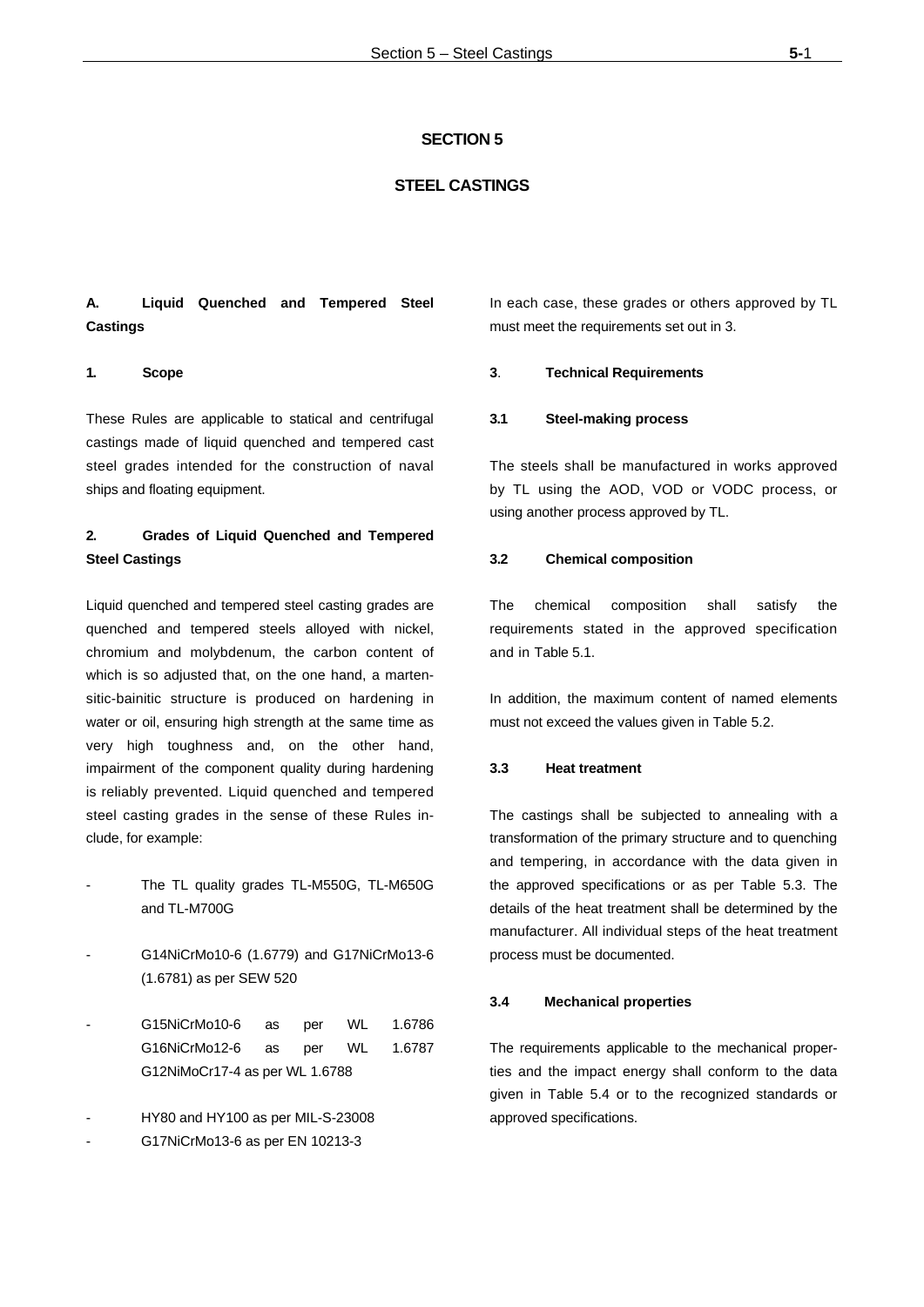| Brief name    | TL grade        |      | C    | Si   | Mn   | Cr   | Mo   | Ni   |
|---------------|-----------------|------|------|------|------|------|------|------|
|               |                 | Min. | 0,12 | ٠    | 0.55 | 1,20 | 0,45 | 2,70 |
| G15NiCrMo10-6 | <b>TL-M550G</b> | Max. | 0,18 | 0,35 | 0,70 | 1,80 | 0,55 | 3,20 |
|               | <b>TL-M650G</b> | Min. | 0,09 | ۰    | 0,30 | 0,20 | 0.20 | 4,00 |
| G12NiMoCr17-4 |                 | Max. | 0,14 | 0,35 | 0,50 | 0,50 | 0.40 | 4,50 |
|               |                 | Min. | 0.15 | ۰    | 0.55 | 1,30 | 0,45 | 3,00 |
| G16NiCrMo12-6 | <b>TL-M700G</b> | Max. | 0.19 | 0,35 | 0,70 | 1,80 | 0,55 | 3,50 |

## **Table 5.1 Chemical composition of liquid quenched and tempered cast steel grades**

## **Table 5.2 Maximum content of other elements in steel castings**

| Element               |       | ๛     | Αı   | As    | Cu   | Ν    | Sb    | Sn    | ÷     |       |
|-----------------------|-------|-------|------|-------|------|------|-------|-------|-------|-------|
| Max.<br>. content [%] | 0,010 | 0,008 | 0,04 | 0,015 | 0.20 | 0,01 | 0,010 | 0.020 | 0,020 | 0.030 |

|                                        |                                                                                                                        | Normalizing               | Quenching and tempering (1) |                   |                      |  |  |
|----------------------------------------|------------------------------------------------------------------------------------------------------------------------|---------------------------|-----------------------------|-------------------|----------------------|--|--|
| Grade                                  | Annealing                                                                                                              | Cooling                   | 1st hardening               | 2nd hardening     | Tempering (2)        |  |  |
| <b>TL-M550G</b>                        | 900-950 $°C$                                                                                                           | Furnace 700°C/<br>furnace | 850-900°C/ water (3)        |                   | 640-680 °C/<br>water |  |  |
| <b>TL-M650G</b>                        | 930 $\degree$ C                                                                                                        | Air                       | 850°C/water                 | 850 °C/ water     | 550-570 °C/<br>water |  |  |
| <b>TL-M700G</b>                        | 930-960 $°C$                                                                                                           | Air                       | 850-900°C/water             | 850-900 °C/ water | 600-630 °C/<br>water |  |  |
| (1)<br>Minimum duration 5 hours<br>(2) | Repeated quenching and tempering is permissible<br>(3) For wall thicknesses $\leq$ 30 mm, oil hardening is recommended |                           |                             |                   |                      |  |  |

## **Table 5.3 Data for heat treatment**

## **Table 5.4 Mechanical and technological properties**

| Grade           | $R_{p0,2}$ | Yield strength<br>ratio<br>Rp0,2/Rm | Tensile<br>strength $R_m$ | <b>Hardness</b> | Reduction in<br>area | Elongation $A5$ | Notched bar impact<br>test     |
|-----------------|------------|-------------------------------------|---------------------------|-----------------|----------------------|-----------------|--------------------------------|
|                 | $[N/mm^2]$ |                                     | $[N/mm^2]$                | HB              | [%]                  | [%]             | KV[J] min. at -85 $^{\circ}$ C |
| <b>TL-M550G</b> | 550-690    |                                     | 650-800                   | 200-255         | $\geq 50$            | $\geq$ 18       | 50                             |
| <b>TL-M650G</b> | ≥650       | $\leq$ 0,90                         | $\geq$ 770                | 225-280         | $\geq 60$            | $\geq$ 16       | 130                            |
| <b>TL-M700G</b> | ≥690       |                                     | 770-900                   | 240-310         | $\geq 40$            | $\geq$ 16       | 75                             |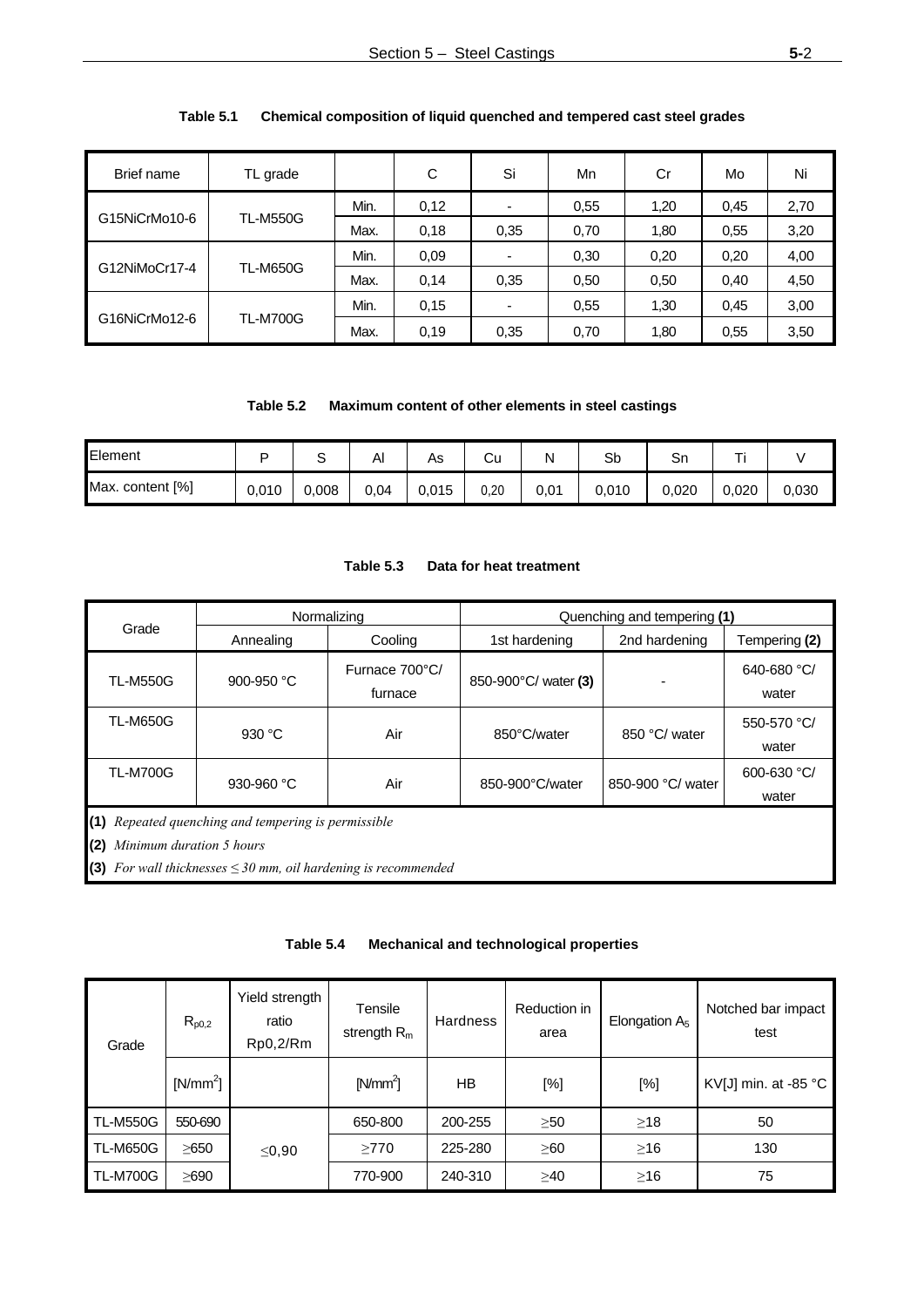## **3.5 External and internal condition**

Depending on the quality requirements, the external and internal condition shall conform to the severity levels as per Chapter 2, Section 6, G.

For the test, the castings can be subdivided into testing zones with different requirements regarding their quality levels. The subdivision is based on one or more of the following principles:

- Operating loads to be expected
- Effect of defects on the component safety
- Possible risk of damage on failure of the component
- Required welding reliability at the intersections
- Necessary freedom from defects after machining

If the evaluation is carried out according to other standards, the requirements shall be equivalent to those specified in the TL Rules.

If castings are required to undergo final inspection in accordance with the AD data sheets, proof of the quality levels and scopes of testing shall be furnished in accordance with these Rules.

## **3.5.1 Severity levels**

For the admissibility of external and internal imperfections in castings, the provisions set out in Chapter 2, Section 6, G.3. apply.

## **3.5.2 Surface finish**

The surface finish of the castings must permit the execution and evaluation of the prescribed nondestructive tests.

In the areas that are not machined, the castings must be freed from their casting skin completely - as far as is technically possible - by grinding. The surface quality to be achieved thereby should comply with reference

sample 4 S 2 of Technical Recommendation No. 359-01 (1)*.* In the area of the welding edges, the surface quality must comply with reference sample 2 S 2. The welding edges shall be stated in the casting drawing. The width of the welding edges shall be 1,5 x the wall thickness.

#### **4. Testing**

The castings shall be presented for testing in the finished condition (delivery condition) and shall undergo the following tests. In the case of castings intended for steam boilers, Chapter 2, Section 6, D.1.2 shall be observed. Casting of safety class I shall be tested individually.

#### **4.1 Tensile testing**

The mechanical properties shall be verified by tensile testing. The tests shall be performed on a heat-by-heat basis, parts undergoing the same heat treatment being grouped into test batches in accordance with Chapter 2, Section 6, A. 10.2.2. A tensile test specimen shall be taken from each test batch and tested. Castings with unit weights > 1000 kg shall be tested individually.

#### **4.2 Notched-bar impact bending test**

The castings shall be subjected to the notched bar impact test. The number of sets of test specimens (3 Charpy V-notch specimens per set) shall be determined in the same way as the number of tensile test specimens.

#### **4.3 Hardness test**

All quenched and tempered steel castings which are tested on a heat-by-heat basis shall be subjected to a comparative hardness test. The result of the hardness test shall show that quenching and tempering has been carried out homogeneously (the difference in hardness between the hardest and the softest tested component in the test batch shall not exceed 30 HB).

**<sup>(1)</sup>** *Bureau de Normalisation des Industries de la Fonderie, France*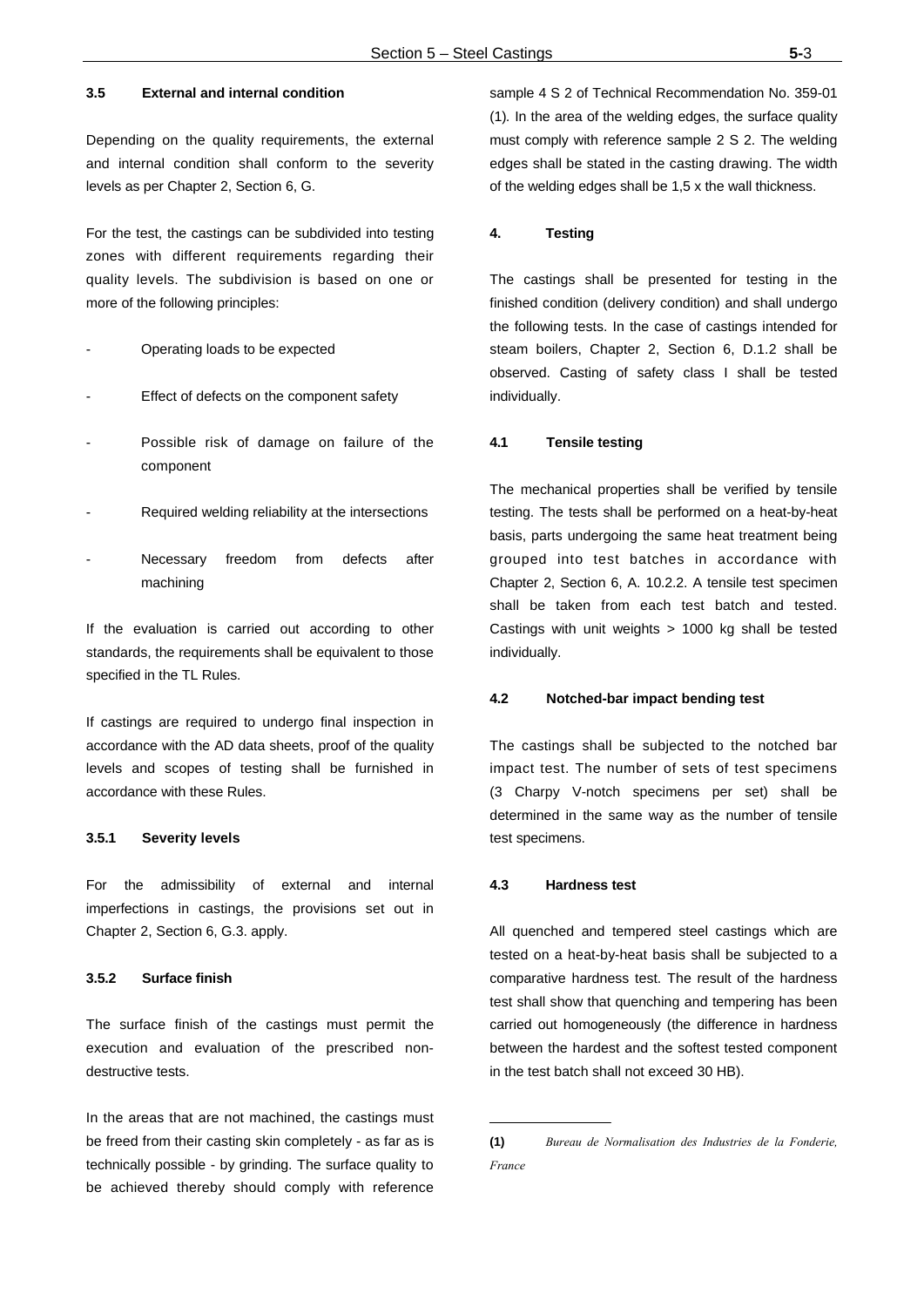## **4.4 Non-destructive testing**

The manufacturer shall ensure by non-destructive tests on his products that the requirements pertaining to the external and internal condition according to 3.5 are met. Unless otherwise agreed, the scope of testing shall conform to TRD 103 or AD data sheet W5, whichever is appropriate. Valves and fittings are subject to TRD 110. Furthermore, the Rules set out in Chapter 2, Section 6, A. 10.4 shall be observed.

## **B. Non-Magnetizable Steel Castings**

#### **1. Scope**

These Rules are applicable to steel castings made of non-magnetic steels which are used for the construction of naval vessels and floating equipment.

## **2. Suitable Grades of Casting**

The following, or comparable, grades of casting with a relative permeability  $\mu$ <sup><</sup> 1,01 may be used, provided that they meet the requirements of 6.:

- Non-magnetic casting steel as per SEW 395
- Other non-magnetic casting steels conforming to other standards or specifications, after their suitability has been established by TL. An initial test of product suitability on the manufacturer's premises may be required for this purpose.
- The non-magnetic cast steel grades according to Table 5.5

## **Table 5.5 Materials for non-magnetizable steel castings in accordance with WL**

| WL        | Part                                                 | Steel                    |  |  |  |  |  |  |
|-----------|------------------------------------------------------|--------------------------|--|--|--|--|--|--|
| 1.3940    |                                                      | G-X2CrNiN18-13           |  |  |  |  |  |  |
| 1.3952    | 2                                                    | G-X2CrNiMoN18-14-3       |  |  |  |  |  |  |
| 1.3955    |                                                      | G-X12CrNi18-11           |  |  |  |  |  |  |
| 1.3964(1) | 4                                                    | G-X2CrNiMnMoNNb21-16-5-3 |  |  |  |  |  |  |
| 1.3967    | The material no. for cast steel grade WL 1.3964-4 is |                          |  |  |  |  |  |  |

#### **3. Selection of the Grades of Cast Steel**

Non-magnetizable casting steels which are intended for cargo-handling and processing equipment with design temperatures below 0°C, or for which a special chemical stability in relation to the cargo or operating fluids is required, must additionally comply with the requirements for castings set out in Chapter 2, Section 6, E. "Steel Castings for Use at Low Temperatures" and F. "Stainless Steel Castings".

#### **4. Heat Treatment and Delivery Condition**

All steel castings shall be supplied in a heat-treated condition appropriate to the grade of cast steel, i.e. they must be solution-annealed and quenched in water.

#### **5. External and Internal Condition**

#### **5.1 Basic requirements**

Depending on the quality requirements, the external and internal condition shall conform to the quality levels as per Chapter 2, Section 6, G.

For testing of internal condition there should be used the radiographic inspection. In view to ultrasonic inspection special agreements have to be met.

For the test, the castings can be subdivided into testing zones with different requirements regarding their quality levels. The subdivision is based on one or more of the following principles:

- Operating loads to be expected
- Effect of defects on the component safety
- Possible risk of damage on failure of the component
- Required welding reliability at the intersections
- Necessary freedom from defects after machining

If the evaluation is carried out according to other standards, the requirements shall be equivalent to those specified in Chapter 2, Section 6, G.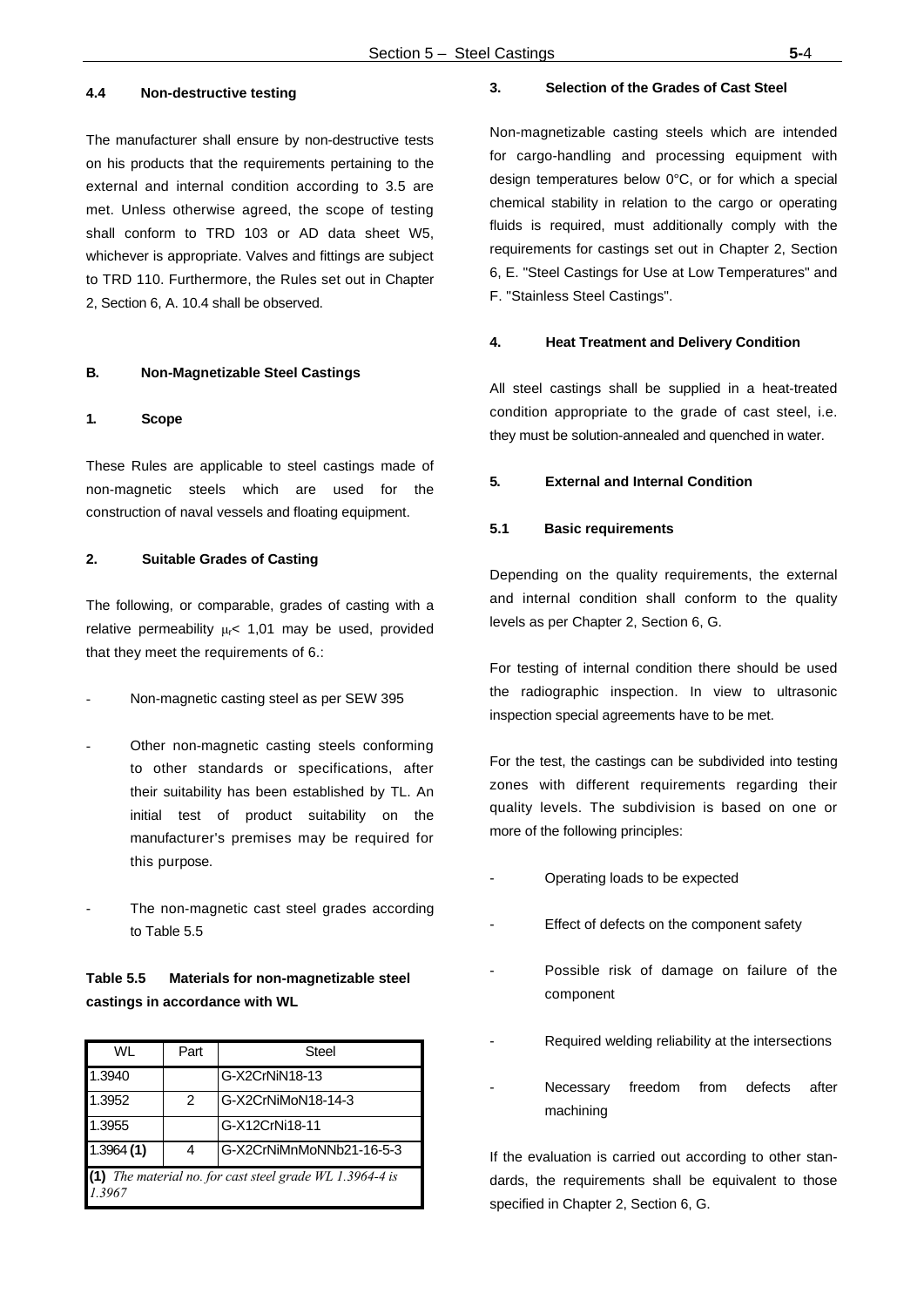If castings are required to undergo final inspection in accordance with the AD data sheets, proof of the quality levels and scopes of testing shall be furnished in accordance with these Rules.

#### **5.2 Severity levels**

For the admissibility of external and internal imperfections in castings, the provisions set out in Chapter 2, Section 6, G.3. apply.

#### **5.3 Surface finish**

The surface finish of the castings must permit the execution and evaluation of the prescribed nondestructive tests.

In the areas that are not machined, the castings must be freed of their casting skin completely - as far as is technically possible - by grinding.

#### **6. Requirements Applicable to the Material**

#### **6.1 Chemical composition**

The limits stated in the standards and/or the specifications approved by TL are applicable.

#### **6.2 Resistance to intercrystalline corrosion**

All grades of cast steel shall be resistant to intercrystalline corrosion in the condition in which they are supplied. If it is intended to weld castings without post-weld heat treatment, only grades of cast steel that are corrosion-resistant in this condition shall be used, e.g. cast steels stabilized with Nb or containing not more than 0,03 % C.

Because of the alloy content, no demands can be made on the steel grades 1.3802 and 1.3966 with regard to their resistance against intercrystalline corrosion; the test shall be omitted for these steels.

#### **6.3 Mechanical properties and impact energy**

The requirements specified in the standards or in the approved specifications are applicable.

## **7. Testing**

The castings shall be presented for testing in the finished condition (delivery condition) and shall undergo the following tests:

## **7.1 Tensile testing**

The mechanical properties shall be verified by tensile testing. The tests shall be performed on a heat-by-heat basis, parts undergoing the same heat treatment being grouped into test batches in accordance with Chapter 2, Section 6, A. 10.2.2. A tensile test specimen shall be taken from each test batch and tested. Castings with unit weights > 1000 kg shall be tested individually.

#### **7.2 Notched-bar impact bending test**

The castings shall be subjected to the notched bar impact bending test. The number of sets of test specimens (3 Charpy V-notch specimens per set) shall be determined in the same way as the number of tensile test specimens.

## **7.3 Test of resistance to intercrystalline corrosion**

The manufacturer shall check the resistance to intercrystalline corrosion of austenitic steel castings intended for welded assemblies and - where stipulated in the order - of other austenitic steels as well. Testing shall be carried out in the following conditions:

- Steels containing  $C \leq 0.03$  % and stabilized steels: after sensitizing heat treatment (700°C, 30 minutes, quenching in water)
- All other steels: in the condition in which they are supplied. At least two specimens from each heat shall be tested in accordance with ISO 3651-2. The test shall be confirmed by the manufacturer by means of a certificate.

#### **7.4 Non-destructive testing**

The manufacturer shall ensure by non-destructive tests on his products that the requirements pertaining to the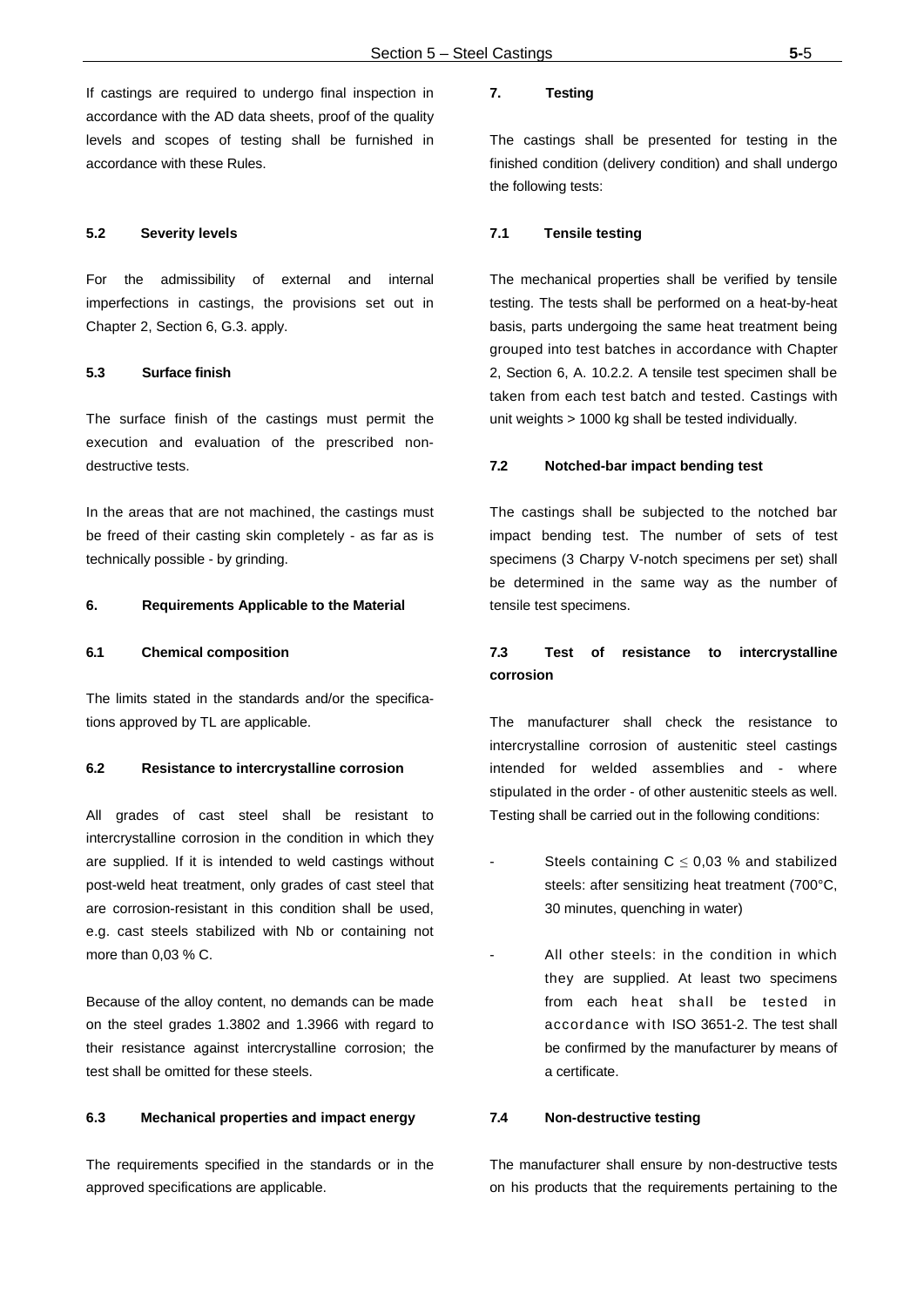external and internal condition according to A.3.5 are met. Unless otherwise agreed, the scope of testing shall conform to AD Data Sheet W5; valves and fittings are subject to TRD 110. Furthermore, the Rules set out in Chapter 2, Section 6, A. 10. shall be observed.

## **7.5 Testing the permeability**

For castings of non- magnetizable steel, the relative permeability  $\mu_r$  shall be determined by random tests on a metallic clean surface for the delivery condition. For the number of necessary random samples see Table 5.6.

The relative permeability  $\mu_r$  must not exceed the value of 1,01.

## **Table 5.6 Number of random samples**

| Batch size   | Number of random<br>samples |
|--------------|-----------------------------|
| $2 - 15$     | 2                           |
| $16 - 25$    | 3                           |
| $26 - 90$    | 5                           |
| $91 - 150$   | 8                           |
| 151 -500     | 13                          |
| $501 - 1200$ | 20                          |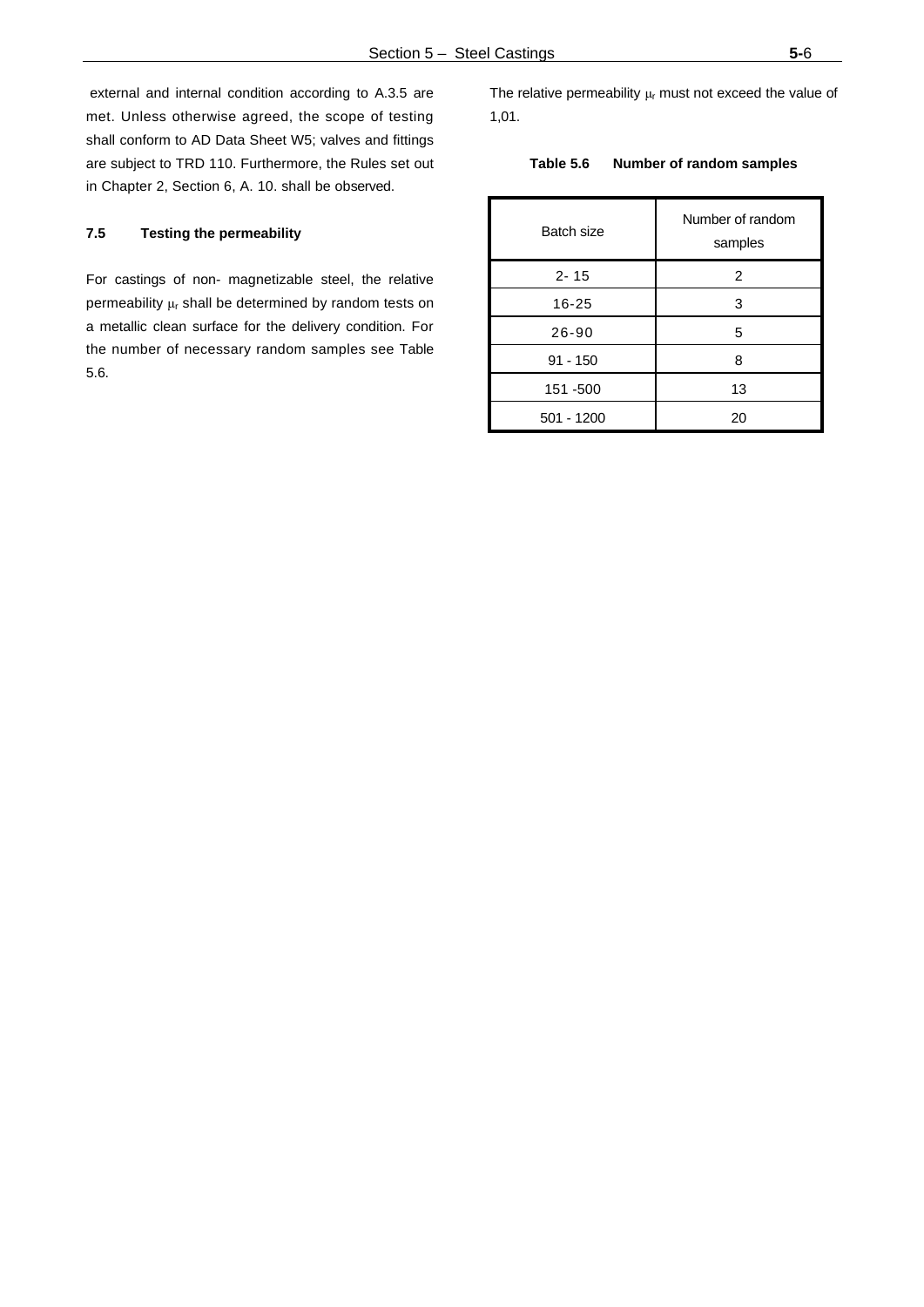## **SECTION 6**

## **FORGINGS OF WROUGHT COPPER ALLOYS**

#### **A. Scope**

These Rules are applicable to bars and forgings intended for the manufacture of engineering parts, connecting elements and other components, e.g. hydraulics and high-pressure fittings.

#### **B. Suitable Wrought Copper Alloys**

Depending on their suitability for seawater service, the alloys according to Tables 6.1 and 6.2 can be considered for the scope to which these Rules are applicable:

| $A II \rightarrow A$ | $C$ tondord |
|----------------------|-------------|
|                      |             |
|                      |             |

**Table 6.1 Alloys suitable for seawater service** 

| Allov          | Standard  |
|----------------|-----------|
| CuNi2Si        |           |
| CuNi10Fe1Mn    | EN 12420  |
| CuNi30Mn1Fe    |           |
| CuNi14Al3      | WL 2.1504 |
| CuNi17Mn5Al2Fe | WL 2.0880 |
| CuAl9Ni3Fe2    |           |
| CuAl10Fe3Mn2   |           |
| CuAI10Ni5Fe4   | EN 12420  |
| CuAl1 1Fe6Ni6  |           |
| CuAl8Mn        | WL 2.0958 |
| CuAl9Ni7       | WL 2.0967 |

**Table 6.2 Alloys without seawater impingement**

| Alloy     | Standard |  |  |
|-----------|----------|--|--|
| CuZn40    |          |  |  |
| CuZn39Pb3 | FN 12420 |  |  |
| CuZn40Pb2 |          |  |  |

Materials according to other standards or material specifications may be used, provided that their suitability is confirmed by TL.

#### **C. Requirements to be met by Manufacturers**

Manufacturers wishing to supply products in accordance with these Rules must be approved by TL for the corresponding alloys and product shapes. This is conditional upon their fulfilling the manufacturing and quality control requirements stated in Chapter 2, Section 1, C. and furnishing proof of this to TL prior to the commencement of deliveries. TL reserve the right to carry out suitability tests on products selected for the purpose.

## **D. Surface Finish**

As blanks, forgings have a surface corresponding to the manufacturing process.

Surface defects and flaws, such as bulges, depressions, forging wrinkles and impact marks on the forging surface can be removed in a suitable manner, provided that the parts remain within the prescribed tolerances. The intended use of the parts must not be impaired.

## **E. Dimensions; Dimensional and Geometrical Tolerances**

The dimensions and the dimensional and geometrical tolerances are governed by the values specified in the drawings relating to the purchase order or in the relevant standards, as applicable. Instructions on this point shall be given in the order documents and shall be made known to the TL Surveyor.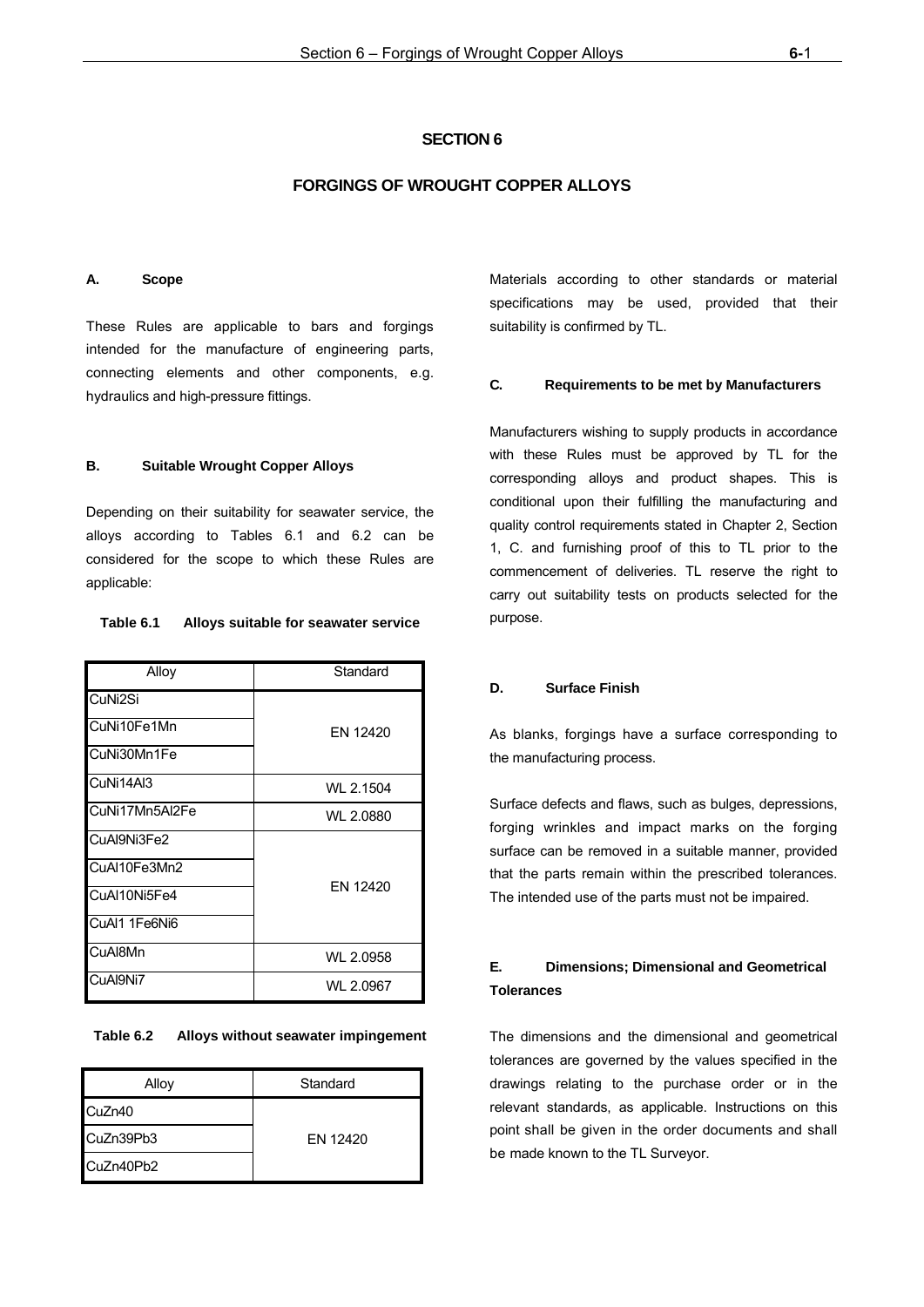## **F. Requirements Applicable to the Material**

## **1. Material Condition**

All products shall be delivered in the material conditions intended for the relevant alloy.

#### **2. Chemical Composition**

The composition must comply with the requirements for the corresponding material in the applicable standards, material performance sheets or other material specifications.

With regard to composition, the alloys mentioned in B. must meet the requirements according to Table 6.3.

#### **3. Mechanical Properties**

For the mechanical properties, the data given in the material performance sheets and in the approved standards or material specifications shall apply.

For the materials mentioned in B., the minimum requirements defined in Table 6.4 must be observed.

|                |                  | Chemical composition [%] |               |                                     |                 |                          |                          |         |                                              |  |  |
|----------------|------------------|--------------------------|---------------|-------------------------------------|-----------------|--------------------------|--------------------------|---------|----------------------------------------------|--|--|
| Alloy          | Cu               | Al                       | Fe            | Mn                                  | Ni              | Pb                       | Si                       | Zn      | Total other                                  |  |  |
| CuNi2Si        | rest             | $\overline{\phantom{a}}$ | $≤0,2$        | $\leq 0, 1$                         | $1,6-$<br>2,5   | ≤0,02                    | $0, 4 - 0, 8$            |         | $\leq 0,3$                                   |  |  |
| CuNi10Fe1Mn    | rest             |                          | $1,0-$<br>2,0 | $0, 5 - 1, 0$                       | $9,0-$<br>11,0  | ≤0,02                    |                          | $≤0,5$  | $≤0,2$<br>$S + C \leq 0.05$<br>$P \leq 0.02$ |  |  |
| CuNi30Mn1Fe    | rest             | $\overline{\phantom{a}}$ |               | $0, 4 - 1, 0 \mid 0, 5 - 1, 5$      | $30,0-$<br>32,0 | $≤0,02$                  |                          | $≤0,5$  | $≤0,2$<br>$S + C \le 0.05$<br>$P \leq 0.02$  |  |  |
| CuNi17Mn5Al2Fe | $73,7-$<br>76,4  | $1, 7 -$<br>2,7          |               | $0, 8 - 1, 4 \mid 3, 0 - 5, 4 \mid$ | $15,0-$<br>17,5 |                          |                          |         |                                              |  |  |
| CuAl9Ni3Fe2    | rest             | $8,0-9,5$                | $1,0-$<br>3,0 | $\leq 2,5$                          | $ 2, 0 - 4, 0 $ | ≤0,05                    | $\leq 0, 1$              | $≤0,2$  | ≤ $0,3$<br>$Sn \le 0, 1$                     |  |  |
| CuAl10Fe3Mn2   | rest             | $9,0-$<br>11,0           | $2, 0 - 4, 0$ | $1,5-$<br>3,5                       | $\leq 1,0$      | ≤0,05                    | ≤0,2                     | ≤ $0,5$ | $≤0,2$<br>$Sn \le 0, 1$                      |  |  |
| CuAl10Ni5Fe4   | rest             | $8, 5 -$<br>11,0         | $3,0-5,0$     | ≤1,0                                | $4,0-6,0$       | ≤0,05                    | $≤0,2$                   | $≤0,4$  | $≤0,2$<br>$Sn \le 0, 1$                      |  |  |
| CuAl11Fe6Ni6   | rest             | $10,5-$<br>12,5          | $5, 0 - 7, 0$ | $≤1,5$                              | $5,0-$<br>7,0   | ≤0,05                    | $≤0,2$                   | $≤0,5$  | $≤0,2$<br>$Sn \le 0, 1$                      |  |  |
| CuAl8Mn        | $82,0-$<br>85,0  | $7,0-9,0$                | $≤1,5$        | $5,0-6,5$                           | $1,0-$<br>2,0   | ≤0,1                     | ≤0,1                     | $≤0,3$  |                                              |  |  |
| CuAl9Ni7       | $80,0-$<br>82,6  |                          |               | $9,0-9,5$ 0, 9 - 1,3 0, 8 - 1,2     | $6, 7 -$<br>7,3 | $\overline{\phantom{0}}$ | ≤0,1                     | ≤0,3    |                                              |  |  |
| CuZn40         | $59,5-$<br>61,5  | ≤0,05                    | ≤ $0,2$       |                                     | $≤0,3$          | $≤0,3$                   | $\overline{\phantom{a}}$ | rest    | $≤0,1$<br>$Sn \le 0,2$                       |  |  |
| CuZn39Pb3      | $57.0 -$<br>59,0 | ≤0,05                    | ≤0,3          | $\overline{\phantom{a}}$            | ≤ $0,3$         | $2, 5 - 3, 5$            | $\blacksquare$           | rest    | $≤0,2$<br>$Sn \le 0,3$                       |  |  |
| CuZn40Pb2      | $57,0-$<br>59,0  | ≤0,1                     | ≤0,4          | $\overline{\phantom{a}}$            | ≤0,3            | $1,6-$<br>2,5            |                          | rest    | $≤0,2$<br>$Sn \le 0,3$                       |  |  |

#### **Table 6.3 Chemical composition**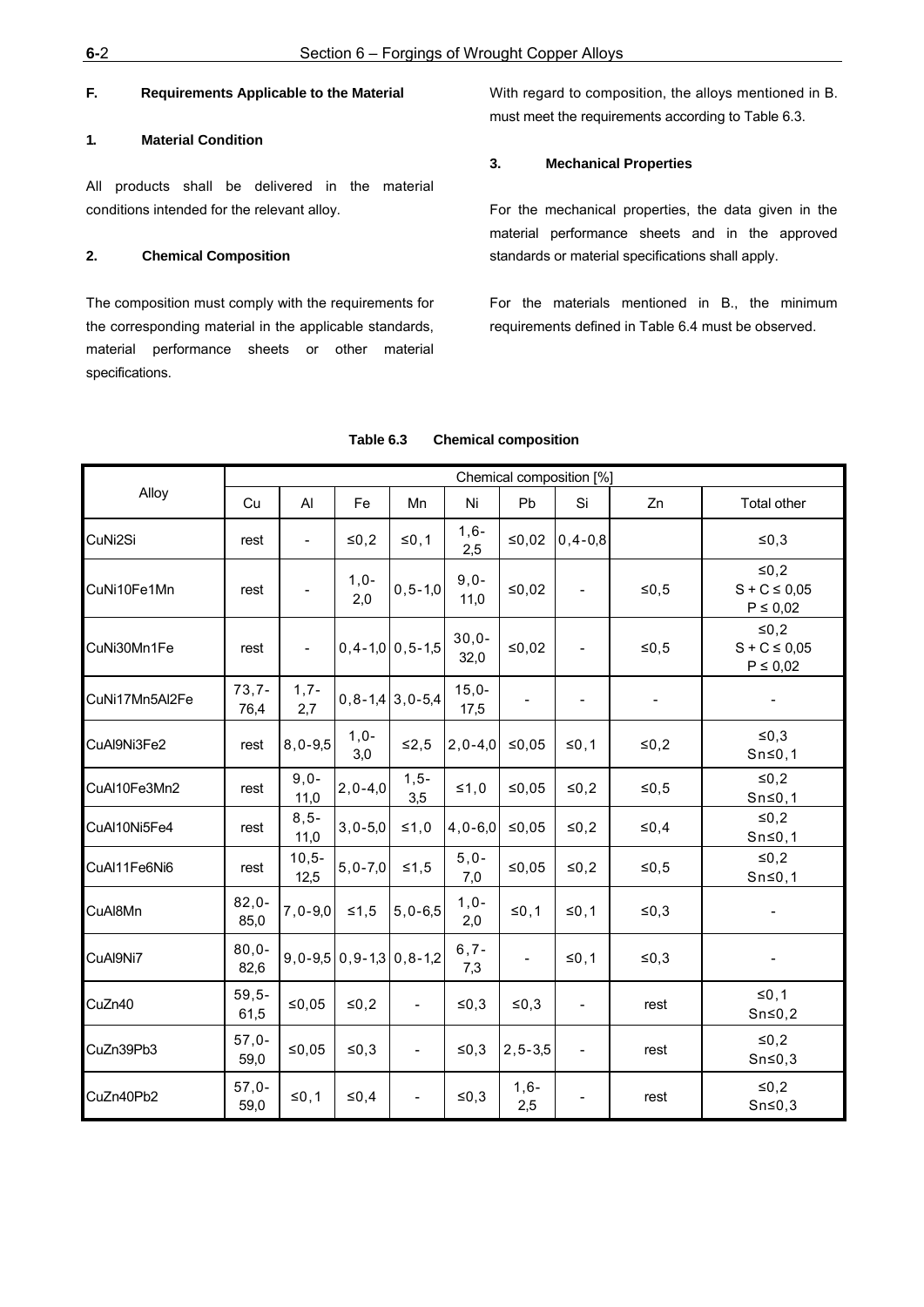| Alloy                | <b>Dimension</b>                       |                 | Hardness                     | Tensile<br>strength $R_m$ | 0,2% proof<br>stress $R_{p0}$ , 2 | Elongation A <sub>5</sub> | Relative<br>permeability µr |  |
|----------------------|----------------------------------------|-----------------|------------------------------|---------------------------|-----------------------------------|---------------------------|-----------------------------|--|
|                      | group(1)                               | HB<br>Min.      | HV<br>Min.                   | $[N/mm^2]$<br>Min.        | $[N/mm^2]$<br>Min.                | $[\%]$<br>Min.            | Max.                        |  |
| CuNi2Si              | T                                      | 160             | $\overline{a}$               | 490                       | 390                               | 15                        |                             |  |
|                      | $\mathsf{II}$                          | 155             | $\overline{a}$               | 490                       | 340                               | 14                        |                             |  |
|                      | III                                    | 150             | 160                          | 490                       | 340                               | 12                        | 1,01                        |  |
|                      | IV                                     | 140             | 150                          | 470                       | 320                               | 12                        |                             |  |
| CuNi10Fe1Mn          | I, II, III, IV                         | 70              | 75                           | 280                       | 100                               | 25                        | 1,5                         |  |
| CuNi30Mn1Fe          | $\overline{I, II, III, IV}$            | 90              | 95                           | 340                       | 120                               | 25                        | 1,1                         |  |
| CuNi17Mn5Al2Fe I, II |                                        | 210             | $\overline{a}$               | 750                       | 490                               | 15                        | 1,03                        |  |
| CuAl9Ni3Fe2          | I, II                                  | 135             | $\qquad \qquad \blacksquare$ | 620                       | 290                               | 22                        |                             |  |
|                      | III, IV                                | 130             | $\blacksquare$               | 600                       | 270                               | 20                        | 1,08                        |  |
| CuAl10Fe3Mn2         | $\mathbf{I}$                           | 180             | $\blacksquare$               | 690                       | 340                               | $\overline{7}$            |                             |  |
|                      | $\ensuremath{\mathsf{II}}$             | 160             | $\qquad \qquad \blacksquare$ | 650                       | 300                               | $10$                      | 1,5                         |  |
|                      | III                                    | 125             | 130                          | 590                       | 250                               | 10                        |                             |  |
|                      | IV                                     | 120             | 125                          | 560                       | 200                               | 12                        |                             |  |
| CuAl10Ni5Fe4         | $\mathbf{I}$                           | 195             | $\overline{a}$               | 740                       | 390                               | 10                        |                             |  |
|                      | $\mathbf{II}$                          | 185             | $\overline{a}$               | 730                       | 370                               | 10                        |                             |  |
|                      | $\overline{III}$                       | 175             | 190                          | 720                       | 360                               | $\overline{12}$           | 1,9                         |  |
|                      | $\overline{N}$                         | 170             | 185                          | 700                       | 330                               | $\overline{15}$           |                             |  |
| CuAl11Fe6Ni6         | I, II                                  | 210             | $\overline{\phantom{a}}$     | 760                       | 440                               | $\,6\,$                   |                             |  |
|                      | $\overline{\mathbb{H}}$                | 205             | $\blacksquare$               | 740                       | 420                               | $\overline{5}$            | 1,9                         |  |
|                      | $\overline{N}$                         | 200             | 210                          | 740                       | 410                               | 4                         |                             |  |
| CuAl8Mn              | $\mathbf{I}$                           | 140             | $\overline{a}$               | 290                       | 590                               | 20                        |                             |  |
|                      | $\overline{\mathbb{II}, \mathbb{III}}$ | 135             | $\frac{1}{2}$                | 240                       | 540                               | $\overline{22}$           | 1,03                        |  |
|                      | $\overline{N}$                         | 130             | $\overline{a}$               | 220                       | 540                               | 23                        |                             |  |
| CuAl9Ni7             | I, II                                  | 150             | $\blacksquare$               | 300                       | 620                               | 12                        |                             |  |
|                      | $\ensuremath{\mathsf{III}}\xspace$     | 150             | $\qquad \qquad \blacksquare$ | $\overline{3}00$          | 600                               | 12                        | 1,03                        |  |
|                      | ${\sf IV}$                             | 140             | $\qquad \qquad -$            | 270                       | 570                               | 14                        |                             |  |
| CuZn40               | I, II, III, IV                         | $\overline{75}$ | 80                           | 340                       | 100                               | 25                        | 1,03                        |  |
| CuZn39Pb3            | I, II, III                             | 80              | 85                           | 360                       | 120                               | 20                        |                             |  |
| CuZn40Pb2            | IV                                     | 75              | 80                           | 340                       | 110                               | 20                        | 1,05                        |  |

**Table 6.4 Mechanical and technological properties**

## **(1) Dimension groups:**

I. 10-25 mm Ø

II. 25 - 50 mm Ø

III. 50 - 80 mm  $\emptyset$  as well as drop forgings and open-die forgings up to a wall thickness or part thickness of 80 mm IV. > 80 mm  $\emptyset$  as well as open-die forgings with a wall thickness or part thickness exceeding 80 mm, and washers/ discs, bushes and rings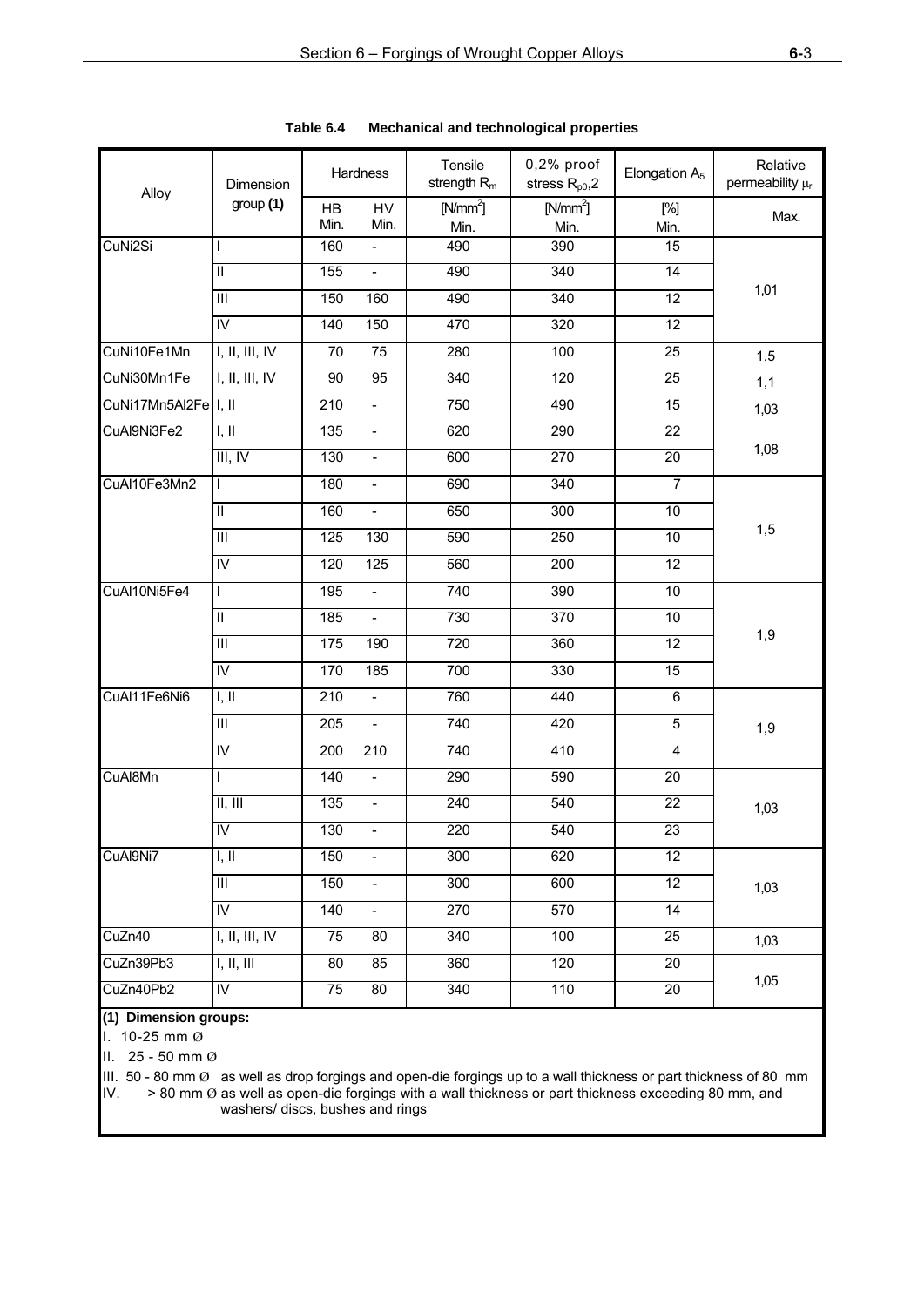## **4. Magnitude of Residual Stresses**

Forgings ordered for delivery in the unstressed state shall not exhibit any cracks on being tested. The test must be carried out according to G. 4.

## **5. Relative Permeability**

If requirements have been prescribed for the relative permeability, the maximum values listed in Table 6.4 must be observed.

#### **G. Testing**

#### **1. Sampling**

For the test, the forgings shall be grouped into test batches according to Table 6.5.

*Note*

*A maximum of 5 samples can be taken per forging.*

*The samples must be taken from the completely manufactured product. The test sections must be removed from the samples. The test sections and the specimens produced from them must not be subjected to any further treatment, except the metal-cutting machining needed to make the specimens.*

**Table 6.5 Test batches for forgings**

| Weight of a single forging [kg] | Size of the unit<br>testing quantity for<br>a test piece [kg] |      |  |  |  |  |
|---------------------------------|---------------------------------------------------------------|------|--|--|--|--|
| over                            | up to                                                         |      |  |  |  |  |
|                                 | 500                                                           |      |  |  |  |  |
| 0,5                             | 1000                                                          |      |  |  |  |  |
| 2,0                             | 1500                                                          |      |  |  |  |  |
| 10                              |                                                               | 2000 |  |  |  |  |

## **2. Testing of Chemical Composition**

The manufacturer must determine the chemical composition of each test batch, and must inform the TL-Surveyor.

#### **3. Tensile Testing**

The forgings shall be subjected to tensile testing. In this test, the tensile strength, the 0,2 % proof stress and the elongation must be determined.

#### **4. Hardness Test**

With the hardness test according to Brinell and as per EN 10003-1, the load factor 0,102  $F/D^2 = 10$  must be applied.

For the hardness test according to Vickers and as per ISO 6507-1, a proof force of 49,03 N or 294,21 N must be applied.

## **5. Testing the Resistance to Stress Corrosion Cracking**

The resistance to stress corrosion cracking (SCC) must be tested according to either DIN 50916 or ISO 196.

#### **6. Relative Permeability**

The permeability shall be tested according to VG 95578 on a metallic clean surface.

#### **H. Retesting**

If the requirements for the mechanical/technological tests are not met, the retesting procedure described in Chapter 2, Section 2, H. may be applied before the test batch is rejected.

If a specimen does not pass the test for stress cracking resistance, it must be allowed that the unit testing quantity from which the specimen originates be subjected to further treatment to reduce the residual stresses. Then a new test section must be removed. If the test is now passed satisfactorily, the product must again be subjected to all the other tests, except for the chemical analysis. If a specimen does not pass a test, the unstressed product shall be deemed not to have met the requirements.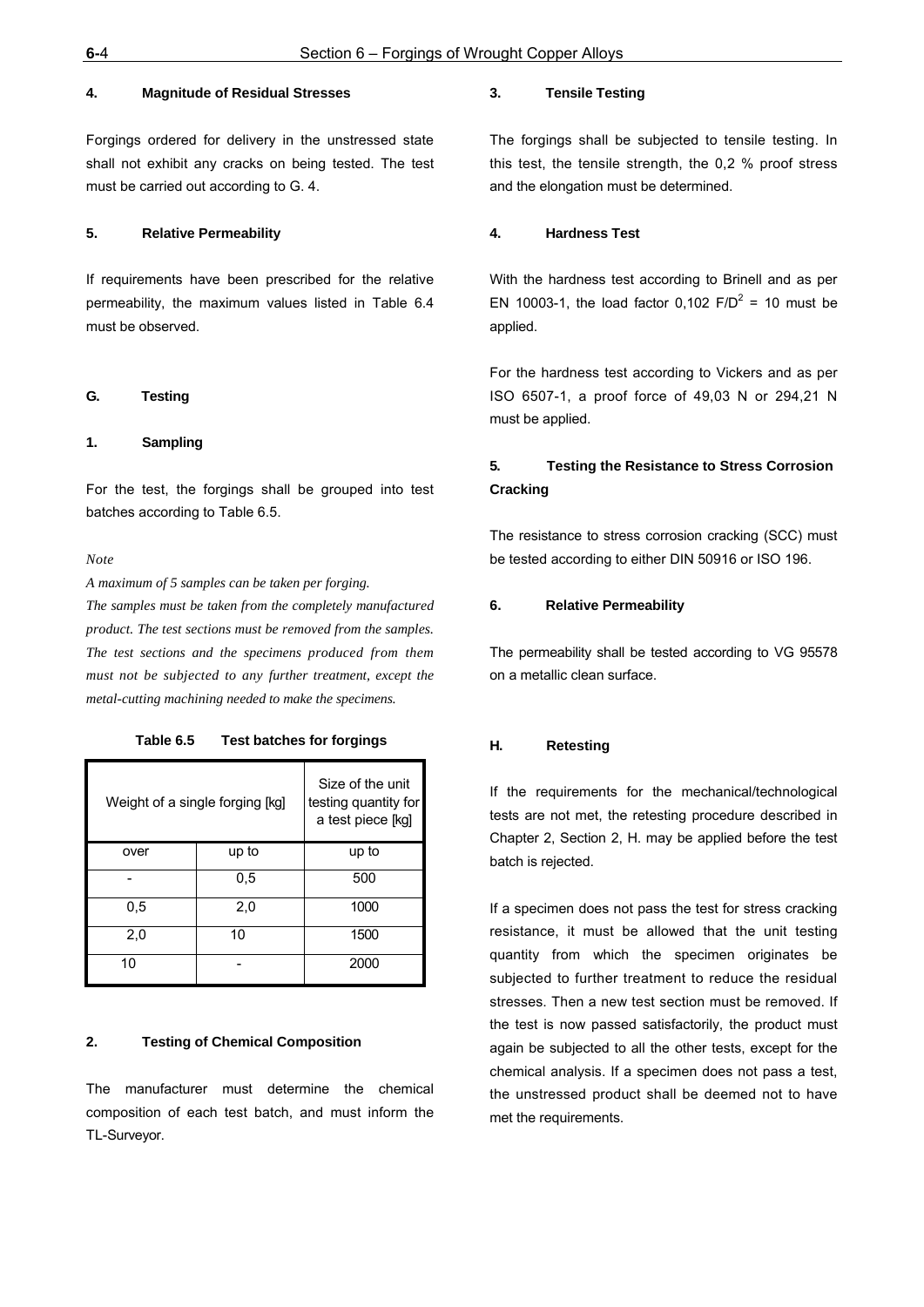## **I. Marking**

The forgings shall be marked at the point prescribed in the order documents.

The marking must give the minimum data as follows:

- Name or abbreviation of the manufacturer
- **Material**
- Heat no.
- Specimen no.
- Code number (e.g. component no.)

If there is not enough space for the application of this minimum set of data, abbreviated marking can be made by means of a code, the interpretation of which must be given in the accompanying documents so that an unambiguous identification is possible at any time.

#### **J. Certificates**

For each consignment, the manufacturer must supply to the Surveyor a certificate containing at least the following details:

Purchaser and order number Nature of forging and grade of material Method of forging Item number and number of units Heat number and chemical analysis Results of the mechanical tests Details of the heat treatment Results of any special tests applied

If the alloys are not cast in the works in which they are processed to semifinished products, the TL-Surveyor shall be furnished with a certificate of the melting works indicating the batch number and the chemical composition. The manufacturer of the starting products must be approved by TL.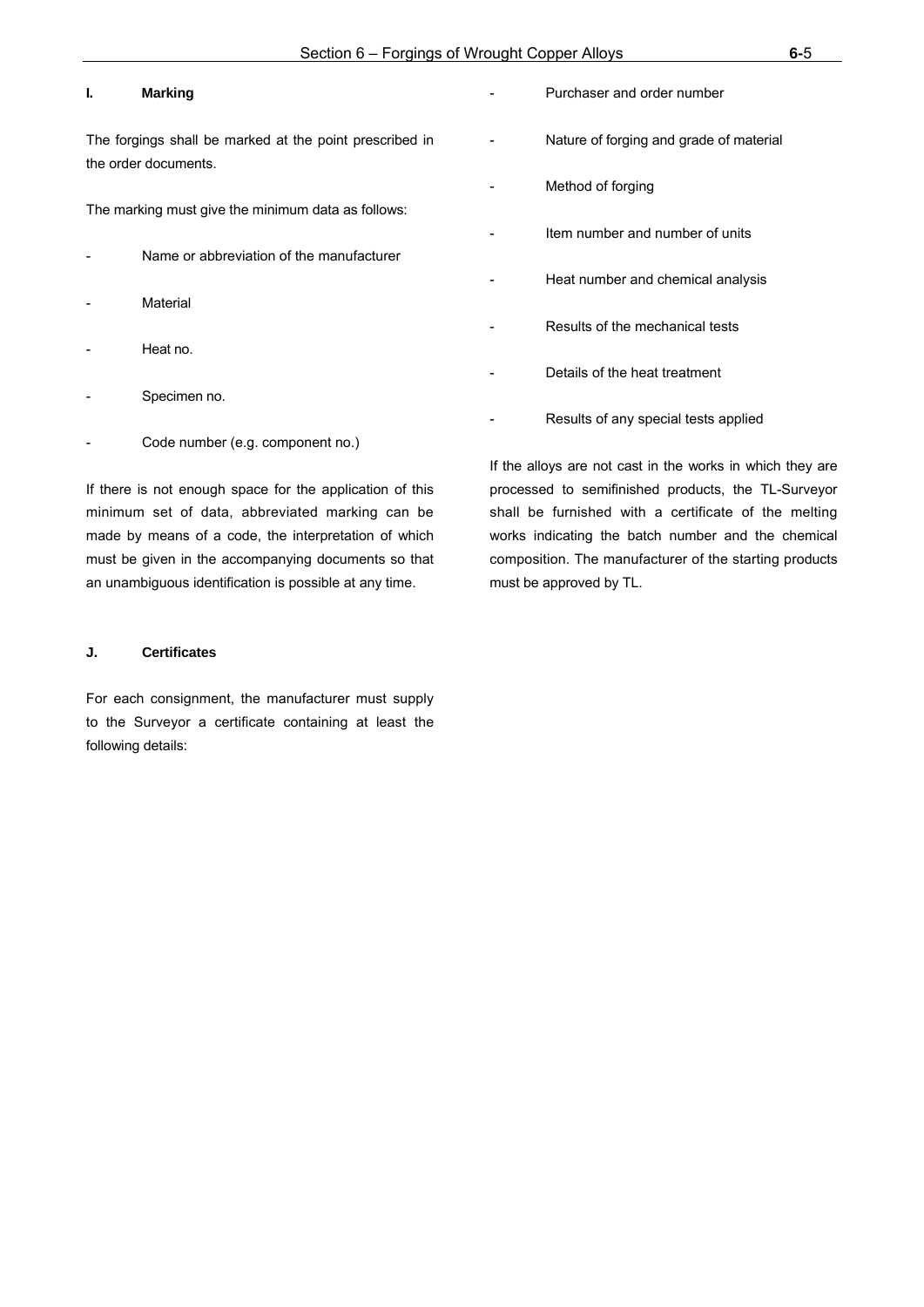#### **SECTION 7**

## **TITANIUM AND TITANIUM ALLOYS**

#### **A. Wrought Titanium Alloys Scope**

These Rules are applicable to the wrought titanium alloys, as described in the following, which are intended for the manufacture of ship's hulls, superstructures and other hull components as well as for pipelines.

#### **2. Requirements to be met by Manufacturers**

Manufacturers wishing to supply products in accordance with these Rules must be approved by TL for the corresponding alloys and product shapes. This is conditional upon their fulfilling the manufacturing and quality control requirements stated in Chapter 2, Section 1, C. and furnishing proof of this is to TL prior to the commencement of deliveries. TL reserve the right to carry out suitability tests on products selected for the purpose.

#### **3. Manufacture and Material Condition**

The starting material for all products is melted in an arc vacuum furnace. Plates and strips are produced by hot- or cold-rolling or a combination of the two methods. Open-die forgings and drop forgings are produced by forging; bars also by hot-rolling or by a combination of the two methods.

All products shall be delivered in the material conditions intended for the relevant alloy.

#### **4. Suitable Alloys and Material Conditions**

Materials according to DIN 17860 to DIN 17864 can be considered.

For the chemical composition, the standards DIN 17850 and DIN 17851 shall apply.

Alloys and material conditions which comply with other standards or material specifications of the manufacturer may be used, provided that TL has tested their properties and serviceability and approved their use.

#### **5. General Condition of Products**

The products must have a smooth surface consistent with the method of manufacture and must be free of defects liable to have an adverse effect on their workability and intended use, e.g. cracks, laminations, large inclusions of foreign matter, or major mechanical damage.

Surface defects shall only be remedied by grinding if this is done with smooth transitions to the product surface and the permissible dimensional tolerances are not exceeded. Rectification of defects by welding is only permissible if expressly approved by TL.

## **6. Dimensional and Geometrical Tolerances**

Unless otherwise arranged with TL, the dimensional and geometrical tolerances given in the relevant standards shall apply.

The manufacturer takes responsibility for compliance with the tolerances and requirements for the general condition. Testing of the products by the TL Surveyor does not release the manufacturer from this responsibility.

If non-destructive testing is necessary, the procedures and judgement scales shall be agreed with TL.

#### **7. Chemical Composition**

The chemical composition of the alloys mentioned in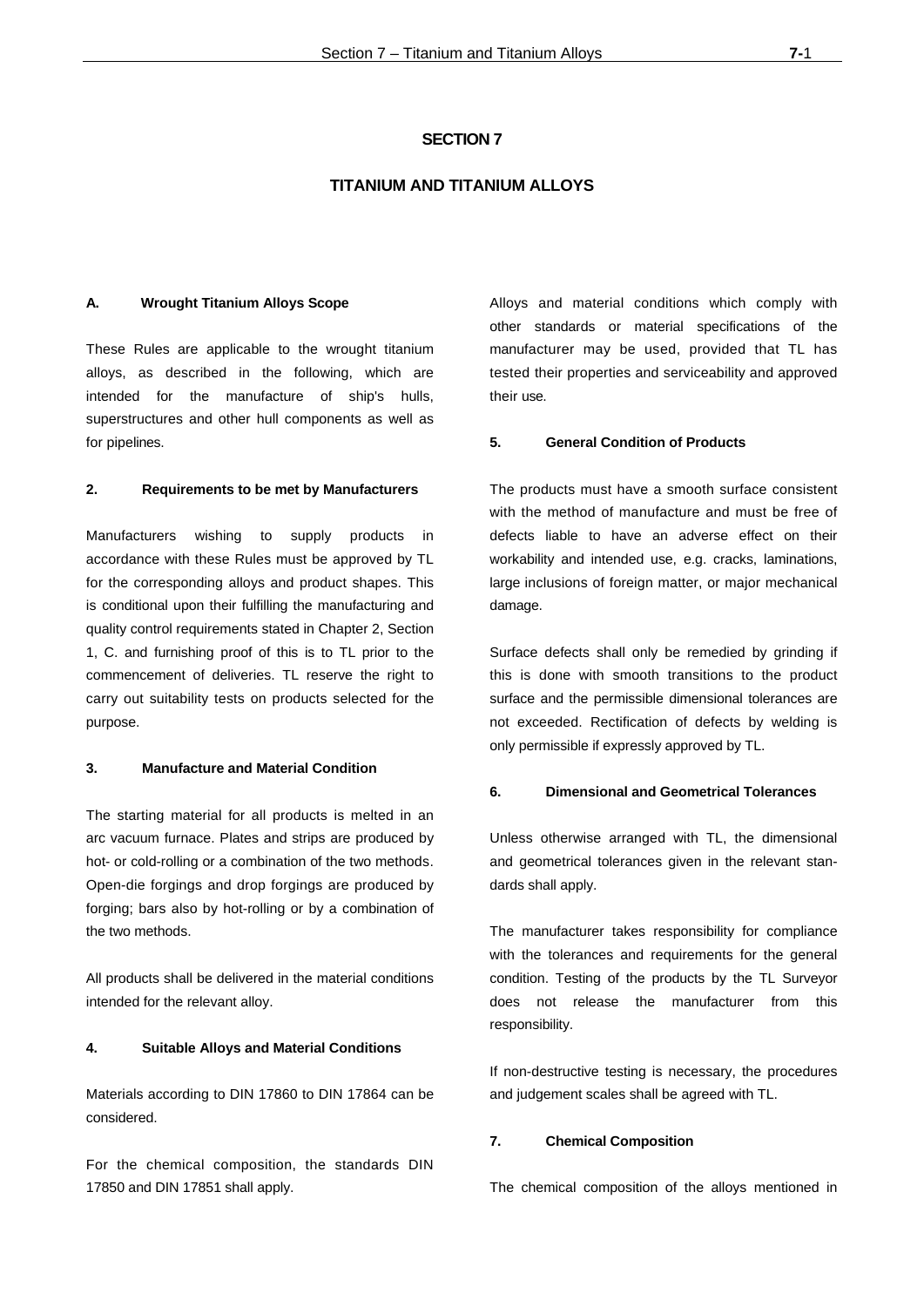these Rules must conform to the data given in the relevant standards.

The manufacturer must determine the chemical composition by using specimens from each batch, and the hydrogen content for each heat treatment batch. Minor deviations from the prescribed composition may be permissible with the consent of TL, provided that the serviceability of the corresponding product is not impaired thereby.

The analysis certificate of the manufacturer is normally recognized, whereby the TL-Surveyor reserves the right to perform check analyses from time to time.

#### **8. Mechanical Properties**

The requirements stated in the standards and also in the purchase order must be fulfilled. For the performance of the tests Chapter 2, Section 2 shall apply.

### **8.1 Testing and scope of tests**

#### **8.1.1 Strips and plates**

#### **8.1.1.1 Strips and plates from large strips**

For the undivided strip or for the plates of a divided strip, the following test scope shall apply, unless specified otherwise in the order:

- 1 tensile test at room temperature at both the beginning and the end of the strip
- 1 notched-bar impact bending test (strip thickness > 5 mm) at room temperature or 1 bend test (strip thickness  $<$  5 mm) at both the beginning and the end of the strip

The test scope for the mechanical/technological tests is also applicable to plates cut off from one strip which belong to the same heat treatment batch and which were submitted for the acceptance test at the same time.

#### apply, unless specified otherwise in the order:

- 1 tensile test at room temperature
- 1 notched-bar impact bending test (strip thickness > 5 mm) or 1 bend test (strip thickness < 5 mm) at both ends for lengths over 5 m, and at one end for lengths up to 5 m, for each rolled plate.

For thicknesses up to 15 mm, the test scope for the mechanical-technological tests can be reduced to 25 % of the number of rolled plates per heat, heat treatment batch and thickness.

If these plates are rolled as one batch from a mill bar, the test scope for the mechanical-technological tests can be reduced to 2 specimen sets per batch in the case of thicknesses up to 3 mm.

#### **8.1.1.3 Sampling**

The samples for the mechanical-technological tests are taken from strips and plates in the delivery condition.

The samples for the tensile test specimens are taken from strips and plates from large strips in the rolling direction, for the notched-bar impact bending test and bend test specimens transverse to the rolling direction in 1/3 of the strip width at the beginning and end of the strip.

The samples are taken from sheet-rolled plates transverse to the rolling direction in 1/3 of the width, namely for lengths up to 5 m at one end, and for lengths over 5 m at both ends.

For strips and plates with thicknesses over 10 mm, the samples shall lie 1/4 of the thickness under the surface.

#### **8.1.2 Forgings and bars**

For each heat treatment batch

1 tensile test at room temperature

#### **8.1.1.2 Sheet-rolled plates**

For sheet-rolled plates, the following test scope shall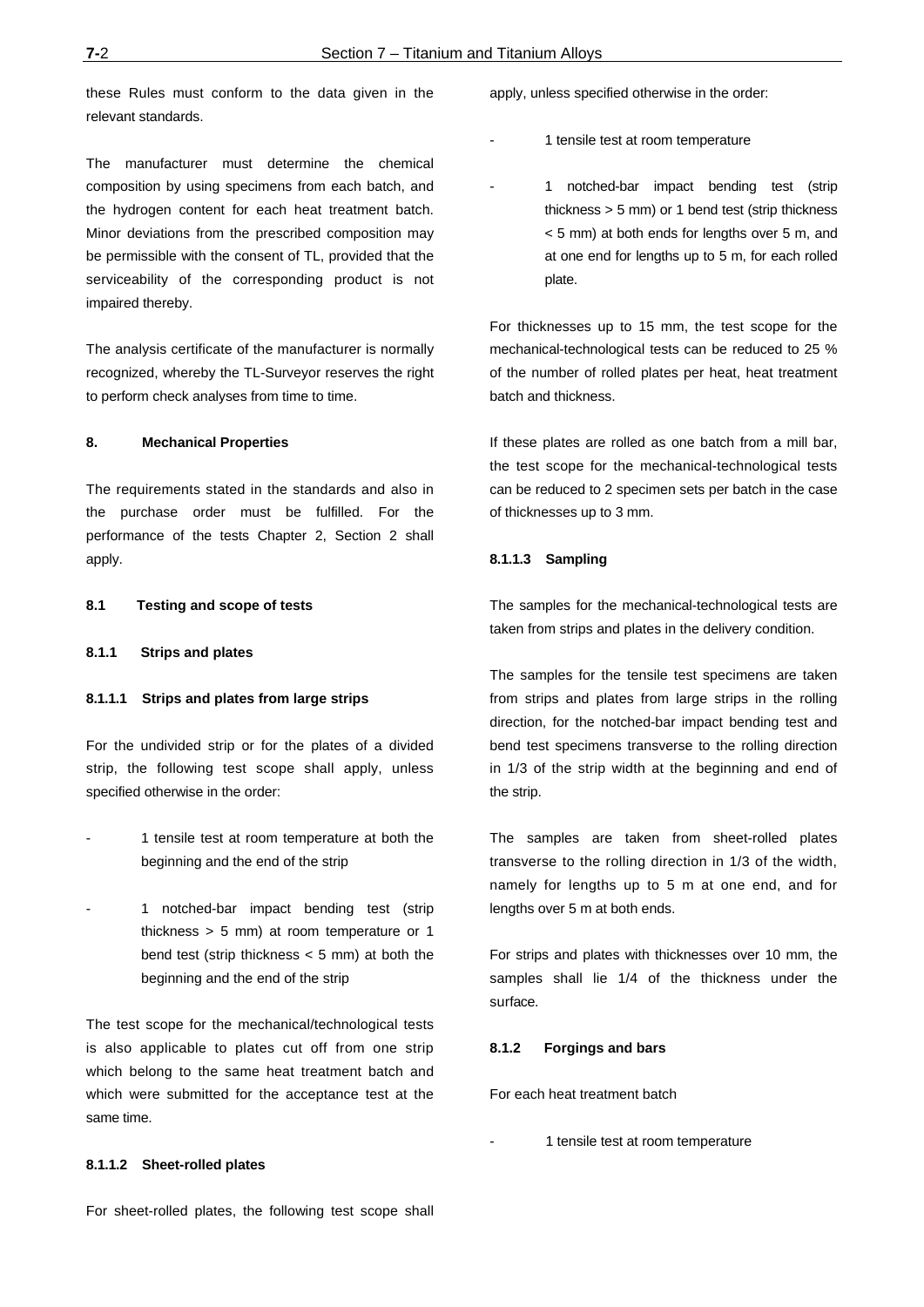1 notched-bar impact bending test at parts with a thickness from 20 mm in the longitudinal direction (from 70 mm thickness, optionally also transverse samples)

shall be performed.

#### **8.1.2.1 Sampling**

The samples for the mechanical-technological tests are taken in the delivery condition.

The samples for the tensile test specimens are each taken at one end of the bars in the longitudinal or transverse direction, at least in 1/4 of the thickness under the surface, as far as is possible.

In the case of bars over 80 mm in diameter or 5000  $mm<sup>2</sup>$  in cross-section for forging, the sample can be taken from a separately forged piece.

For forgings, the position must be agreed upon.

## **8.1.2.2 Additional tests**

If additional tests were specified in the purchase order, e.g. notched-bar impact bending test, tensile test at elevated temperatures, hardness test, determination of the structural condition, then the test scope, the test method (including the test conditions) and the required values shall be complied with as stipulated.

#### **8.1.2.3 Non-destructive testing**

For forgings, a surface crack test shall be carried out.

#### **8.2 Retests**

If a sample does not meet the requirements during the test, two more specimens shall be taken from the same sample and tested. If both substitute specimens meet the test conditions, the piece from which the substitute specimens originate and the other pieces of the test batch can be accepted.

If one or both substitute specimens do not meet the conditions, the piece from which the specimens

originate shall be rejected. The other pieces of the test batch can be accepted if specimens from two further pieces are tested with satisfactory results. If these specimens also do not fulfill the conditions, the entire test batch shall be rejected.

In the case of products which do not fulfill the test conditions but already bear TL's stamp, the brand symbol must be removed unmistakably.

#### **9. Marking of Products**

The manufacturer must mark each product at one point at least in the following manner:

- Manufacturer's mark
- Abbreviation for the alloy
- Abbreviation for the material
- **Condition**
- Number of the production batch, enabling the manufacturing process to be traced back

The products must also be marked with the "batch stamp" of TL.

If sections, bars or pipes are bundled together or packed in crates, the marking can be applied to a tag durably attached to the products.

#### **10. Certificate of the Delivering Works**

For each accepted consignment, the manufacturer must furnish the TL-Surveyor with an acceptance certificate or a delivery certificate containing the following details:

- purchaser and order no. -
- project or hull no., if known
- quantity, dimensions and weight of the products
	- alloy designation and material condition
- manufacturing process chemical composition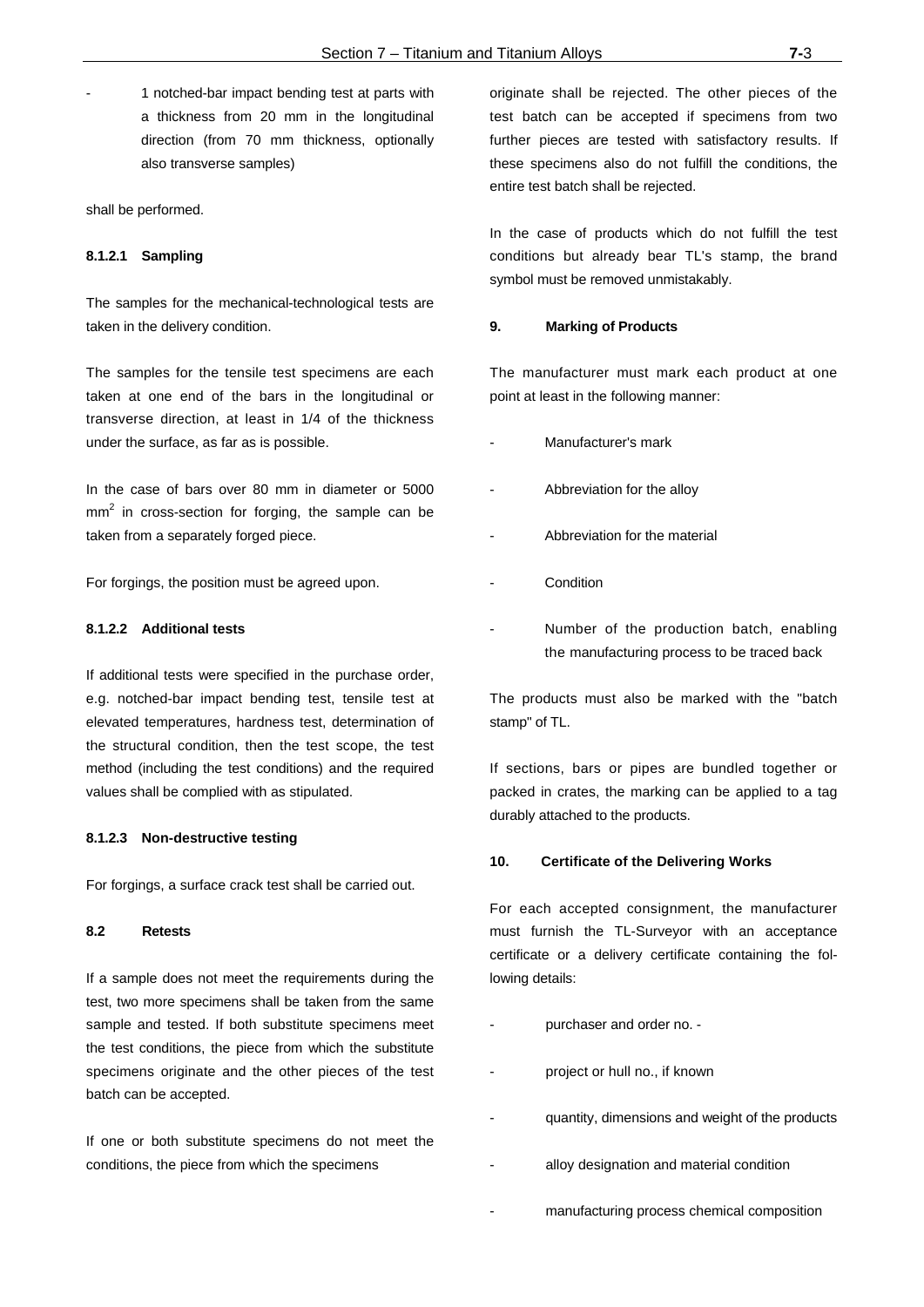- Number of the production batch or identification code
- Results of the mechanical test, if the test was performed by the manufacturer
- Details of the heat treatment, if applicable

If the alloys are not produced in the works in which they are processed to semifinished products, the Surveyor shall be furnished with a certificate of the melting works indicating the batch number and the chemical composition. The manufacturer of the starting materials must be approved by TL.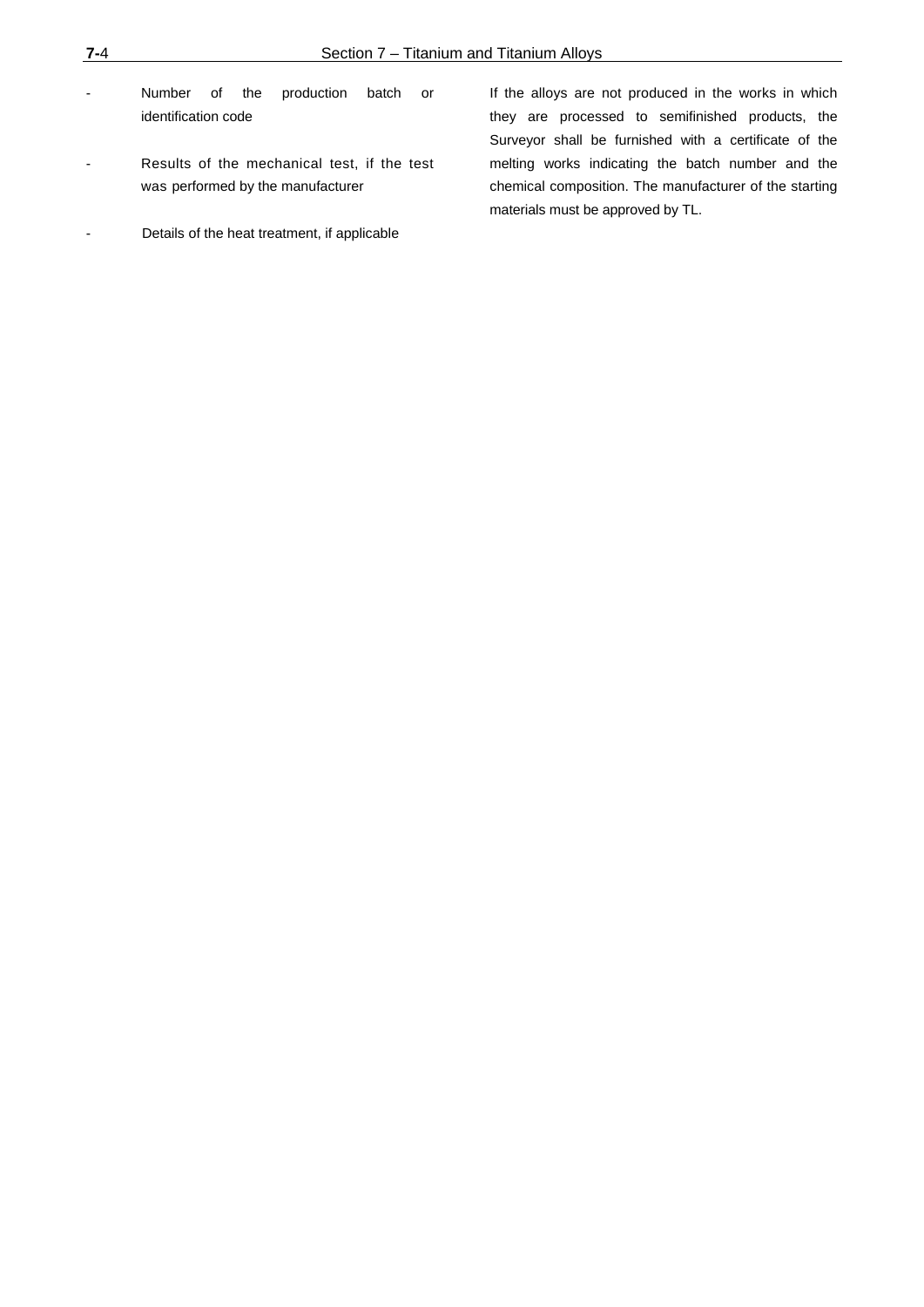## **SECTION 8**

## **NON-MAGNETIC ANCHOR CHAIN CABLES AND ACCESSORIES**

#### **A. General**

## **1. Scope**

These Rules are applicable to all non-magnetic anchor chain cables and chain accessories which are used on naval ships. This includes:

- Anchor chain cables as per VG 84511
- Chain cable lengths and chain cable links as per VG 84517
- Kenter-type joining shackle as per VG 84518
- Forerunners as per VG 84522
- Swivel shackle as per VG 84523
- Anchor lashings as per VG 84535
- Other anchor chain cables and accessories according to recognized specifications approved by TL

#### *Note*

*Non-magnetizable anchor chain cables should be always studless to avoid the danger of confusion.*

For connecting parts permanently joined to the anchor, see Section 9.

### **2. Approval of chain manufacturers**

Anchor chains and accessories shall only be manufactured in works approved by TL for this purpose. The conditions prescribed in Chapter 2, Section 11, A. 3. shall apply.

#### **B. Chain Materials**

#### **1. Scope**

These Rules are applicable to rolled steels, forgings and steel castings made of non-magnetic austenitic steel of the grade X2CrNiMnMoNNb21-16-5-3 (1.3964). The suitability of other steel grades for the corresponding application must be examined and approved by TL.

## **2. Requirements Applicable to Material Manufacturers**

All materials for the manufacture of anchor chain cables and accessories shall only be delivered by manufacturers approved by TL for this purpose. For this, approval tests must be carried out.

Rolled products, forgings and castings intended for the manufacture of anchor chain cables and accessories shall meet the requirements set out in the Sections 2, 4 and 5 as well as in Chapter 2.

#### **3. Testing**

Anchor chain cables and their individual components shall be manufactured from the materials defined in the standards mentioned in A.1. From a material delivery of up to 5 t per batch, one set of specimens shall be taken from the thickest piece of the unit testing quantity. A set consists of one tensile test specimen and three impact bending test specimens.

In general the mechanical test of the bars will be carried out at the rolling mill, whereby the test sections must be in the final heat treatment condition of the finished chain.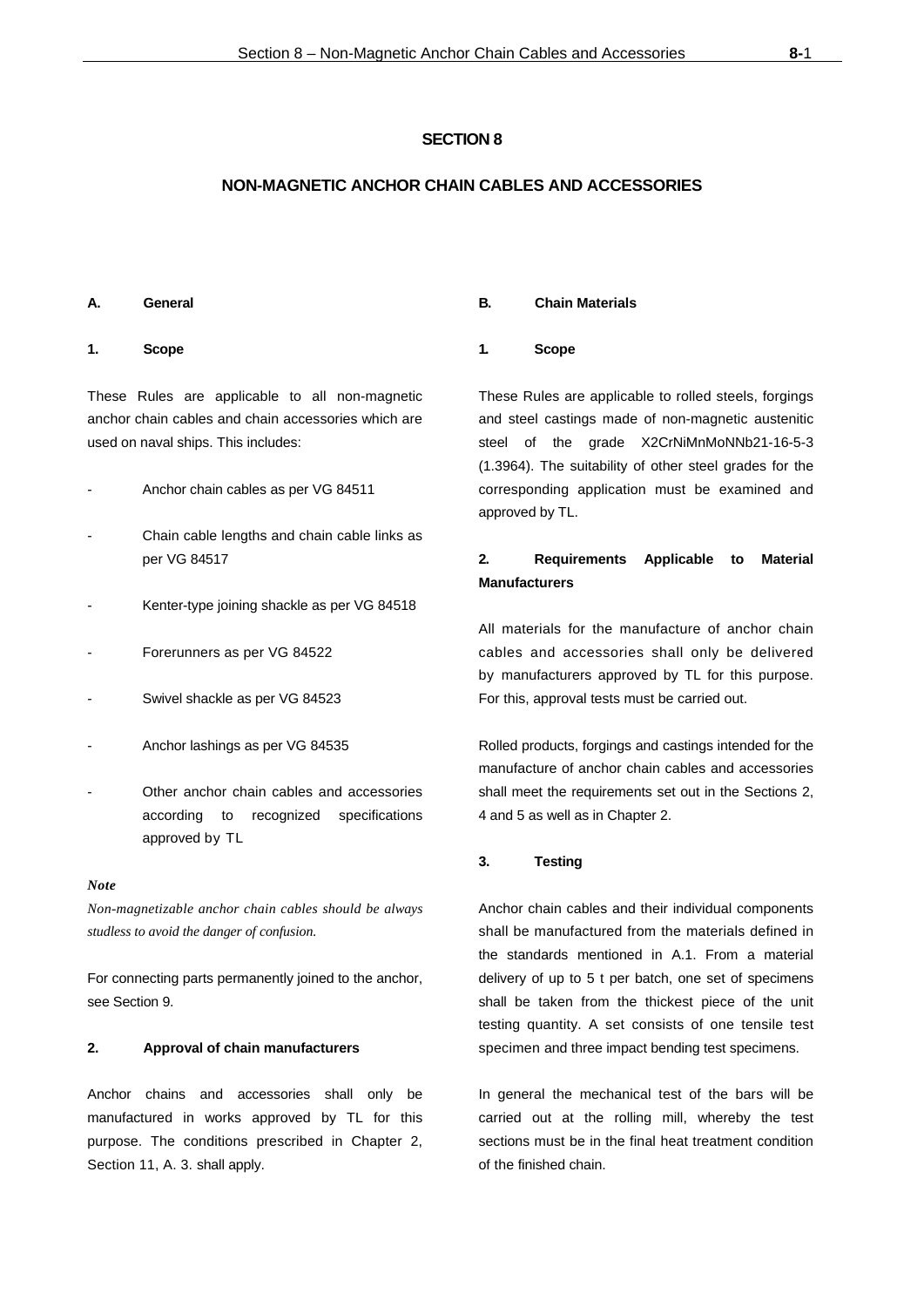In case that the final heat treatment will be performed at the chain cable manufacturer's works specimen material shall be supplied in a heat treatment condition appropriate to the finished chain cable or the finished accessory components. Then the rolled bars shall be supplied together with the manufacturer's certificate on the chemical composition of each heat, whereas the mechanical tests shall be performed at the chain manufacturer's works.

#### **4. Marking**

The steels shall be marked with at least the manufacturer's mark, the steel grade and an abbreviation for the heat. In the case of bars up to 40 mm in diameter which are bundled together, the marking can be applied by means of a durably attached tag.

#### **5. Works Acceptance Certificate**

For each consignment, the manufacturer must furnish the TL-Surveyor with a certificate containing at least the following information:

- Project number or purchase order number,
- Quantity, dimensions and weight of the products in the consignment,
- Steel grade,
- Heat no.
- Steelmaking process and chemical analysis,
- Ddetails on the heat treatment of the test section (where applicable),
- Results of the mechanical test (where applicable),
- Specimen numbers (where applicable).

## **C. Construction and Manufacture**

#### **1. Method of Manufacture**

The material shall be processed and heat treated according to the processing rules of the delivering works and the applicable material specifications. The anchor chain cables shall be produced by the flash-butt welding method. Rewelding of chain links is inadmissible. Shallow slivers and other surface defects may be removed by grinding. However, the tolerances according to the dimension standards must be observed. Before the test, the anchor chains and the chain accessories shall be subjected to final heat treatment and loading with the production proof load (chain cables only).

All parts which were subjected to a breaking test shall not be used for the chain equipment of ships. They must be rendered unserviceable by the chain manufacturer.

Accessory components, such as shackles, swivels and swivel shackles, shall be made out of forging steel or casting steel in accordance with Section 4, B. or Section 5, B.

## **2. Construction**

Anchor chains shall be produced according to a standard recognized by TL. The chain length must have an odd number of chain links.

If the execution does not comply with these provisions or if accessories are to be produced by welding, drawings shall be submitted to TL for approval, with all details of the manufacturing process and the heat treatment.

#### **3. Mechanical Properties**

The mechanical properties of the finished chain and the accessories, i.e. tensile stress, elongation, reduction in area and the impact energy must fulfill the requirements of the approved specification.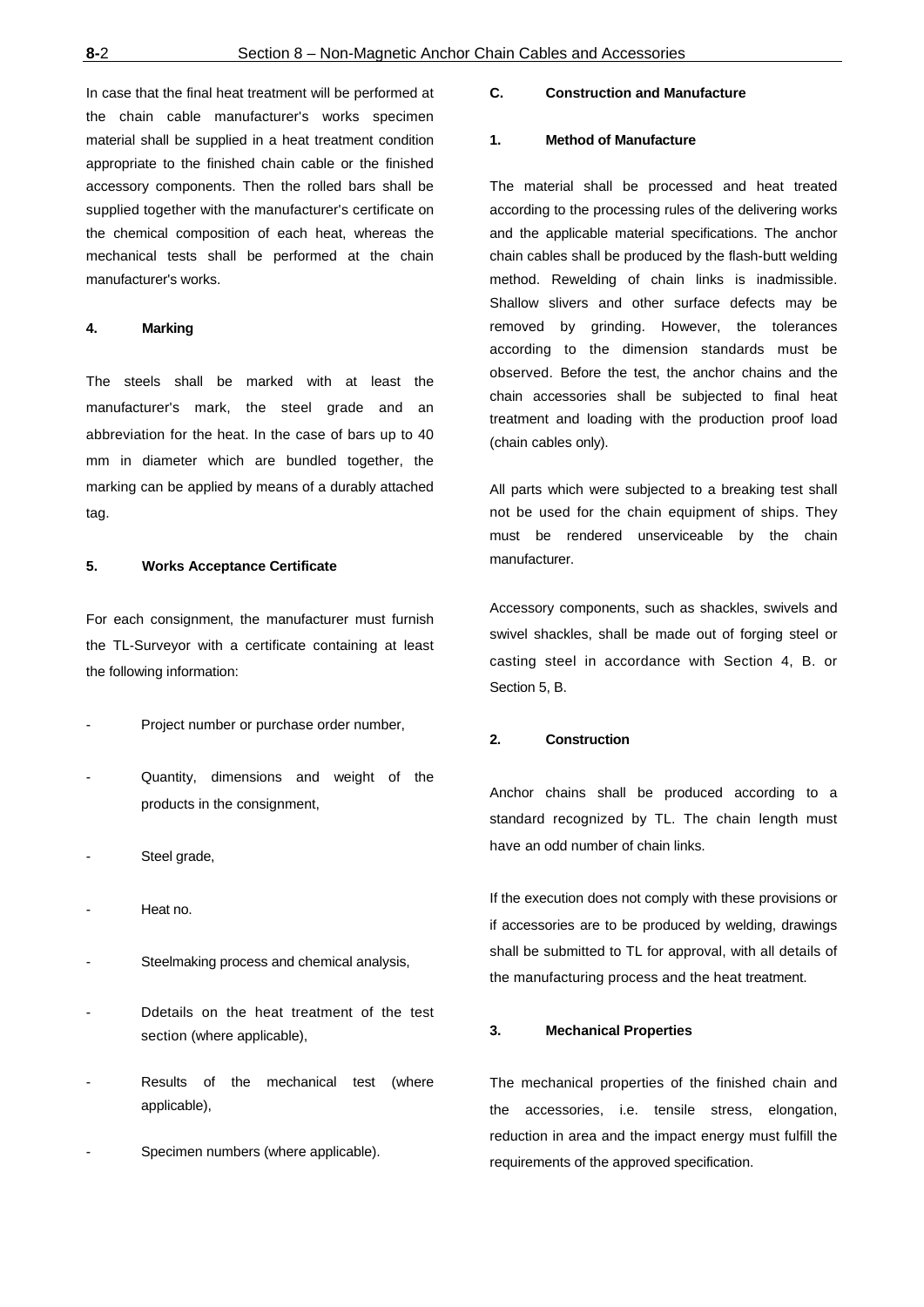## **4. Requirements for Proof Load and Breaking Load**

The chains and the accessories shall be so manufactured that they withstand the proof loads and breaking loads stipulated for non-magnetic austenitic steels according to TL Rules or the TL approved specification. The tested parts shall not fracture or exhibit cracking.

#### **5. Freedom from Defects**

All individual parts must have a satisfactory surface in consideration of the manufacturing process and must be free from cracks, notches, inclusions and other defects liable to have an adverse effect on their serviceability. Flash and forging seam must be removed properly from the products; cf. also Chapter 2, Section 11, *C.7.2.2.*

Minor surface defects can be levelled off by grinding, with smooth transitions to the surrounding product surface. Outside of the curves of the chain links, local grinding is permitted to a depth of 5 % of the nominal diameter.

## **6. Dimensions and Dimensional Tolerances**

The dimensions of chain links must comply with a recognized standard or approved specification.

#### **7. Magnetic Properties**

If not otherwise required by the naval authority the relative permeability  $\mu_r$  shall not exceed the value 1,10.

#### **D. Testing of Finished Chain Cables**

#### **1. Proof Load and Breaking Load Tests**

All chain cables and accessory components shall be subjected to the tests mentioned in the following in the presence of the TL-Surveyor. For this, the chains must be free of coatings or corrosion protection.

Each chain cable length (25 m) and each accessory component shall be subjected to a proof load test on

an approved testing machine with the proof load stipulated for the corresponding chain or accessory component, see Table 8.1.

#### **1.1 Surface crack test**

After the loading tests, the surface crack test shall be performed, using a penetration method according to EN 571-1. For the chain accessories, each item of the consignment must be tested. Of the chain lengths, only the specimens put aside for the breaking test shall be subjected to the surface crack test before the breaking test is performed.

#### **1.2 Breaking test**

For four chain cable lengths in each case, one specimen consisting of three connected common links (cut off from either end of a chain cable length which is longer by four links) shall be subjected to the breaking load according to Table 8.1. The corresponding links must have been produced in one working process together with the chain, and must have been welded and heat-treated together with the chain. Only after this shall the links be separated from the chain, in the presence of the TL-Surveyor. In the case of accessory components, the breaking test shall be performed on one piece for each batch (up to 50 kenter shackles or up to 25 other individual parts of the same dimensions belonging to the forerunner).

## Nominal thickness [mm] 14 | 16 | 18 | 20 | 22 | 24 | 26 Proof load [kN] | 60 | 80 | 105 | 130 | 155 | 185 | 215 Breaking load [kN] | 145 | 190 | 240 | 295 | 355 | 425 | 495

**Table 8.1 Proof and breaking loads for chain cables** 

#### **2. Retests**

**and accessories**

If a breaking load test does not meet the requirements, another specimen can be cut off the same chain length and tested. The test is deemed to have been passed if all requirements are then fulfilled.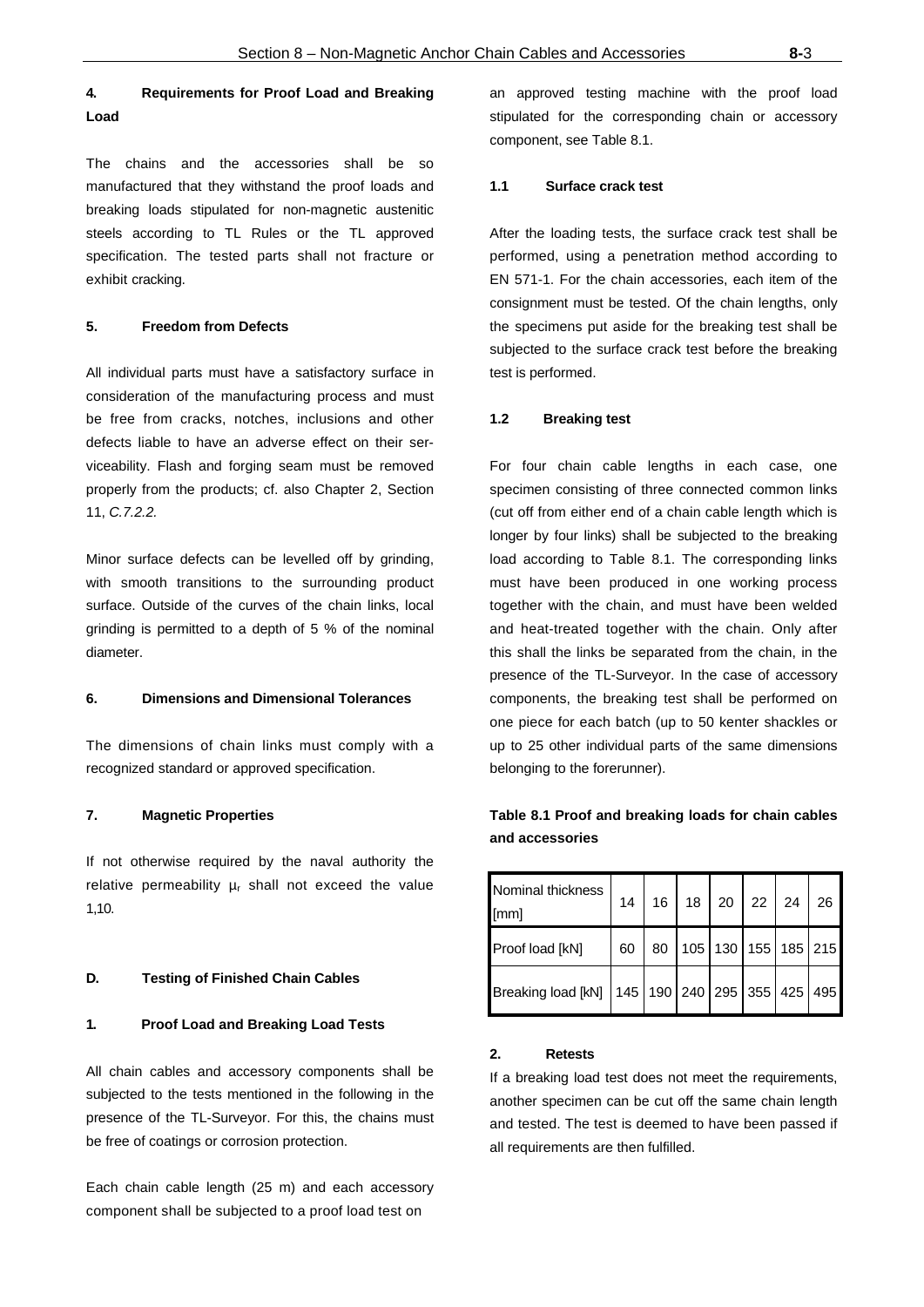If the retest is not successful, the corresponding chain length must be rejected. On request by the manufacturer, the other 3 lengths belonging to the test batch may be individually subjected to the breaking load test. If any one test does not meet the requirements, the entire test batch will not be accepted.

If a proof load test does not meet the requirements, the defective links shall be replaced; then a local heat treatment must be applied to the new links and the proof load test must be repeated. In addition, the causes for the failure must be determined.

## **3. Testing the Mechanical Properties of non-Magnetic Chain Cables**

Testing of the mechanical properties shall be performed, if the final heat treatment will be performed by the chain cable manufacturer.

A tensile test specimen and a set of 3 Charpy V-notch specimens shall be taken from every  $4<sup>th</sup>$  chain length and tested. The specimen must be taken from the base material at the side of the link opposite to the weld. In addition, a set of Charpy V-notch specimens shall be taken with the notch positioned in the weld and tested.

To produce the specimens, an additional link (for small chain sizes, several additional links) shall be provided at a chain length which is not used to provide specimens for the breaking load test. The sample must be manufactured and heat-treated together with the chain length.

The mechanical properties and impact energy must meet the requirements for the base material.

#### **4. Testing of the Magnetic Properties**

If not otherwise required by the naval authority one shot of chain cable with the corresponding connection pieces of each finished unit shall be presented for determination of permeability.

Finished unit within the terms of this Rule means chain of same diameter, the same material, finished to the same production procedure.

## **E. Marking**

Chain cables which have fulfilled the requirements shall be stamped with at least the following data at both end links of each chain length, see Fig. 8.1:

- Steel grade "NM"
- Test certificate number
- Surveyor's stamp
- Month and year of the test
- Nominal diameter
- Proof load





#### **F. Testing of Accessories**

#### **1. Proof Load Test**

All accessories are to be subjected to the proof load test at the proof load specified for the corresponding chain in Table 8.1.

## **2. Breaking load test**

**2.1** If not otherwise specified in the appropriate standard, from each manufacturing batch (same heat, size and heat treatment) of 25 units or less of shackles, swivels, swivel shackles, large links and end links, and from each manufacturing batch of 50 units or less of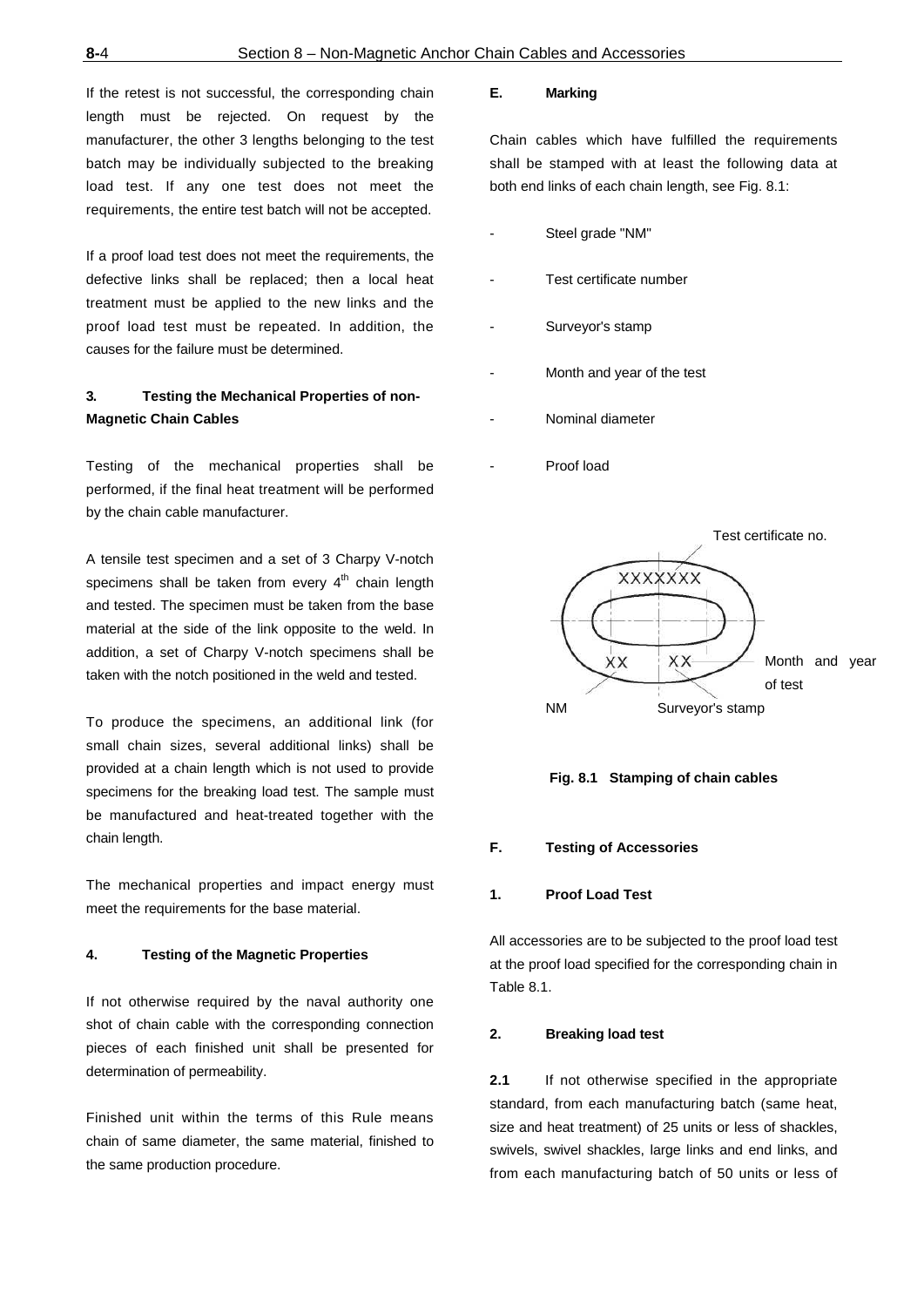kenter shackles, one unit is to be subjected to the breaking load test. Parts tested in this way may not be put to further use.

**2.2** In the case of swivels and swivel and anchor shackles, TL may waive the breaking load test if:

- The breaking load has been demonstrated on the occasion of the approval testing of parts of the same design
- The parts are subjected to suitable nondestructive testing

## **3. Material Tests**

The parts shall be subjected to material tests in accordance with Section 4, B. or Section 5, B. respectively in the TL-Surveyor's presence, depending on the nature and grade of the material.

## **4. Marking**

Accessories which meet the requirements shall be stamped as follows:

- Steel grade "NM"
- Test certificate number
- Surveyor's stamp
- Month and year of test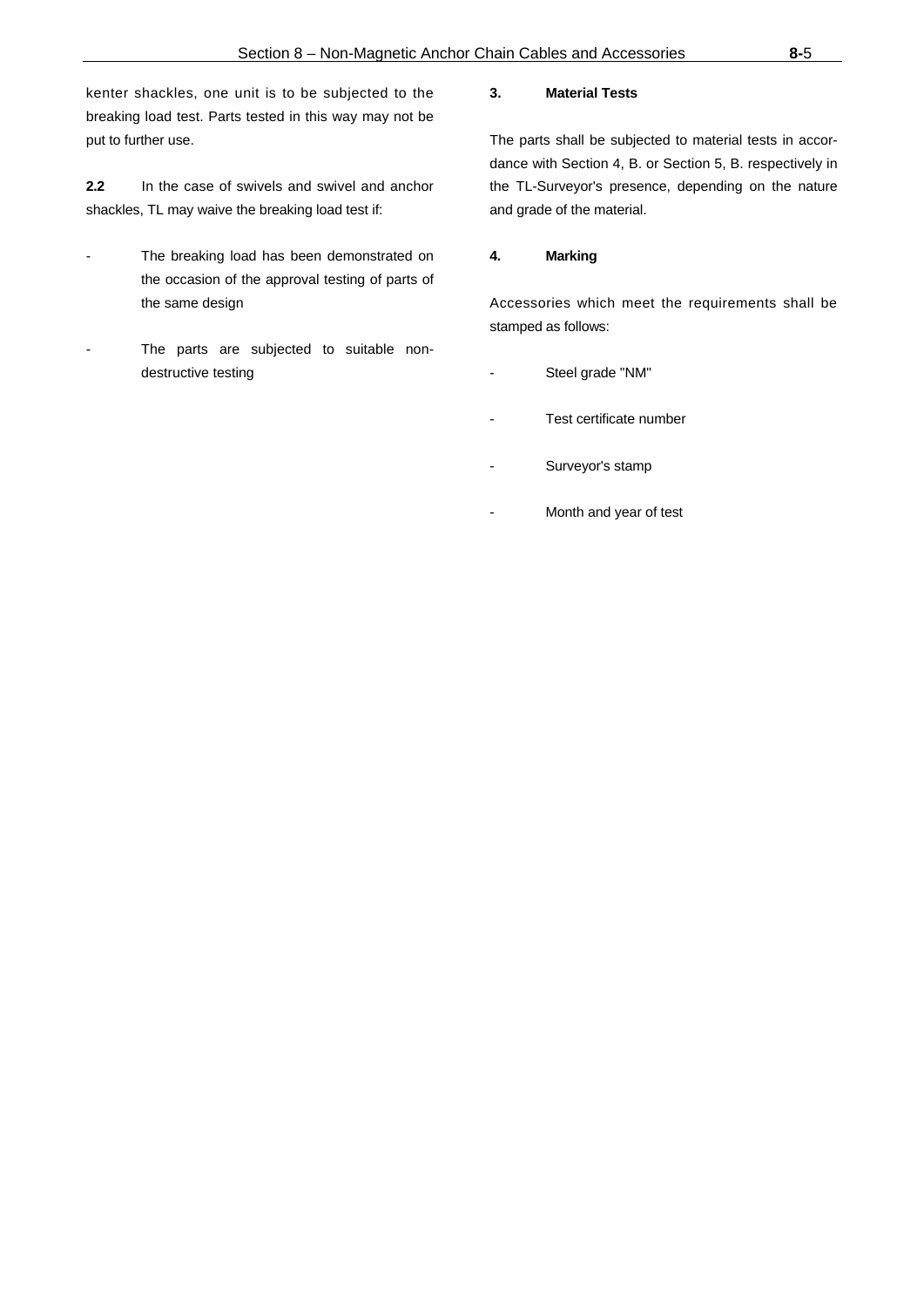#### **SECTION 9**

#### **NON-MAGNETIC ANCHORS**

#### **A. Scope**

**1.** These Rules apply to non-magnetic anchors made of forged or cast steel as well as to anchors made of welded components. They are also applicable to the repair of damaged anchors.

The term "anchor" also covers the connecting components which are fixed thereto, such as the anchor shanks, the swivel shackle and also the bolts.

**2.** Anchors conforming to these Rules are divided into three categories according to their holding power:

| Category 1: |  |  |  | Anchors with normal holding power |
|-------------|--|--|--|-----------------------------------|
|-------------|--|--|--|-----------------------------------|

- Category 2: Anchors with high holding power (HHP anchors)
- Category 3: Anchors with very high holding power (VHHP)

#### **B. Design and Tests**

**1.** The design of the anchors must be approved by TL.

To this end, the anchor manufacturer shall submit to TL for approval drawings and/or data sheets containing all the details necessary for carrying out an evaluation of the anchor and its associated components (anchor shackles and swivel shackles).

**2.** Connecting components, such as shackles and swivel shackles must be designed to withstand at least the test loads of the appropriate anchors.

**3.** HHP anchors and VHHP anchors and also swivel shackles which are regarded as part of the anchor shall be subjected to a type test in the presence of the TL-Surveyor. In the case of swivel shackles, the proof and breaking loads shall also be demonstrated in accordance with Section 8, Table 8.1.

The scope of the tests performed, including the tests on the HHP and VHHP anchors shall be agreed on a case by case basis between the manufacturers and TL.

## **C. Materials for Anchors and Anchor Components**

**1.** Forged anchor components such as shanks and crowns must be made of weldable nonmagnetic steels and must meet the requirements set out in Section 4, B.

**2.** Cast anchor components such as shanks and crowns must be made of weldable non-magnetizable cast steel and must meet the requirements set out in Section 5, B.

**3.** Rolled steels for the manufacture of anchors of welded construction must be made of weldable non-magnetizable steel and must meet the requirements specified in Section 2, B.

The choice of non-magnetizable steel for shackles, swivel shackles, bolts and other connecting components is left to the manufacturer. In this case, the components shall be cast or hot-formed into a form approaching the final dimensions, with a small machining allowance. Excessive machining, such as turning a swivel body made of round steel to a smaller pin diameter is not permitted.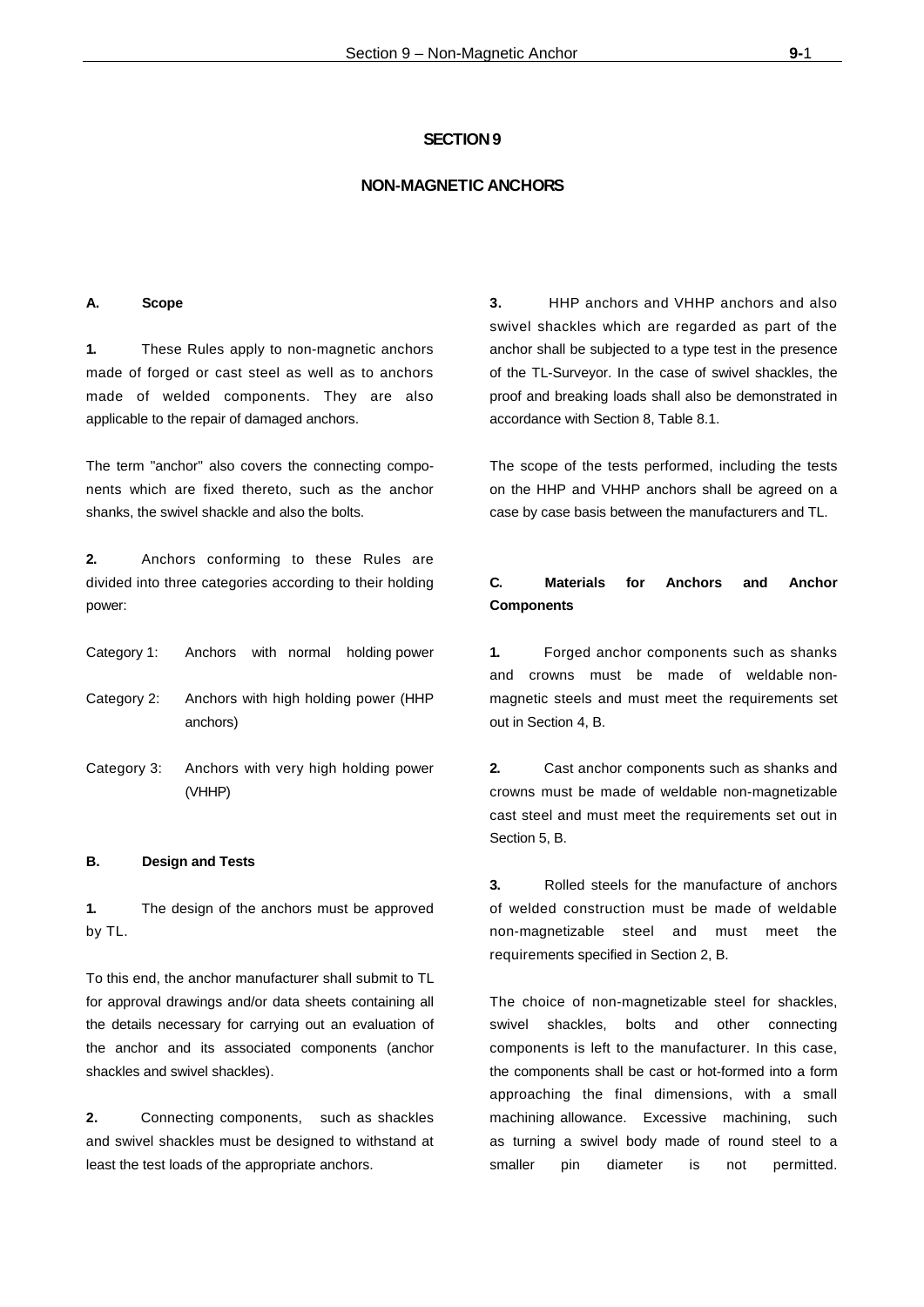All parts must be produced with the maximum fillet radii possible. Threads must be produced in such a way that they cannot cause notch effects at their run out.

#### **D. Testing**

#### **1. Testing of Materials**

**1.1** For all anchor components, the anchor manufacturer must provide the Surveyor with certificates, issued by the manufacturer of the material or fittings, indicating the chemical composition, the heat treatment condition or the condition on delivery, the heat number and the results of the mechanical tests performed on the components.

**1.2** All cast steel parts must be subjected, in the presence of the Surveyor, to a material test as set out in Section 5, B.

#### **2. Characteristics of the Anchors**

**2.1** All anchors must be free from defects liable to impair their function, e.g. cracks, major casting and forging defects and improperly executed welds.

**2.2** After testing at the test load specified in 3. anchors may not reveal any permanent deformations. In addition, in the case of anchors of composite construction, the freedom of movement of the arms over the whole angle of deflection must be preserved following the test, and no excessive changes may be caused by deformation of the bearings.

## **3. Testing of Anchors**

#### **3.1 Condition in which tested**

Anchors are to be submitted for testing in the fully assembled condition and may not be coated with paint or preservatives.

## **3.2.1 Load test**

**3.2.1** Anchors with a total weight (including the stock) of 75 kg and over are to be subjected in the presence of a TL-Surveyor to a load test at the appropriate loads shown in Table 9.1 using a

calibrated testing machine approved by TL.

**3.2.2** In the case of large anchors weighing 15000 kg and over, other tests may be substituted for the load tests, if the available testing machine is incapable of producing the specified test load. The nature of these tests is to be agreed with TL.

**3.2.3** The test load shall be applied at a point on the arm or palm which, measured from the point of the palm, is located at one third of the distance from the point of the palm to the centre of the anchor crown. With stockless anchors, both arms are to be tested simultaneously in both end positions. In the case of stocked anchors, the test load is to be applied alternately to each arm.

**3.2.4** The following anchor weights are to be applied in establishing the test loads in accordance with Table 9.1:

- **a)** Stockless anchors: the total weight
- **b)** Stocked anchors: the weight without the stock
- **c)** Anchors with high holding power (HHP): a weight equal to 1.33 times the actual weight
- **d)** Anchors with very high holding power (VHHP): a weight equal to 2,0 times the actual weight of the anchor
- **e)** Mooring anchors: a weight equal to 1.33 times the actual weight, unless specified otherwise

#### **4. Inspection**

**4.1** Before the load test, anchors are to be inspected by the manufacturer for unacceptable faults in accordance with 2.1. Any defects are to be removed.

**4.2** After the load test, anchors are to be submitted to the TL-Surveyor for verification of their delivery condition. With composite anchors, this shall include verification that the arms are able to move freely.